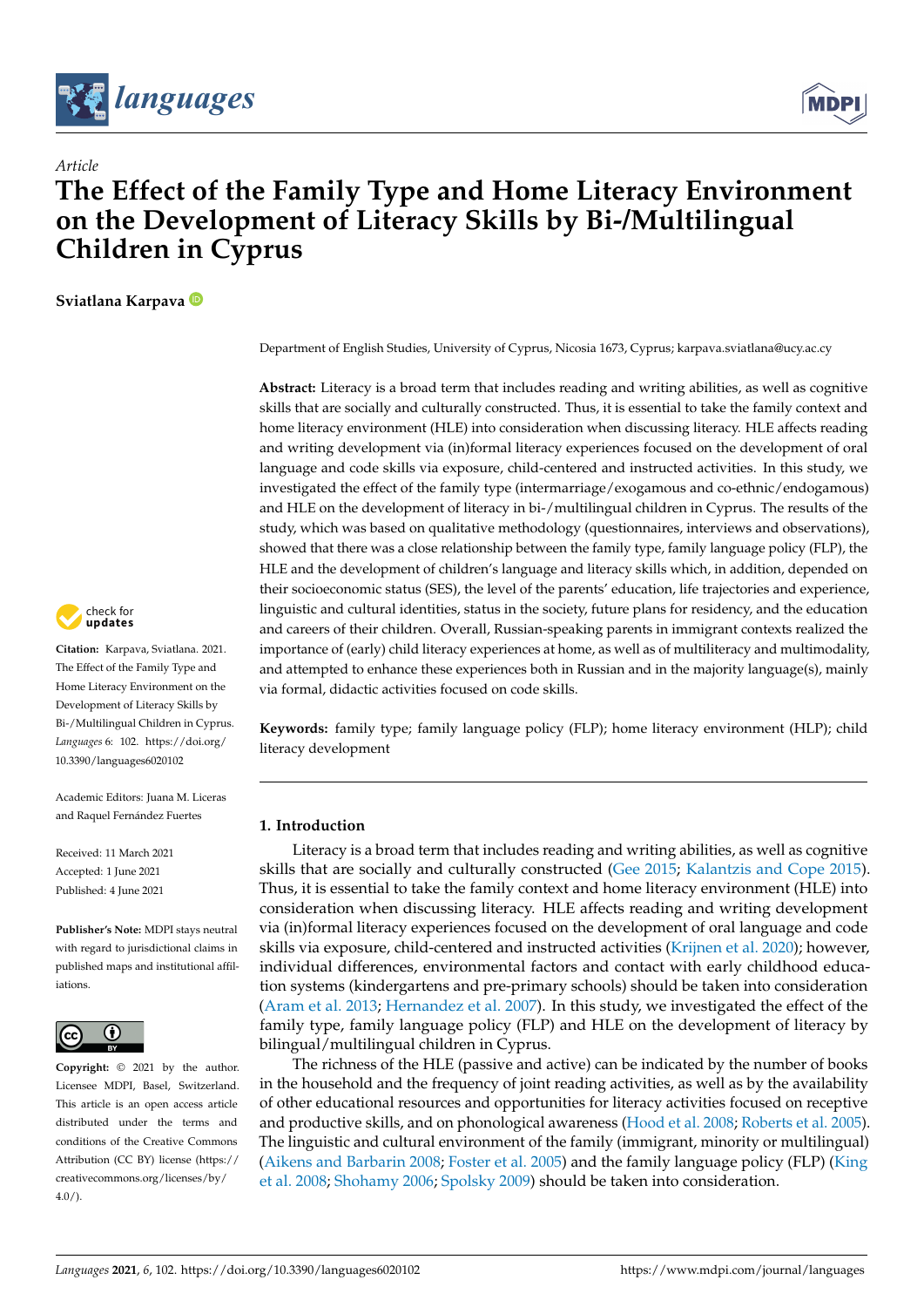Based on their own formal educational experiences, parents usually pay a significant amount of attention to print resources and code skills in comparison to oral language skills. [Amantay](#page-24-2) [\(2017\)](#page-24-2) and [Marsh et al.](#page-28-1) [\(2017\)](#page-28-1) suggested placing an emphasis on multiliteracy and multimodality, as well as on technological and digital literacy [\(Cope and Kalantzis](#page-25-0) [2000;](#page-25-0) [Stephen et al.](#page-30-2) [2013;](#page-30-2) [Wong](#page-30-3) [2015\)](#page-30-3). There should be a shift from the traditional approach to home literacy activities, which mainly rely on the school and the teachers' guidance, to a modern, up-to-date approach, with the parents playing an active role, cooperation between the school and the home, and a focus on both teaching and exposure, as well as code and oral skills, multiliteracy and multimodality [\(Amantay](#page-24-2) [2017;](#page-24-2) [Marsh et al.](#page-28-1) [2017;](#page-28-1) [Krijnen et al.](#page-28-0) [2020\)](#page-28-0).

#### **2. HLE and Child Literacy Development**

## *2.1. Multilingualism and Multiliteracy*

The growth of multilingualism worldwide, globalization, increased international mobility and migration, as well as technological development and advancements, have created a new linguistic reality in the past few decades [\(Breuer et al.](#page-25-1) [2021;](#page-25-1) [Stavans and](#page-30-4) [Hoffmann](#page-30-4) [2015\)](#page-30-4). According to [Stavans and Lindgren](#page-30-5) [\(2021\)](#page-30-5), multilingual literacy and multilingualism play a crucial role in mediating between individuals, countries and cultures, taking pedagogical, political, and cultural factors as well as technological advancement and the growth of international mobility into consideration. They write about a "multilingual literacy bridge" (p. 357) that can connect two disciplines: multilingualism and literacy. In addition, it is stressed that global and national language policy, family language policy, and the formal and informal education system should be based on individual and societal multilingualism and multiliteracy, as well as prominent theoretical frameworks and models, strategies and methods implemented by researchers in their projects on multiliteracy. A multilingual individual has the ability to communicate effectively in three or more languages; thus, this has an effect on their perceptive and productive skills, reading, writing, speaking and listening skills, their linguistic repertoires, language choices in language situations, and learning strategies [\(Herdina and Jessner](#page-27-4) [2002;](#page-27-4) [Kemp](#page-27-5) [2009;](#page-27-5) [Stavans and](#page-30-4) [Hoffmann](#page-30-4) [2015\)](#page-30-4) associated with new political, social, and educational contexts [\(Aronin](#page-25-2) [and Singleton](#page-25-2) [2008;](#page-25-2) [Cenoz](#page-25-3) [2013;](#page-25-3) [Otheguy et al.](#page-29-1) [2015\)](#page-29-1).

[Breuer et al.](#page-25-1) [\(2021\)](#page-25-1) have emphasized that there is a shift in the way researchers and educators view multilingualism from a subtractive approach, which has a monolingual bias and compares multilingual language proficiency with native speakers' language competence, to the perception of multilingualism as "a unique entity" (p. 16) or as "multicompetence" [\(Cook](#page-25-4) [1992\)](#page-25-4), which presupposes that multilingual speakers live and operate in diverse linguistic, cultural, social and educational settings, have complex and flexible identities [\(Stavans and Hoffmann](#page-30-4) [2015\)](#page-30-4) and have enhanced "chances and possibilities for communication" (p. 18). As for literacy, it is closely related to multilingualism, as multilinguals have a difficult cognitive task when working with different types of texts, styles and genres in different contexts. [Breuer et al.](#page-25-1) [\(2021\)](#page-25-1) suggest having a multi-perspective to literacy (cognitive, social, political, cultural, semiotics, multimodality [\(Cope and Kalantzis](#page-25-0) [2000;](#page-25-0) [Flower](#page-26-2) [1989;](#page-26-2) [Gee](#page-26-3) [1992;](#page-26-3) [Gregory](#page-26-4) [1996;](#page-26-4) [Gregory and Williams](#page-26-5) [2000;](#page-26-5) [MacArthur et al.](#page-28-2) [2016\)](#page-28-2)), incorporating reading, writing and digital skills, as well as creativity and critical thinking, on an individual and societal level in a dynamic, multimodal, socially constructed way [\(Archer and Breuer](#page-25-5) [2015\)](#page-25-5).

Multiliteracy, dynamic in its form and function, is related to attitudes, values and beliefs regarding literacy practices that differ depending on individuals, identities or social situations, especially in multilingual contexts [\(Breuer et al.](#page-25-1) [2021;](#page-25-1) Garcí[a et al.](#page-26-6) [2007;](#page-26-6) [Martin-Jones](#page-28-3) [2000\)](#page-28-3). According to [UNESCO](#page-30-6) [\(2016,](#page-30-6) Article 59: 20) "particular attention should be paid to the role of learners' first language in becoming literate and in learning". The development of multilingualism and multiliteracy is closely related to economic growth, cross-cultural exchanges, improvement of social welfare and contributions to science, sociocultural and educational spheres. Multilinguals need to be literate in multiple languages and cultures [\(Breuer et al.](#page-25-1) [2021\)](#page-25-1).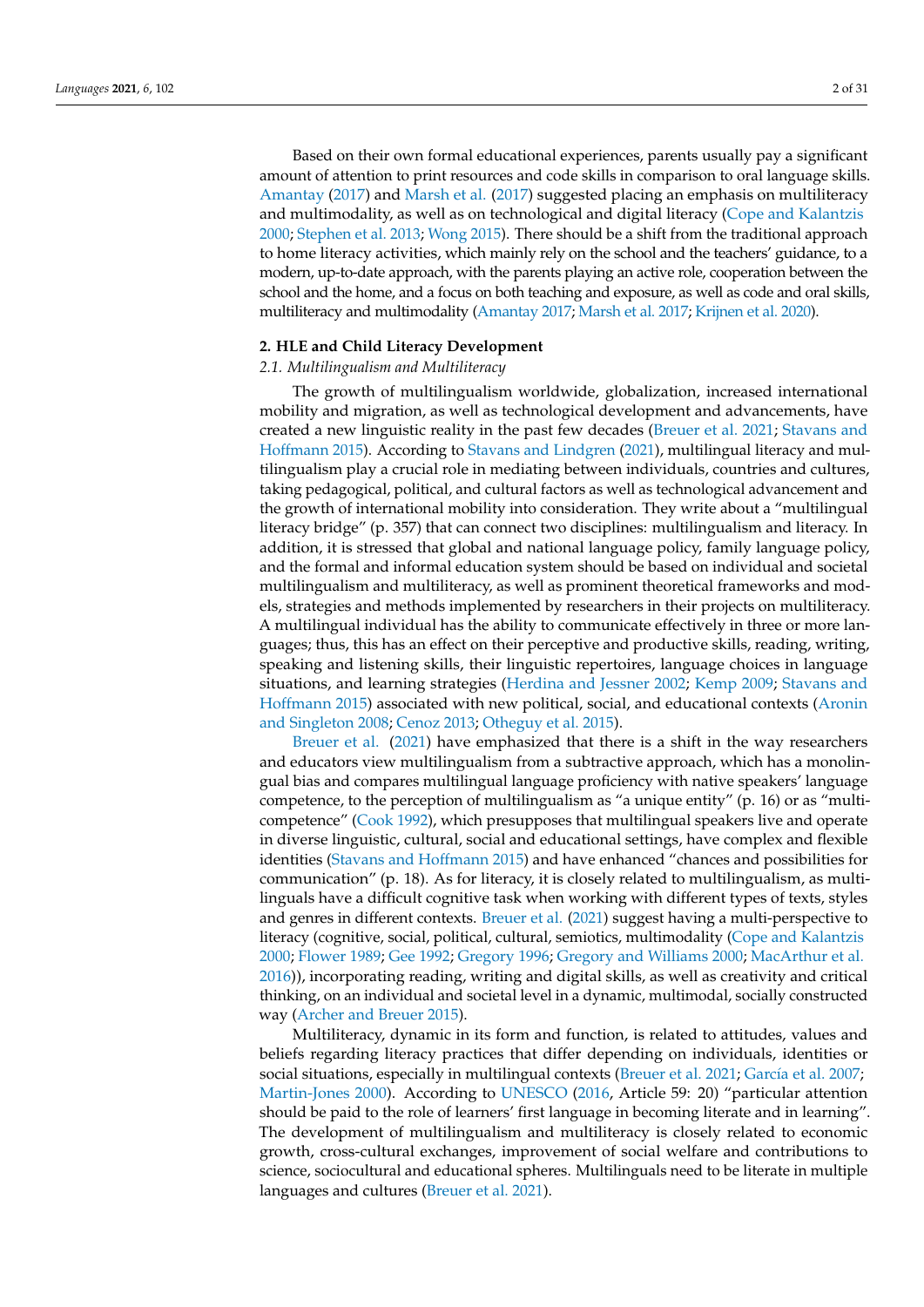## *2.2. Home Literacy Activities in Bi-/Multilingual Families*

Within the sociocultural perspective, literacy is viewed as a situated social practice that depends on various social domains such as family, school or the community, as well as on social practices, experience, knowledge and skills that contribute to literacy development [\(Kelly](#page-27-6) [2010\)](#page-27-6). The New Literacies Studies and the New London Group [\(Barton](#page-25-6) [and Hamilton](#page-25-6) [1998;](#page-25-6) [Gregory and Williams](#page-26-5) [2000;](#page-26-5) [Gregory](#page-27-7) [2001\)](#page-27-7) both had a focus on the literacy practices of multilingual families, in particular on cognitive processes related to the development of literacy skills, phonological awareness, letter recognition, and oral skills. It was found that child–parent joint multiliteracy activities before school are a great advantage for bi-/multilingual children regarding their further academic development [\(Kenner et al.](#page-27-8) [2004;](#page-27-8) [McTavish](#page-28-4) [2009;](#page-28-4) [Purcell-Gates](#page-29-2) [2007\)](#page-29-2). In this way, children are equipped with linguistic and cultural capital [\(Breuer et al.](#page-25-1) [2021\)](#page-25-1) or "funds of knowledge", defined as "historically accumulated and culturally developed bodies of knowledge and skills essential for household or individual functioning and wellbeing" [\(Moll et al.](#page-28-5) [1992,](#page-28-5) p. 133).

Increased migration and globalization have led to the growth of linguistic and cultural diversity, new ways of communication, multimodality and multiliteracy [\(Gregory and Williams](#page-26-5) [2000;](#page-26-5) [McTavish](#page-28-4) [2009\)](#page-28-4). This was a challenge to the existing monolingual/monocultural literacy pedagogy in schools that emphasized print-based practices [\(Kirsch](#page-27-9) [2021\)](#page-27-9). Students need to be able to develop social, analytical, critical and problem-solving skills [\(Cope and Kalantzis](#page-25-7) [2009\)](#page-25-7) in order to successfully function in linguistically, culturally and technologically diverse societies. The [New London Group](#page-28-6) [\(1996\)](#page-28-6) proposed a "pedagogy of multiliteracies" with four principles: situated learning, overt instruction, critical framing, and transformed practice, which were later revised to experiencing, conceptualizing, analyzing and applying [\(Cope and Kalantzis](#page-25-7) [2009,](#page-25-7) [2015;](#page-25-8) [Kirsch](#page-27-9) [2021\)](#page-27-9). A multiliteracy teaching approach has become popular; it draws on children's and parents' funds of knowledge and expertise [\(Kenner](#page-27-10) [and Mahera](#page-27-10) [2012;](#page-27-10) Martí[nez-Alvarez and Ghiso](#page-28-7) [2014\)](#page-28-7). Children and parents can read dual/bi-/multilingual books, with multimodal texts, pictures and illustrations, tell stories in the majority and home languages, and create their linguistic and cultural identities [\(Cummins](#page-25-9) [2004,](#page-25-9) [2009;](#page-26-7) [Naqvi et al.](#page-28-8) [2012;](#page-28-8) [Taylor et al.](#page-30-7) [2008\)](#page-30-7).

According to the Home Literacy Model (HLM) (Séné[chal](#page-30-8) [2006;](#page-30-8) Séné[chal and LeFevre](#page-29-3) [2002,](#page-29-3) [2014\)](#page-30-9), literacy activities can be formal (for example, with a focus on the print itself, learning the alphabet, or activities related to children's code skills) or informal, such as a focus on meaning, attention, and shared reading, and associated with children's oral language skills [\(Manolitsis et al.](#page-28-9) [2013;](#page-28-9) Séné[chal et al.](#page-30-10) [2017\)](#page-30-10). [Krijnen et al.](#page-28-0) [\(2020\)](#page-28-0) suggested differentiating between children's literacy activities that enhance oral language skills and those that scaffold code skills, as well as between those that entail direct instruction and child-centered exposure activities. Previous research has shown that the choice of either teaching or exposure activities can be based on the parents' level of education (both of mothers and of fathers) [\(Place and Hoff](#page-29-4) [2016;](#page-29-4) [Westeren et al.](#page-30-11) [2018\)](#page-30-11), their socioeconomic status (SES: low versus high) [\(Skwarchuk et al.](#page-30-12) [2014\)](#page-30-12), cultural background and schooling experience [\(Lynch et al.](#page-28-10) [2006;](#page-28-10) [Reese et al.](#page-29-5) [2012\)](#page-29-5). Child literacy development is closely related to the HLE, the FLP, the number of the children in the family, their ages, genders and performances [\(Manolitsis et al.](#page-28-11) [2011;](#page-28-11) Séné[chal and LeFevre](#page-30-9) [2014\)](#page-30-9), as well as the age of the parents, their length of residence in the host country, work/employment and age at the time of immigration, and their willingness to maintain, use and transmit their heritage language [\(Hoff](#page-27-11) [2013;](#page-27-11) [Sparks and Reese](#page-30-13) [2012\)](#page-30-13).

Family language policy (FLP) presupposes implicit and explicit language planning in the family [\(Curdt-Christiansen](#page-26-8) [2009\)](#page-26-8), related to language preferences and literacy practices associated with linguistic ideologies, practices and management [\(Curdt-Christiansen](#page-26-9) [2013;](#page-26-9) [King et al.](#page-27-3) [2008;](#page-27-3) [Spolsky](#page-30-14) [2004,](#page-30-14) [2007\)](#page-30-15). Parents in bi-/multilingual families try to use, maintain and transmit heritage/home language. Interaction between parents and children, joint literacy activities, bi-/multilingual values and the linguistic experiences of the family are in the center of language transmission in the family environment [\(Curdt-](#page-26-10)[Christiansen and Huang](#page-26-10) [2020;](#page-26-10) [Lanza and Gomes](#page-28-12) [2020;](#page-28-12) [Schwartz](#page-29-6) [2020;](#page-29-6) [Smith-Christmas](#page-30-16)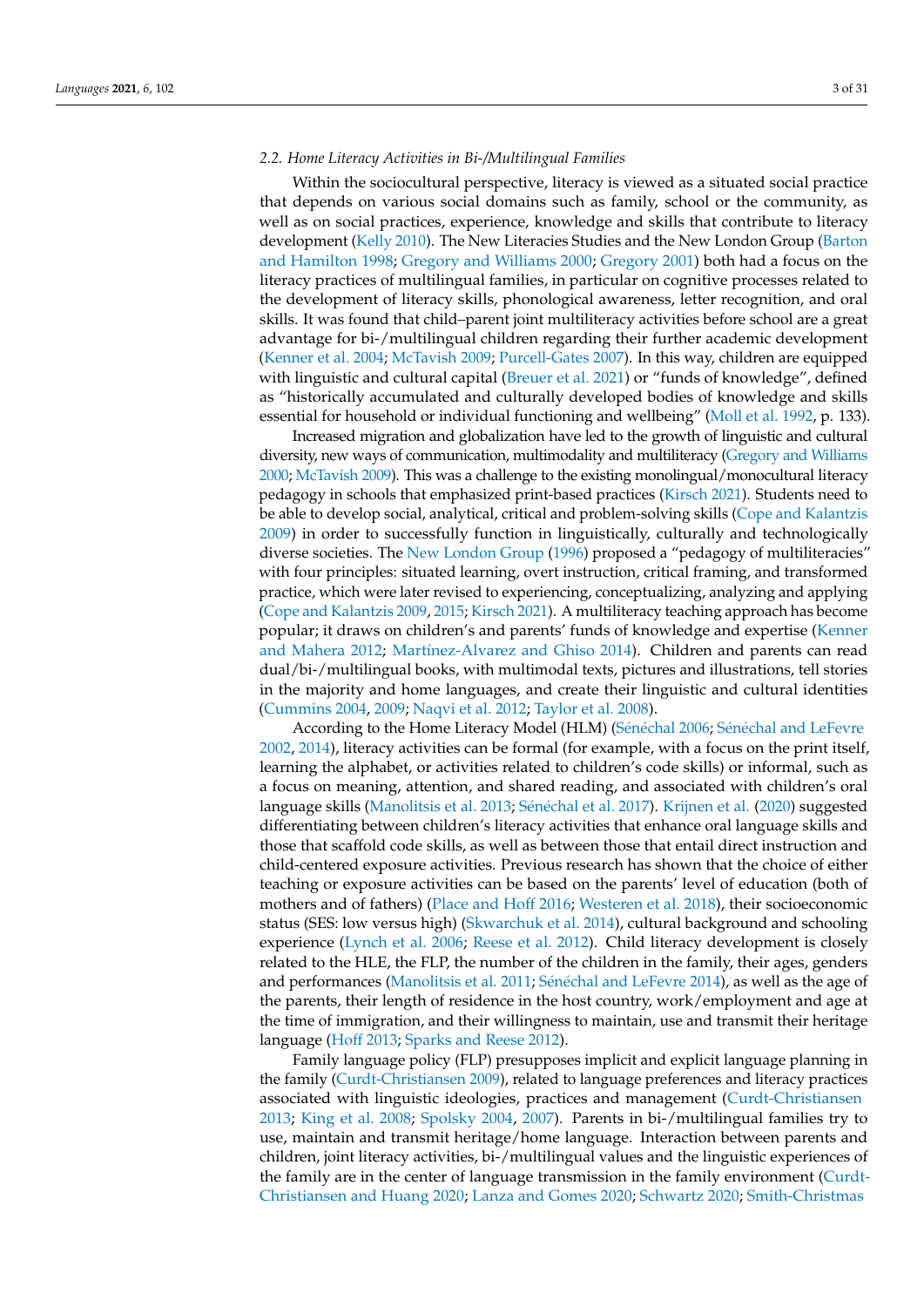[2020\)](#page-30-16) as well as in the wider community, related to such issues as language policy, language socialization and language ecology [\(Curdt-Christiansen](#page-26-11) [2018;](#page-26-11) [Lanza and Gomes](#page-28-12) [2020;](#page-28-12) [Schwartz and Verschik](#page-29-7) [2013\)](#page-29-7). Bilingual/multilingual children can have (un)balanced exposure to both minority and majority languages that are interrelated; thus, their (un)equal patterns of use (passive versus active, receptive versus productive) can affect children's literacy development and subsequent academic achievements [\(Dixon](#page-26-12) [2011;](#page-26-12) [Hoff](#page-27-11) [2013\)](#page-27-11). Previous research has shown that the L1/L2 orthographical complexity (opaque versus transparent; deep versus shallow) affects the development of children's literacy skills [\(Carroll](#page-25-10) [2013;](#page-25-10) [Hoff](#page-27-11) [2013;](#page-27-11) [Silinskas et al.](#page-30-17) [2013\)](#page-30-17). Overall, the quality and quantity of parental input [\(Lohndorf et al.](#page-28-13) [2018\)](#page-28-13) are decisive factors in the development of the HLE and child literacy [\(Ergül et al.](#page-26-13) [2017;](#page-26-13) [Prevoo et al.](#page-29-8) [2014\)](#page-29-8).

Bilingual/multilingual families and their linguistic repertoires are characterized by dynamicity and fluidity, which can change over time depending on the life trajectories of the families. Children's pre-school attendance at a childcare institution may affect their literacy skills in the L1 and in the L2 [\(Karlsen et al.](#page-27-12) [2017\)](#page-27-12). Thus, such factors as the language used and the amount of time that children spend in such settings should also be taken into consideration. If the early education setting is L2-dominant, this can have a negative impact on the development of the L1 or the heritage language at home [\(Rydland and Grøver](#page-29-9) [2020\)](#page-29-9). The research conducted by [Bohman et al.](#page-25-11) [\(2010\)](#page-25-11) and [Prevoo et al.](#page-29-8) [\(2014\)](#page-29-8) revealed that there was a correlation between the level of parental education and the type of careers they had, in that the higher the levels of education and the more prestigious their careers, the more the L2 was used at work and at home. Child literacy development depends on the HLE [\(Niklas and Schneider](#page-28-14) [2013\)](#page-28-14), with child–parent interaction and literacy activities focused on both oral language and on code skills [\(Krijnen et al.](#page-28-0) [2020;](#page-28-0) [Lonigan et al.](#page-28-15) [2013\)](#page-28-15). It is essential to ascertain the views on child literacy of all members of the family and the social network [\(Amantay](#page-24-2) [2017\)](#page-24-2). Mixed-method research on bilingual/multilingual families in diverse immigrant/minority settings with high and low SES, different levels of parental education, different home languages, different family language policies (FLP), and different L1–L2 language pairs in terms of their orthography (deep versus shallow) can provide a deeper insight into the issues of child literacy development [\(Krijnen et al.](#page-28-0) [2020\)](#page-28-0).

## *2.3. Bi-/Multilingual Families in Cyprus: Endogamous vs. Exogamous*

Increased mobility and migration in Europe and worldwide have triggered the creation of different immigrant family types: intermarriage (exogamous) and co-ethnic (endogamous) based on partner choice and the experience with cultural integration [\(Andersson](#page-24-3) [et al.](#page-24-3) [2015;](#page-24-3) [Hannemann et al.](#page-27-13) [2018;](#page-27-13) [Kulu and Hannemann](#page-28-16) [2016;](#page-28-16) [Kulu et al.](#page-28-17) [2017\)](#page-28-17). According to [Feng et al.](#page-26-14) [\(2012\)](#page-26-14), intermarriage between foreign and native individuals can indicate a general acceptance of immigrants by the majority population and successful integration due to close historical, cultural (religion and religiosity), economic and social links, especially between the neighboring countries [\(Carol](#page-25-12) [2013;](#page-25-12) [Dribe and Lundh](#page-26-15) [2008;](#page-26-15) [Furtado](#page-26-16) [2012;](#page-26-16) [Kulu and Gonz](#page-28-18)ález-Ferrer [2014;](#page-28-18) [Milewski and Kulu](#page-28-19) [2014\)](#page-28-19). On the individual level, age, physical attraction, human capital, level of education, socioeconomic position, individuals' income, wealth or occupation, and shared cultural values are the decisive factors for the choice of marital partner [\(Dribe and Lundh](#page-26-17) [2011\)](#page-26-17), especially in the case of exogamy among immigrants [\(Kalmijn and Tubergen](#page-27-14) [2006;](#page-27-14) [Safi](#page-29-10) [2010;](#page-29-10) [Van Tubergen and Maas](#page-30-18) [2007\)](#page-30-18). According to Merton's status exchange theory, the phenomenon of intermarriage can be explained as an exchange of human, social and economic assets between the partners [\(Behtoui](#page-25-13) [2010;](#page-25-13) [Gullickson](#page-27-15) [2006;](#page-27-15) [Hannemann et al.](#page-27-13) [2018;](#page-27-13) [Meng and Gregory](#page-28-20) [2005;](#page-28-20) [Merton](#page-28-21) [1941;](#page-28-21) [Qian and](#page-29-11) [Lichter](#page-29-11) [2007;](#page-29-11) [Rosenfeld](#page-29-12) [2010\)](#page-29-12). The analysis of these immigrant family types in terms of their integration strategies, linguistic and cultural differences can provide valuable insights for language and family policy experts, educators related to intergenerational changes, home/immigrant/heritage language use, maintenance and transmission, multilingualism and multiliteracy development (Adserà [and Ferrer](#page-24-4) [2014;](#page-24-4) [Hannemann et al.](#page-27-13) [2018\)](#page-27-13).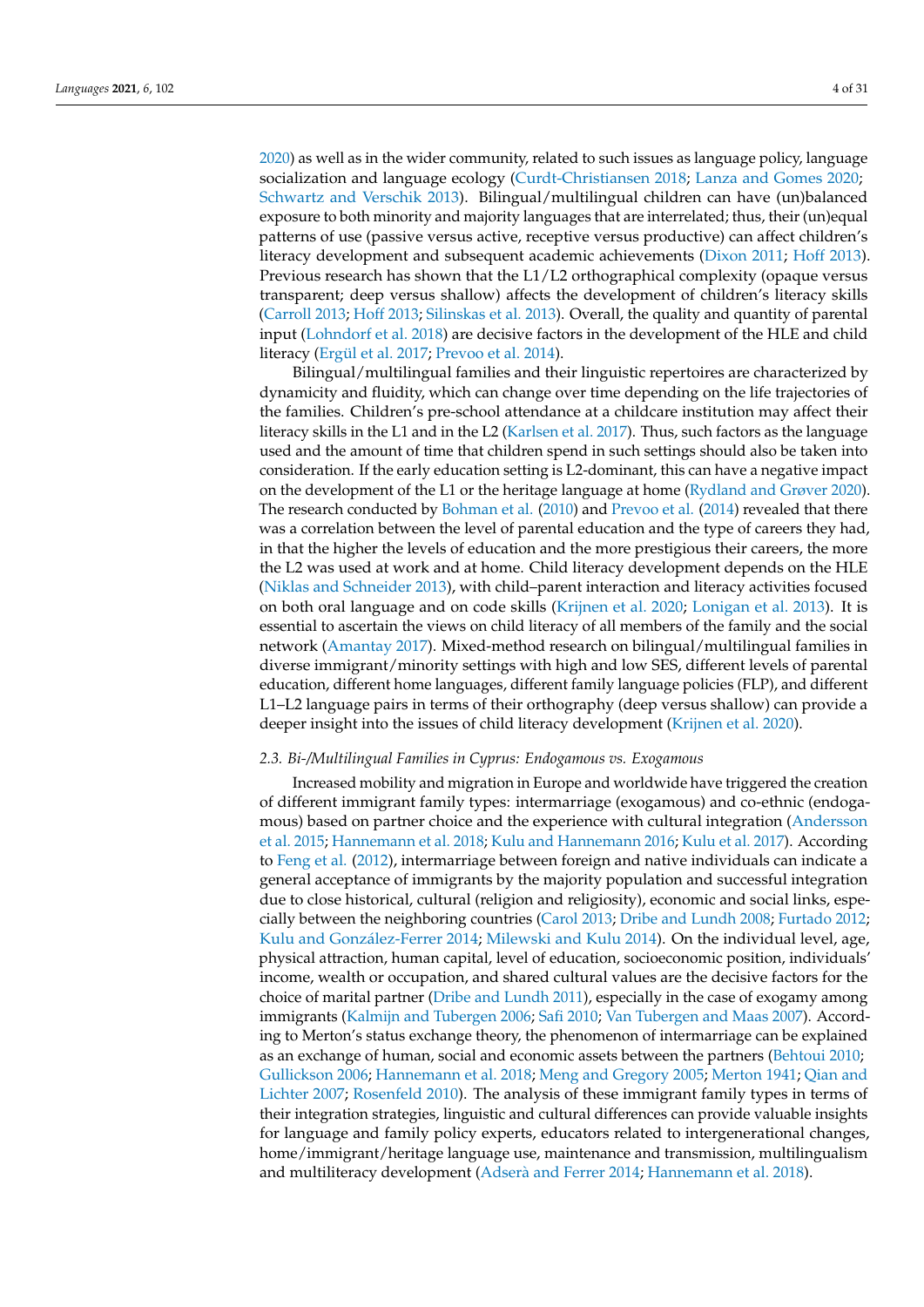In this study, we examined the HLE of immigrant Russian (endogamous) and mixedmarriage (exogamous) families in Cyprus, the types of child literacy activities, practices and strategies (passive versus active, formal versus informal, and didactic versus exposure), and the parents' perceptions of and attitudes towards multilingual and multimodal child literacy. It is important to identify which factors (linguistic and cultural background, the host country setting, social and cultural context, type of the family, migrant and life trajectories, education experiences, SES, level of education, home language, FLP and L1–L2 orthography complexity) affected their HLE. The comparison of these two types of Russian immigrant families in Cyprus (intermarriage vs. co-ethnic) can shed light on whether child literacy development, multiliteracy and bi-/multilingualism are affected by the type of the family, social, linguistic and cultural differences, age, education level, social class, social interaction, community networks, political context, labor market conditions, citizenship, and their civil, political and social rights in the host society. Other influences may include: social and economic resources (education, health-care work, housing, participation in political life, and the right to family reunification); the intergenerational dynamics of socio-cultural and linguistic change, the formation of multi- and transcultural identities, socio-cultural syncretism, hybridity, interculturalism, social integration/exclusion; coresidence, social networks of mutual support, preservation of ethnic membership and values, community attachment, accommodation, up-/downward social mobility, and assimilation and/or segregation of resident immigrants (Rodrí[guez Garc](#page-29-13)ía [2006\)](#page-29-13).

Language ideologies, attitudes, emotions, beliefs, linguistic behavior, ethnic markers, community membership and identities in multilingual settings are intertwined [\(Cummins](#page-26-18) [2015;](#page-26-18) [Heller and McLaughlin](#page-27-16) [2017;](#page-27-16) Pé[rez-Izaguirre and Cenoz](#page-29-14) [2020\)](#page-29-14). Successful societal membership is associated with psychosocial adaptation, hybrid identity, selective acculturation or biculturalism, and the adjustment of an individual to new psychological and social conditions [\(Boland](#page-25-14) [2020;](#page-25-14) [Leszczensky et al.](#page-28-22) [2019;](#page-28-22) [Schwartz et al.](#page-29-15) [2014\)](#page-29-15). An individual's identity is related to the sense of belonging, integration, and engagement in the current space [\(Chimienti et al.](#page-25-15) [2019\)](#page-25-15). Self-identity is fluid and flexible, it comprises individual and collective identity, habitus, or unconscious identity, agency and reflexivity, which is re-evaluated and adjusted throughout the life trajectory of a migrant and is connected to citizenship and solidarity [\(Lizardo](#page-28-23) [2017\)](#page-28-23). According to [Portes et al.](#page-29-16) [\(2016\)](#page-29-16), there are culturalist and structuralist approaches to the integration of immigrant/minority groups into the mainstream society, which focus on cultural, linguistic and socioeconomic assimilation.

As for the sociolinguistic situation in Cyprus, it can be characterized as multilingual, since apart from the Greek Cypriot and Turkish Cypriot communities, there are minorities who live in the country (e.g., Armenians, Latins, Maronites), residents of British origin, immigrants from various countries of the European Union and non-EU countries such as Eastern Europe, Asia, and especially the former Soviet Union [\(Hadjioannou et al.](#page-27-17) [2011\)](#page-27-17). In addition, Greek Cypriots are considered to be bilectal [\(Grohmann et al.](#page-27-18) [2017\)](#page-27-18), as they use two varieties of language: Standard Modern Greek (SMG) and Cypriot Greek (CG), which differ in the domain of use (formal vs. informal), status (high vs. low) and in terms of phonetics, morpho-phonology, lexicon and morphosyntax (e.g., [Pappas](#page-29-17) [2014\)](#page-29-17). Among the foreign-language groups, the Russian community is considered to be the largest. The Russian-speaking population living in Cyprus is not homogeneous. They come from Russia and other republics of the former USSR, and vary in terms of their socio-economic status, reasons for coming and staying in Cyprus, and family composition. Mixed-marriage families, with one partner being Russian and the other Greek Cypriot, are multilingual, having Greek, English and Russian in their dominant language constellations, while Russian immigrant families, with both spouses of Russian origin, are mainly bilingual, using Russian and English in their daily lives [\(Karpava](#page-27-19) [2015;](#page-27-19) [Karpava et al.](#page-27-20) [2018;](#page-27-20) [Karpava](#page-27-21) [2020\)](#page-27-21). English is a global language and is widely used all over Cyprus for communication, education and business purposes [\(Buschfeld](#page-25-16) [2013\)](#page-25-16). Russian has recently gained the status of a new lingua franca on the island [\(Eracleous](#page-26-19) [2015\)](#page-26-19).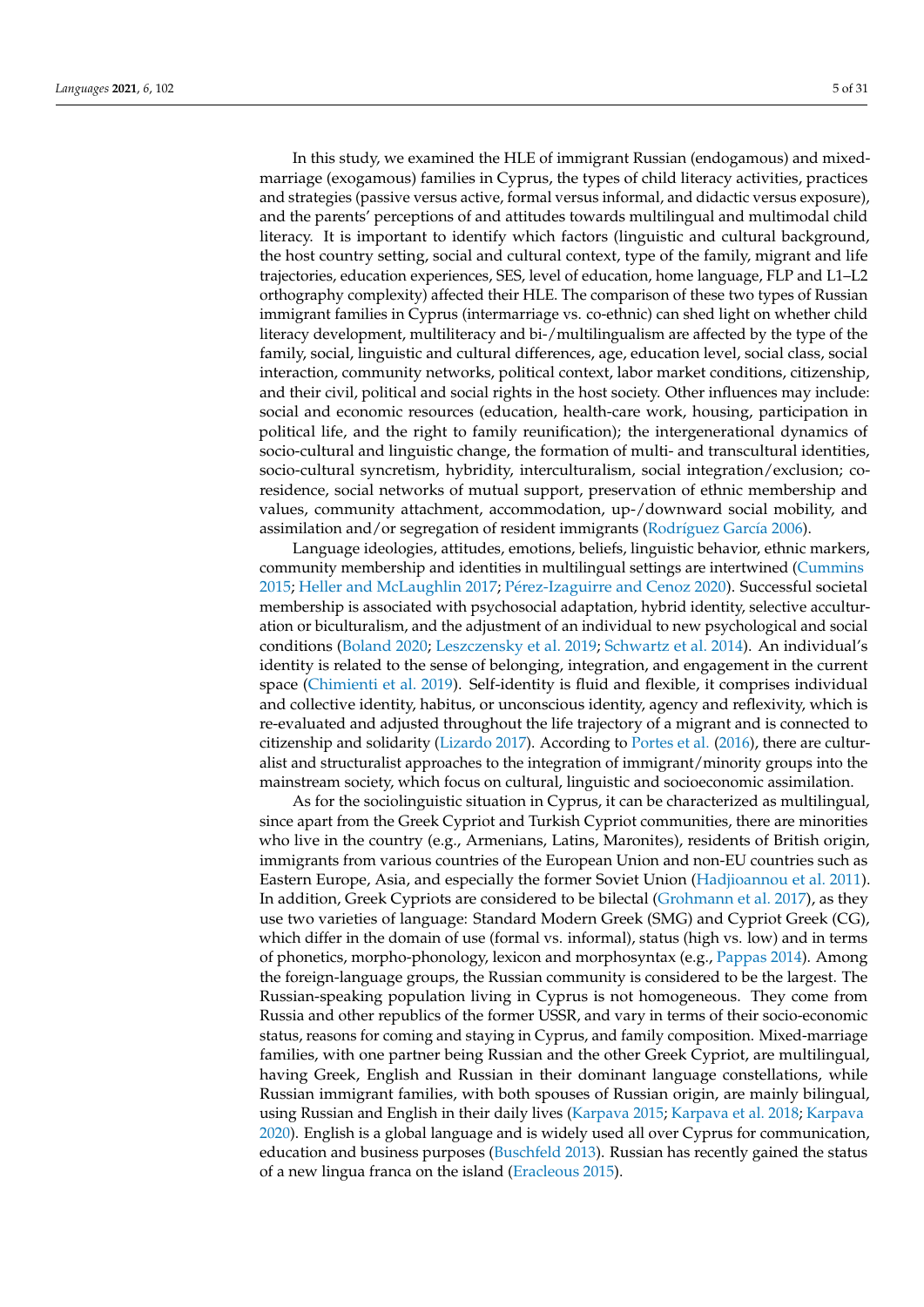#### *2.4. Rationale and Research Questions*

The present study aimed to investigate the effect of the family type, FLP and HLE on the development of language and literacy in bilingual/multilingual Russian–English and Russian–(Cypriot) Greek children in Cyprus. We examined the characteristics of the HLE in two types of families in Cyprus, namely Russian-dominant immigrant (endogamous) and mixed-marriage (exogamous) families, including the role of parental exposure, child– parent interaction, the use of the L1 and the L2, the development of children's language and literacy skills, and the factors that affected this development, such as linguistic and cultural identities, the use, maintenance and transmission of the heritage language, family-level demographic factors and HLE.

Specifically, the research questions were as follows:

- 1. Which languages are used, and what types of home literacy practices are implemented in endogamous and exogamous immigrant Russian families in order to facilitate children's literacy development?
- 2. What are their motives and experiences regarding FLP, HLE and children's literacy development?
- 3. What are the factors that affect home language use, maintenance and transmission, and the development of language and literacy skills?

## **3. Materials and Methods**

# *3.1. Research Design*

Our study was a collection of family case studies [\(Amantay](#page-24-2) [2017\)](#page-24-2), which focused on the types of home literacy practices, the HLE, FLP, family support of the emergent literacy practices of their children, and the parents' engagement strategies. "A single case study methodology allows to investigate the close-up reality and comprehensive description of participants' lived experiences of, thoughts about, and feelings for, a situation" [\(Cohen et al.](#page-25-17) [2003,](#page-25-17) p. 290). It restricts the unit of analysis to one case [\(Amantay](#page-24-2) [2017;](#page-24-2) [Yin](#page-30-19) [2014\)](#page-30-19); in our study, this was the HLE of Russian immigrant (endogamous and exogamous) families in the setting of Cyprus. The data collection took place over a period of two years because it was part of a larger longitudinal research project with a focus on linguistic practices in the families (language use, language choice, code-switching, code-mixing, translanguaging), and the cognitive, linguistic and literacy skills of bi-/multilingual children. The researcher visited families' home environments several times (observations, field notes, interviews, tests on cognitive and linguistic development, narratives of bi-/multilingual children).

#### *3.2. Participants*

The participants in the study were the mothers and fathers of 80 Russian-speaking families in Cyprus. Specifically, 40 mixed-marriage families (exogamous: Russian wife and Greek Cypriot husband) and 40 Russian-speaking (endogamous: both spouses Russian) immigrant families residing in Cyprus were the subjects of the investigation. The age of the participants (husbands and wives) ranged from 28 to 45 years. Their mean length of residence in Cyprus was 6.5 years, and the mean age on arrival was 27.3 years (see Table [1\)](#page-6-0). Their SES ranged from mid- to high-level, which was measured based on the information about their level of education and profession in the L1 country and in Cyprus, residential area, kindergarten and/or school choice for their children (private vs. public) as well as on the self-evaluation of their well-being/SES. All of the respondents had university degrees and were employed in the IT or business spheres, either in the public or private sectors. They had well-paid jobs in Cyprus in occupations such as accountants, economists, IT experts, teachers, engineers, managers, psychologists, artists, fashion designers, doctors, office clerks, hairdressers and sales assistants, with a relatively high degree of literate and symbolic content in their daily job activities (based on work content items: e.g., use of paper and pencil, written reports, and computers vs. manual tools and heavy machines [\(Kohn and Schooler](#page-28-24) [1983;](#page-28-24) [Leseman and Jong](#page-28-25) [1998\)](#page-28-25)).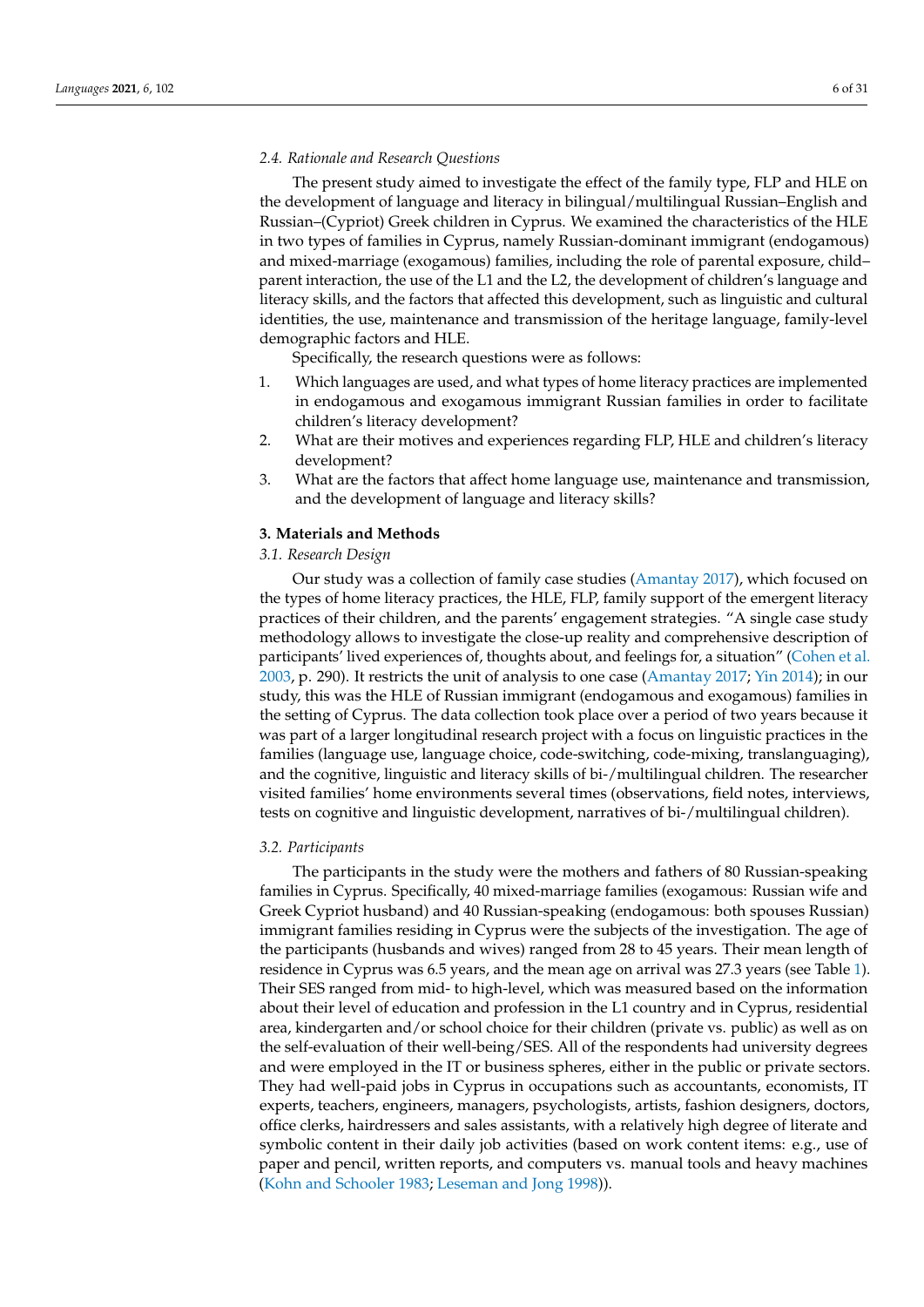| Participants |            | <b>Mixed Russian-CG</b> | <b>Immigrant Russian</b> |
|--------------|------------|-------------------------|--------------------------|
|              | N          |                         | 40                       |
|              | Mean       | 33                      | 31                       |
| Age          | Min.       | 29                      | 28                       |
|              | Max.       | 45                      | 43                       |
|              | ${\rm SD}$ | 2.1                     | 1.9                      |
|              | Mean       | 11.5                    | 5.9                      |
| $_{\rm LoR}$ | Min.       | $\mathbf{1}$            | $\mathbf{1}$             |
|              | Max.       | 16                      | 13                       |
|              | ${\rm SD}$ | 3.99                    | 5.21                     |
|              | Mean       | 31.2                    | 29.5                     |
| AoO          | Min.       | 27                      | 28                       |
|              | Max.       | 44                      | 42                       |
|              | <b>SD</b>  | 3.2                     | 3.6                      |
|              | Children   |                         | <b>Immigrant Russian</b> |
|              | Mean       | 9.3                     | 8.1                      |
| Age          | Min.       | $\overline{2}$          | $\overline{2}$           |
|              | Max.       | 16                      | 16                       |
|              | ${\rm SD}$ | 3.51                    | 2.9                      |
| Gender       | Male       | 25                      | 19                       |
|              | Female     | 15                      | 21                       |

<span id="page-6-0"></span>**Table 1.** Participants: background information.

Some of the Russian females (12/30% in the immigrant Russian families and 8/20% in mixed-marriage families) were housewives who looked after their children at home. The L1 of all the participants was Russian; this was one of the important inclusion criteria in the research project, although they came from various countries such as Russia, Moldova, Ukraine, Belarus, Georgia, Latvia, Turkmenistan, Kazakhstan, Kyrgyzstan and USSR (see *Languages* **2021**, *6*, x FOR PEER REVIEW 8 of 32 Figure [1\)](#page-6-1).

<span id="page-6-1"></span>

**Figure 1.** Participants: Country of origin. **Figure 1.** Participants: Country of origin.

Their linguistic repertoire (L2/L3/Ln) consisted of Russian, English, Greek, Bulgarian, , Their linguistic repertoire (L2/L3/Ln) consisted of Russian, English, Greek, Bulgarian<br>Ukrainian, Belorussian, Romanian, Turkish, Spanish, Latvian and Georgian. Each family had from one to three children; their children's ages ranged from two to sixteen years old had from one to three children; their children's ages ranged from two to sixteen years old (but at least one of their children was in the age range from 2 to 5, as we were interested (but at least one of their children was in the age range from 2 to 5, as we were interested in early literacy development); the children were attending public or private kindergartens<br>and schools in Cyprus (see Table 1). and schools in Cyprus (see Table 1).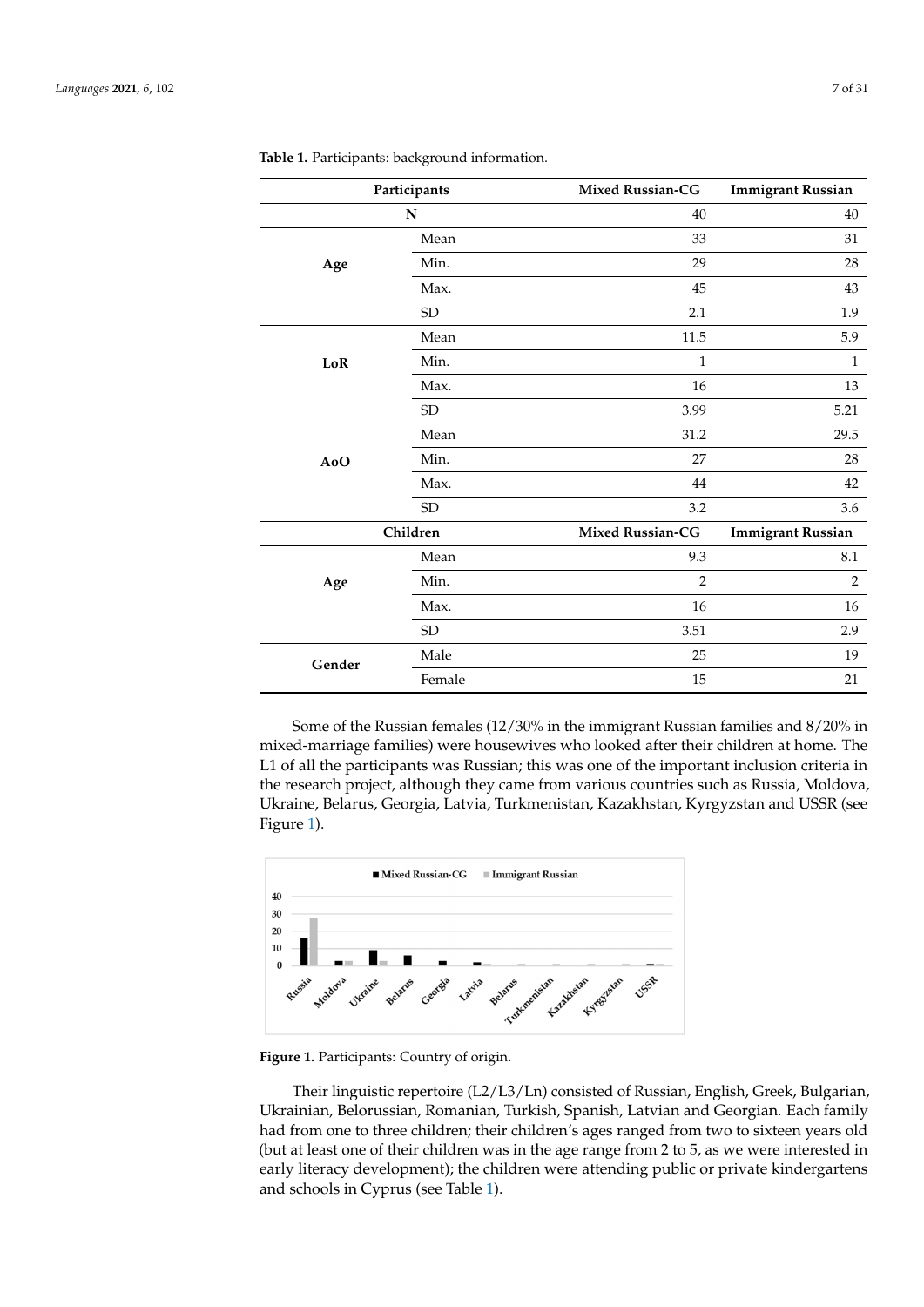### *3.3. Materials and Procedure*

A snowball sampling technique was implemented in order to access the participants; the initial group of participants (who were recruited via social networks and in Russian community centers and complementary schools) suggested other potential participants, who were members of the Russian community in Cyprus. The researcher visited them at their homes in various geographical areas of Cyprus, including both urban and rural areas, such as Larnaca, Nicosia, Limassol, Paphos and Agia Napa. The participants were informed about the research procedures and ethical considerations, and had the right to withdraw at any time should they have wished to do so.

The data were collected via written questionnaires and semi-structured oral interviews, as well as via ethnographic observations of multilingual immigrant families in Cyprus, with a focus on parental demographics, education, literacy habits and activities, as well as beliefs about writing and reading concerning minority and majority languages [\(Burgess et al.](#page-25-18) [2002\)](#page-25-18), FLP, HLE, home literacy practices, multiliteracy and multimodality [\(Amantay](#page-24-2) [2017\)](#page-24-2).

The research tools (see Appendix [A\)](#page-20-0) were designed by the researcher based on the previous research [\(Karpava et al.](#page-27-20) [2018,](#page-27-20) [2019;](#page-27-22) [Leseman and Jong](#page-28-25) [1998;](#page-28-25) [Otwinowska and](#page-29-18) [Karpava](#page-29-18) [2015\)](#page-29-18). Both pen-and-paper and online questionnaires [\(Brown](#page-25-19) [2001;](#page-25-19) [Gillham](#page-26-20) [2007;](#page-26-20) [Iwaniec](#page-27-23) [2020;](#page-27-23) [Rolland et al.](#page-29-19) [2020\)](#page-29-19) were used, as they are versatile and efficient in terms of researcher time, researcher effort and financial resources [\(Dörnyei and Taguchi](#page-26-21) [2010\)](#page-26-21) and are less intrusive for the participants (who can take as much time as they need and at the best time for them to complete the questionnaire in an anonymous way); they help objectively measure a great variety of abstract constructs and collect background data, and allowed us to collect a large amount of information [\(Iwaniec](#page-27-23) [2020\)](#page-27-23).

We implemented interviews for data collection as the most efficient tool for qualitative research [\(Foley et al.](#page-26-22) [2021;](#page-26-22) [Green and Thorogood](#page-26-23) [2014;](#page-26-23) [O'Reilly and Kiyimba](#page-29-20) [2015\)](#page-29-20). Interviews allowed us to investigate the individual's experiences, beliefs or constructions related to their language practices, multilingualism, multiliteracy, HLE, FLP, child literacy, home/heritage/immigrant language use, maintenance and transmission [\(Braun and](#page-25-20) [Clarke](#page-25-20) [2013;](#page-25-20) [Rolland et al.](#page-29-19) [2020\)](#page-29-19). Interviews are both a tool to gather facts and also a ''social construction of knowledge" [\(Kvale](#page-28-26) [2007,](#page-28-26) p. 22). We conducted face-to-face interviews [\(Hay-Gibson](#page-27-24) [2009;](#page-27-24) [O'Connor et al.](#page-28-27) [2008\)](#page-28-27), in line with ethical considerations [\(Dewaele](#page-26-24) [2013;](#page-26-24) [Gibson and Zhu](#page-26-25) [2016;](#page-26-25) [Phipps](#page-29-21) [2013;](#page-29-21) [Smith](#page-30-20) [2013\)](#page-30-20). As we interviewed bilingual/multilingual speakers, we chose the language that the participants found more convenient for them to speak (mother tongue) [\(Holmes et al.](#page-27-25) [2013;](#page-27-25) [Mann](#page-28-28) [2011\)](#page-28-28) as this can affect their autobiographical narratives, memory, emotional perception and expression [\(Dewaele](#page-26-24) [2013,](#page-26-24) [2018;](#page-26-26) [Resnik](#page-29-22) [2018\)](#page-29-22). We were able to conduct interviews, taking affiliative and empathic, emotional aspects into consideration [\(Catalano](#page-25-21) [2016;](#page-25-21) [Costa and Briggs](#page-25-22) [2014;](#page-25-22) [Prior](#page-29-23) [2016,](#page-29-23) [2017\)](#page-29-24), attending to body language and paralinguistic cues, creating a safe and comfortable environment for the participants [\(Georgiadou](#page-26-27) [2016;](#page-26-27) [Rolland et al.](#page-29-19) [2020\)](#page-29-19), in line with ethical considerations [\(British Psychological Society](#page-25-23) [2014;](#page-25-23) [De Costa et al.](#page-26-28) [2020\)](#page-26-28). The interview questions were based on the questionnaire (see Appendix [A\)](#page-20-0); the interview data were transcribed, coded and analyzed [\(Braun and Clarke](#page-25-20) [2013;](#page-25-20) [Liddicoat](#page-28-29) [2007\)](#page-28-29).

The aim of observations and field notes was to record lived experiences, linguistic behavior, FLP, HLE, literacy activities, interactions, various types of communications, relationships and artifacts, the emotions and knowledge of our participants, families, and to provide "thick descriptions" of what was observed in the naturalistic setting of the homes [\(Bratich](#page-25-24) [2018;](#page-25-24) [Curdt-Christiansen](#page-26-29) [2020\)](#page-26-29). We were focused on the physical place (homes, number of books available, educational material in different languages, computers, digital tools and applications), social actors (parents, children, grandparents, relatives), interactions (language use, topics, emotions, tones, voices, (non)verbal expressions), sequences (FLP, HLE, routines, activities, culture-related rituals and celebrations), and time (language-related activities and events) [\(Ciesielska et al.](#page-25-25) [2018;](#page-25-25) [Patton](#page-29-25) [2015\)](#page-29-25). The researcher, being a member of the Russian community in Cyprus, had the role of complete participant and observer-as-participant, immersed in the research context, which allowed them to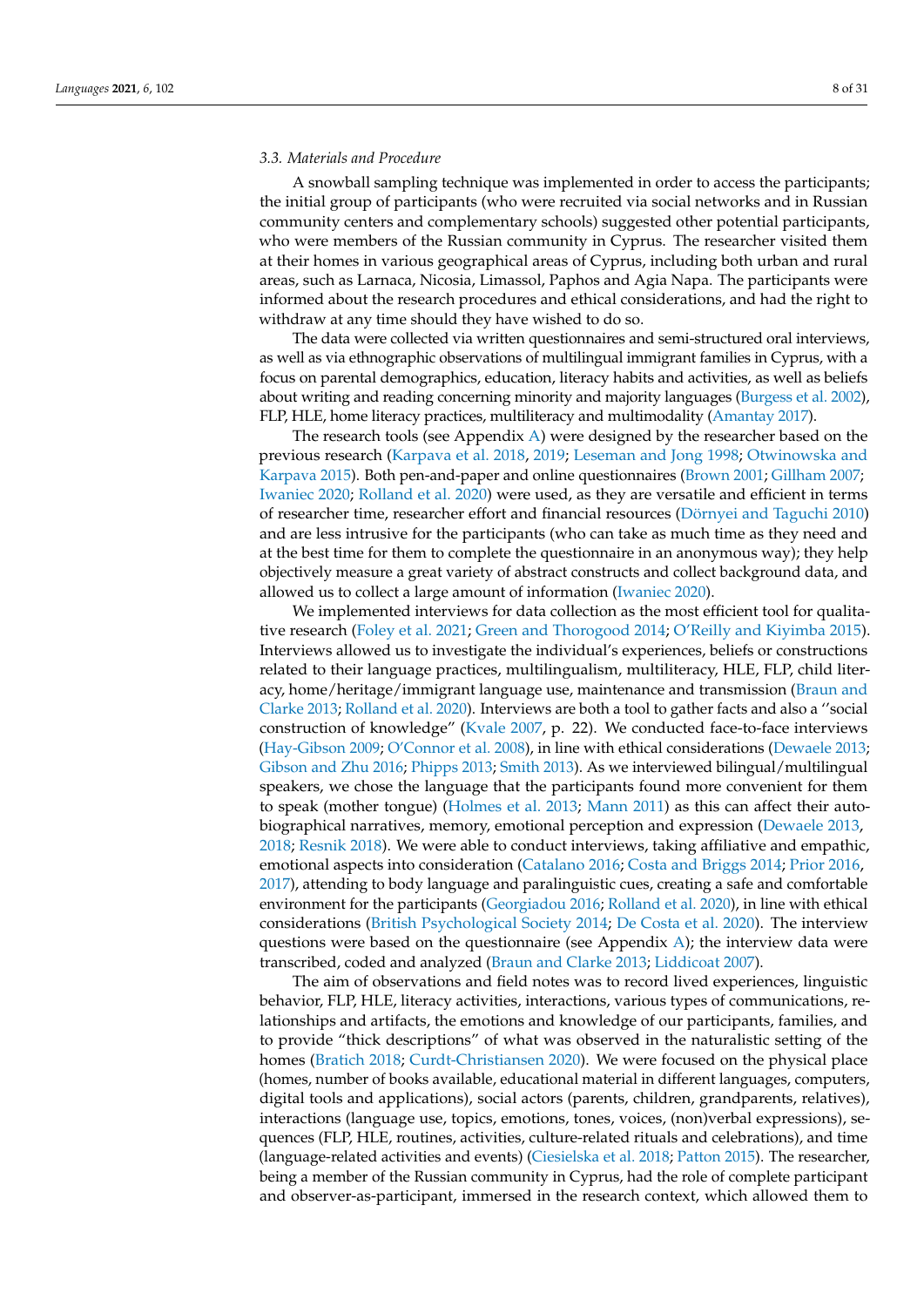obtain an insider view of the researched community [\(Curdt-Christiansen](#page-26-29) [2020;](#page-26-29) [Cohen et al.](#page-25-26) [2011;](#page-25-26) [Hammersley and Atkinson](#page-27-26) [2007\)](#page-27-26). Participant observation allowed the researcher to gain access to the field, establish trust and rapport, to be involved in the participants' social life around languages, their HLE and FLP, literacy practices, and their experiences, thoughts and relationships [\(Atkinson](#page-25-27) [2015;](#page-25-27) [Boccagni and Schrooten](#page-25-28) [2018;](#page-25-28) [Jorgensen](#page-27-27) [2015;](#page-27-27) [Taylor et al.](#page-30-21) [2016\)](#page-30-21).

Both the parents and the children (only the older ones, of school age) were asked questions about/observed with regard to literacy opportunities, as well as the quality of instruction (the types of utterances that parents use in joint literacy activities: procedural utterances; low distancing utterances—pointing, labeling, repeating and completing; and high distancing utterances—explanatory, evaluative, extending), cooperation and social-emotional quality (affective experience, socio-emotional bonds between parents and children during the home literacy activities), and the literacy activities of parents and older siblings and joint literacy activities involving the child [\(Leseman and Jong](#page-28-25) [1998;](#page-28-25) [Manolitsis et al.](#page-28-9) [2013\)](#page-28-9). In our study, we attempted to consider the views of the entire family regarding the role of parents in children's literacy development. We examined the quality and quantity of time that parents spent with their children with regard to multimodality (such as helping them to use a tablet, a laptop or a computer, or watching television together) and multiliteracy (such as reading, speaking or drawing together, listening to music, singing songs, playing games, reading books, telling stories and using gestures), all of which affect a child's emerging literacy, as does the amount of parent–child interaction, knowledge-sharing, social connections, scaffolding and guided participation, as well as the number of books in the household and the frequency of visits to the library [\(Vandermaas-Peeler et al.](#page-30-22) [2011\)](#page-30-22). The parents, both mothers and fathers, were provided with the opportunity to express their views regarding their FLP, HLE, home literacy strategies and child emergent literacy practices, as well as their engagement and perceptions, and whether they implemented a didactic or exposure approach, with the focus on code or oral skills [\(Krijnen et al.](#page-28-0) [2020\)](#page-28-0).

The duration of the interviews was 30–60 min. The interviews were conducted in Russian and then translated into English for the purposes of analysis and presentation. The interviews were recorded, transcribed, coded and analyzed [\(Amantay](#page-24-2) [2017;](#page-24-2) [Krijnen](#page-28-0) [et al.](#page-28-0) [2020\)](#page-28-0). The resulting data were then recorded, transcribed, thematically coded and analyzed in line with the grounded theory research method [\(Bryant and Charmaz](#page-25-29) [2019;](#page-25-29) [Creswell and Poth](#page-25-30) [2018;](#page-25-30) [Willig](#page-30-23) [2008\)](#page-30-23). Iterative and recursive content analyses of the data were implemented in order to reveal the thematic patterns [\(Ward and Wolf-Wendel](#page-30-24) [2004\)](#page-30-24). The data were reviewed thoroughly in order to find repeated themes; the emergent themes were coded using keywords and phrases, and the codes were then grouped hierarchically according to concepts and categories. Other data sources were the participants' questionnaires and observational field notes, in line with previous qualitative research [\(Wong](#page-30-3) [2015;](#page-30-3) [Marsh et al.](#page-28-1) [2017\)](#page-28-1). The triangulation of the data collection and the analysis enhanced the validity, reliability and generalizability of the results.

#### **4. Results**

# *4.1. Family Type, Language Use, Schooling and Literacy Practices* 4.1.1. FLP, HLE: Language Use and Literacy Skills

The analysis of the data showed that there was a close association of the family type, family language policy, the HLE, the use of languages within and outside of the home, and children's language and literacy development (see Figure [2\)](#page-9-0). The analysis of the results based on questionnaires and interviews showed that there are some differences between Russian immigrant (endogamous) and mixed-marriage (exogamous) families regarding FLP, HLE, language use and literacy practices at home. It seems that the parents in Russian immigrant (co-ethnic) families are more satisfied with their child's level of Russian in comparison to mixed-marriage families. Nearly all of their children can speak and comprehend Russian, can read and write in Russian, and do not refuse to speak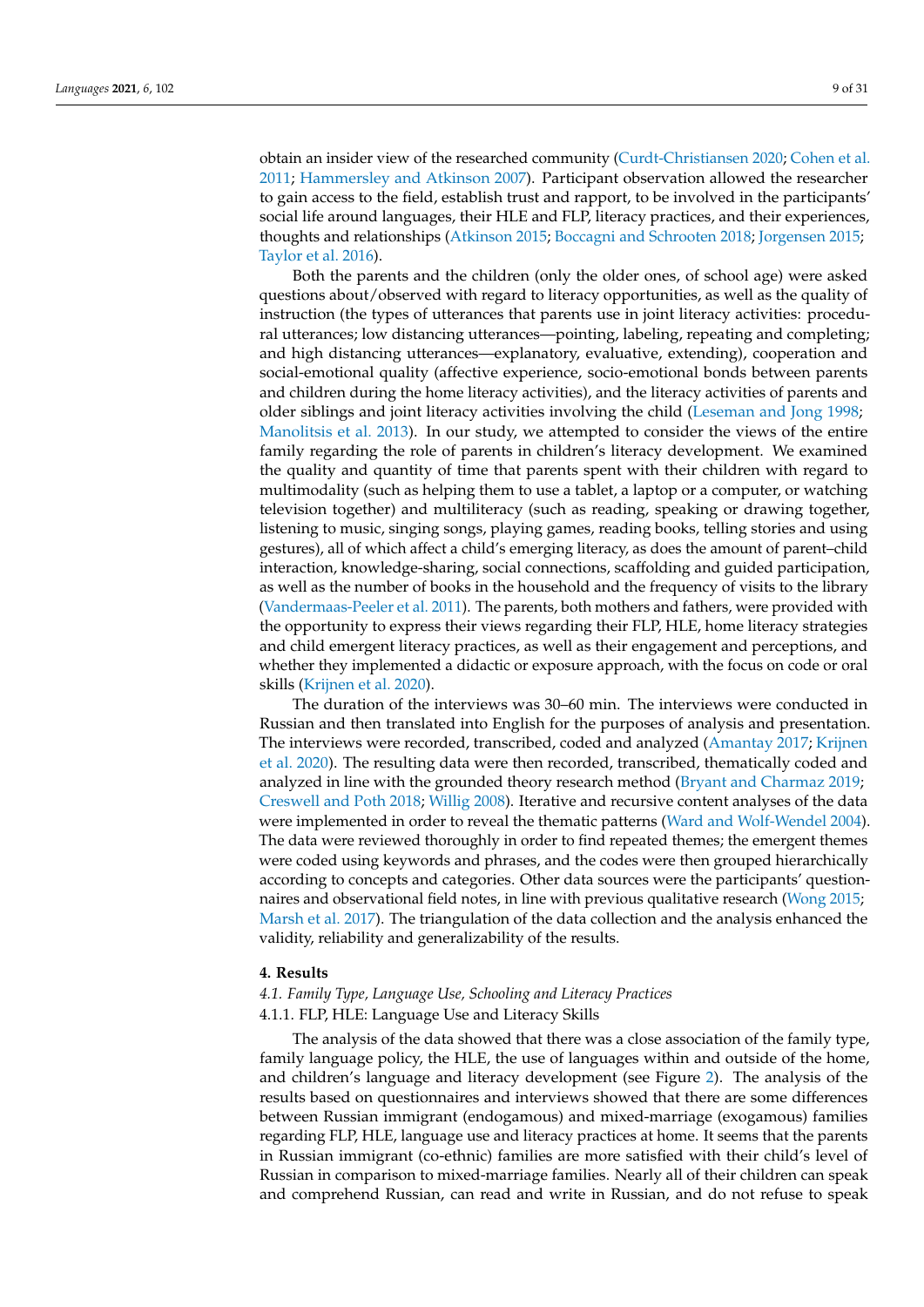Russian. Only 3% of the parents were advised to stop speaking Russian with their children. The situation is quite different with respect to intermarriage families, as only half of the respondents are satisfied with their child's level of Russian fluency. Only 85% of their children can speak and comprehend Russian, one-third of them refuse to speak Russian. and one-quarter cannot read and write in Russian. Several parents (7.5%) were advised<br>by an expert (a teacher at selection) to stop speaking Russian with Russian with the stop speaking and the sto by an expert (a teacher at school or a kindergarten) to stop speaking Russian with their children (see Table [2\)](#page-9-1). Russian. Only 3% of the parents were advised to stop speaking Russian with their kussian. Only 3% of the parents were advised to stop speaking kussian with their chil

Russian in comparison to mixed‐marriage families. Nearly all of their children can speak

<span id="page-9-0"></span>

**Figure 2.** Factors that affect the development of child literacy in Russian families in Cyprus.

|                                                                                      | <b>Mixed Russian-CG</b>                            | <b>Immigrant Russian</b> |
|--------------------------------------------------------------------------------------|----------------------------------------------------|--------------------------|
|                                                                                      | Do all your children speak and comprehend Russian? |                          |
| Yes                                                                                  | 85%                                                | 90%                      |
| No                                                                                   | 10%                                                | 5%                       |
| No answer                                                                            | 5%                                                 | 5%                       |
|                                                                                      | Are you satisfied with their level of Russian?     |                          |
| Yes                                                                                  | 52.50%                                             | 86%                      |
| No                                                                                   | 32.50%                                             | 9%                       |
| No answer                                                                            | 15%                                                | 5%                       |
| Do your children refuse to use/speak Russian?                                        |                                                    |                          |
| Yes                                                                                  | 30.50%                                             | 5%                       |
| No                                                                                   | 66.50%                                             | 90%                      |
| No answer                                                                            | 3%                                                 | 5%                       |
| Can all of your children read and write in Russian?                                  |                                                    |                          |
| Yes                                                                                  | 72.50%                                             | 80%                      |
| No                                                                                   | 25%                                                | 13.50%                   |
| No answer                                                                            | 2.50%                                              | 6.50%                    |
| Have you ever been advised by an expert to stop speaking Russian with your children? |                                                    |                          |
| Yes                                                                                  | 7.50%                                              | 97%                      |
| No                                                                                   | 87.50%                                             | 3%                       |
| No answer                                                                            | 5%                                                 | $0\%$                    |

<span id="page-9-1"></span>**Table 2.** Family type: language use and literacy skills.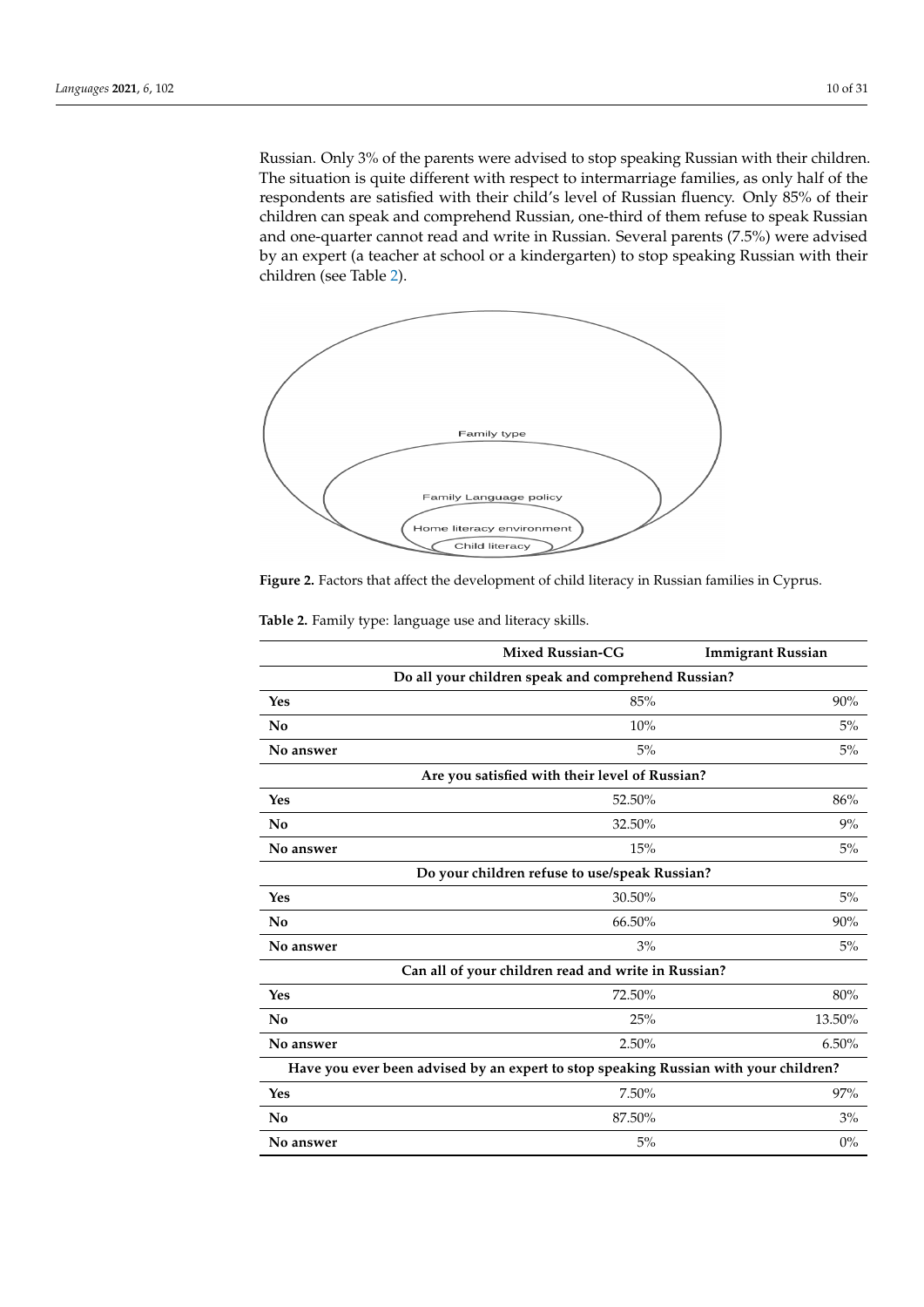# 4.1.2. Parents' Education Preferences for Their Children

Two types of families differ in terms of their preference toward public and private education in Cyprus. Mixed-marriage families tend to send their children mainly to public Greek-speaking kindergartens/schools, which are free of charge, whereas Russian immigrant families choose private English-speaking kindergartens/schools, and in some cases, private Russian-speaking or Greek-speaking kindergartens/schools. It should be noted that parents from both types of families agree that there is no discrimination at public or private kindergartens/schools in Cyprus. In both cases, their children attend extra-curricular activities (e.g., sport, ballet, dancing, drama, theatre, music, drawing, art, chess, computer classes, language classes: Russian, Greek, English, French, German), which (in)directly target literacy skills development; Russian, Greek and English are the means of instruction and communication there. However, in Russian immigrant families, more emphasis is given to English, and in mixed-marriage families, to Greek. Nearly all the children from the Russian immigrant families have extra classes in the Russian language, which is not the case with the mixed-marriage families (see Table [3\)](#page-10-0).

|                                                                                                        | <b>Mixed Russian-CG</b>                                      | <b>Immigrant Russian</b> |  |
|--------------------------------------------------------------------------------------------------------|--------------------------------------------------------------|--------------------------|--|
|                                                                                                        | Which kindergarten/school does your child attend?            |                          |  |
| Public (Greek)                                                                                         | 82%                                                          | 10%                      |  |
| Private (English)                                                                                      | 11%                                                          | 73%                      |  |
| Private (Russian)                                                                                      | 7%                                                           | 10%                      |  |
| Private (Greek)                                                                                        | $0\%$                                                        | 7.50%                    |  |
| Do you think that your child is discriminated at<br>kindergarten/school because he/she speaks Russian? |                                                              |                          |  |
| Yes                                                                                                    | 7.50%                                                        | 3%                       |  |
| No                                                                                                     | 85%                                                          | 94%                      |  |
| No answer                                                                                              | 7.50%                                                        | 3.00%                    |  |
|                                                                                                        | Does your child attend extra curriculum activities, classes? |                          |  |
| Yes                                                                                                    | 75%                                                          | 70%                      |  |
| No                                                                                                     | 15%                                                          | 20%                      |  |
| No answer                                                                                              | 10%                                                          | 10%                      |  |
|                                                                                                        | Which languages are used there?                              |                          |  |
| <b>Russian</b>                                                                                         | 25%                                                          | 23.52%                   |  |
| Greek                                                                                                  | 30%                                                          | 35.29%                   |  |
| English                                                                                                | 27.50%                                                       | 41.19%                   |  |
| French                                                                                                 | 7.50%                                                        | $0\%$                    |  |
| German                                                                                                 | 10%                                                          | $0\%$                    |  |
| Do your children attend classes of the Russian language?                                               |                                                              |                          |  |
| <b>Never</b>                                                                                           | 7.50%                                                        | $0\%$                    |  |
| Seldom                                                                                                 | 7.50%                                                        | 10%                      |  |
| <b>Sometimes</b>                                                                                       | 7.50%                                                        | $0\%$                    |  |
| Often                                                                                                  | 37.50%                                                       | 60%                      |  |
| Very often                                                                                             | 32.50%                                                       | 30%                      |  |
| No answer                                                                                              | 7.50%                                                        | $0\%$                    |  |

<span id="page-10-0"></span>**Table 3.** Family type: schooling, and language use.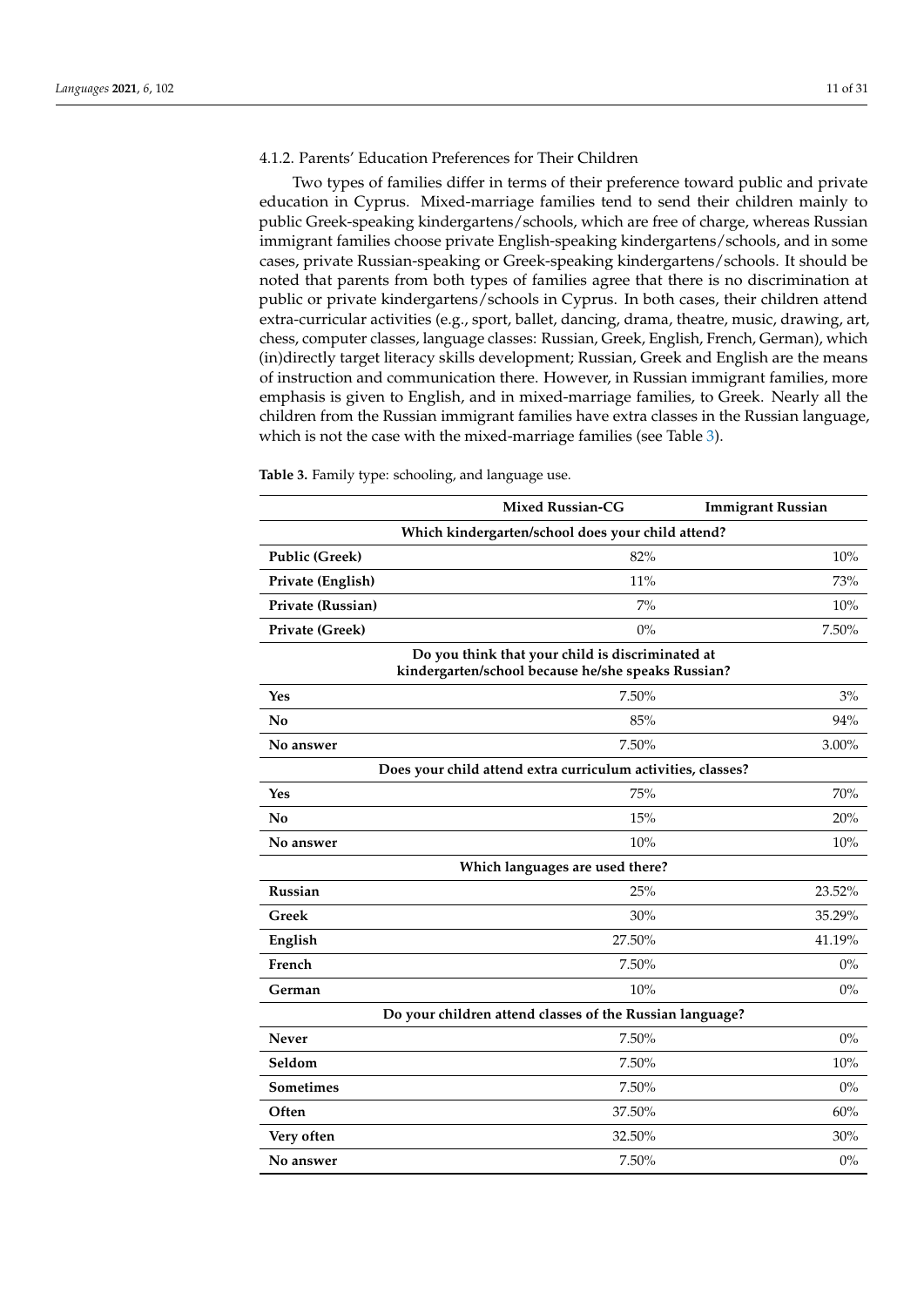Thus, with regard to Russian immigrant (co-ethnic) families with Russian as a home language, it has been reported that the children have a more robust development of Russian language and literacy skills, particularly the children who attended Russian-speaking schools, pre-primary or childcare institutions. One mother explained why she had chosen a Russian kindergarten (see example 1):

(1) This Russian kindergarten has a very pleasant, friendly atmosphere, it is like a small family. The teachers are professionals and they enjoy working with the children. They have an individual approach, which allows progress for every child. There are around 10 children in every group. It is important to see that your child is willing to go to the kindergarten every day. You cannot avoid [the] Russian mentality, for us it is important if they [teachers] take our needs into consideration. (Parent 16)

At home, these children were exposed to the Russian language and to Russian books and educational resources; thus, they had more opportunities to be exposed to the use of the Russian language at home, as well as at kindergarten and via social networks; see the following excerpts (2) and (3) from the interviews with the parents (see Tables [2](#page-9-1) and [3\)](#page-10-0):

- (2) We cannot live without books, but after we have moved to Cyprus, we do not have so many printed books, mainly digital, it is more convenient and easier to buy online . . . for kids, we still try to order printed books as they need to touch them, to look at colorful pictures, to draw and write letters, sometimes I use a printer in order to print digital resources, it helps a lot . . . (Parent 50)
- (3) We have a Russian community in Cyprus and various social media platforms, so we communicate, share useful information and advice regarding education and entertainment, [and] exchange books, especially those needed at the Russian school . . . (Parent 78)

Some of the parents sent their children to English kindergartens and pre-primary schools; these families were mainly from high SES backgrounds. They thought about their children's future education and career related to English, and planned for them to attend English schools in Cyprus before continuing their tertiary education abroad, again using English as the means/medium of education (see Figure [1\)](#page-6-1). They do understand the economic advantages of bilingualism/multilingualism as well as its cognitive and psycho-social benefits, which is in line with the previous research [\(Breuer et al.](#page-25-1) [2021;](#page-25-1) [Heller](#page-27-28) [and Duch](#page-27-28)êne [2012;](#page-27-28) [Marian and Shook](#page-28-30) [2012;](#page-28-30) [Stavans and Hoffmann](#page-30-4) [2015\)](#page-30-4). Bi-/multilinguals have enhanced linguistic awareness and communicative competence [\(Bjatia and Ritchie](#page-25-31) [2012\)](#page-25-31).

One of the parents shared the experience of learning at an English pre-primary school (example 4), and another (example 5) with regard to an English kindergarten (see Tables [2](#page-9-1) and [3\)](#page-10-0):

- (4) We like our English pre-primary school, there are a lot of educational opportunities, focus on sports and creativity; some children and their parents find it difficult due to the level of English . . . but it depends what you want for your child, what your aims are . . . we like the school. (Parent 2)
- (5) Our kids go to the English kindergarten; for such a young age, four years old, this kindergarten is ideal in terms of literacy skills, we have international teachers and a lot of creativity. They are kind and supportive and they do not give a lot of homework. My children are happy there, but of course children are different . . . (Parent 27)

## 4.1.3. FLP, HLE: Books, Educational Resources, and Literacy Activities

Only 10% of the parents with a lower SES decided to send their children to Greekspeaking public schools; they found them to be the optimal option due to cost and the possibility of their children integrating into the host society, and to understand both the local language and the culture. Thus, they exposed their children to Russian at home, and bought Russian, English and Greek books and educational resources. The following excerpts (6–7) indicate their views regarding the Greek school and the educational resources at home (see Tables [3](#page-10-0) and [4\)](#page-12-0):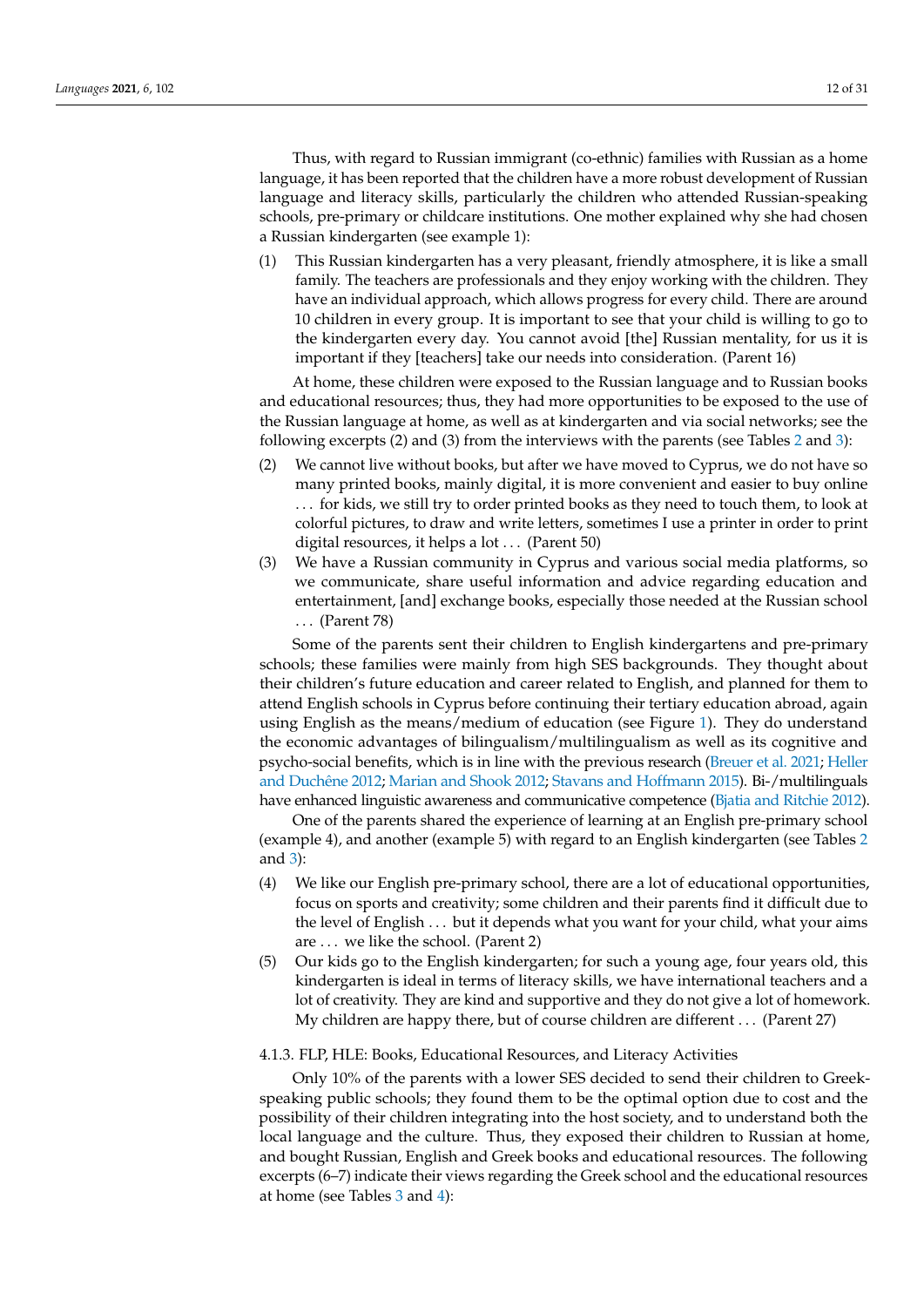- (6) The Greek school is public, we do not pay for it, there is also an option of afternoon extra classes. The teachers can help the pupils to do their homework, which is very convenient for the parents who work and for us, as we do not know Greek, this is a way out, so my children are ready for school for the next day. They also have a snack and extra-curricular activities there, theater, computers, drawing, sports, and they can play together (Parent 33).
- (7) At home, we have different books, mainly Greek as my children go to the Greek pre-primary school, but we also have some Russian books, we bring them from Russia or we exchange them with our Russian friends in Cyprus, even some English books and magazines . . . yes, we are a multicultural family, we try to be . . . at home we speak Russian, but at work, only English, my husband and I do not know Greek, but my children speak Greek or English with their friends and teachers and only Russian with us  $\ldots$  (Parent 45).

|                                                                                                                  | <b>Mixed Russian-CG</b>                                | <b>Immigrant Russian</b> |  |
|------------------------------------------------------------------------------------------------------------------|--------------------------------------------------------|--------------------------|--|
| Do you try to teach your children the Russian language (words, grammar)?                                         |                                                        |                          |  |
| Never                                                                                                            | 2.50%                                                  | $0\%$                    |  |
| Seldom                                                                                                           | 17.50%                                                 | $0\%$                    |  |
| <b>Sometimes</b>                                                                                                 | 7.50%                                                  | $0\%$                    |  |
| Often                                                                                                            | 32.50%                                                 | 40%                      |  |
| Very often                                                                                                       | 30%                                                    | 50%                      |  |
| No answer                                                                                                        | 10%                                                    | 10%                      |  |
|                                                                                                                  | Which books/educational resources do you have at home? |                          |  |
| Russian                                                                                                          | 32.00%                                                 | 73%                      |  |
| Greek                                                                                                            | 55.00%                                                 | 8%                       |  |
| English                                                                                                          | 10.00%                                                 | 20%                      |  |
| Other languages                                                                                                  | 3.00%                                                  | 2%                       |  |
| How often do you insist that your child uses Russian at home?                                                    |                                                        |                          |  |
| Never                                                                                                            | 27.50%                                                 | 50%                      |  |
| <b>Sometimes</b>                                                                                                 | 10%                                                    | $0\%$                    |  |
| Often                                                                                                            | 25%                                                    | 20%                      |  |
| Very often                                                                                                       | 25%                                                    | 30%                      |  |
| No answer                                                                                                        | 12.50%                                                 | $0\%$                    |  |
| How often do you insist that your child uses Russian outside home?                                               |                                                        |                          |  |
| Never                                                                                                            | 45%                                                    | 50%                      |  |
| Seldom                                                                                                           | 20%                                                    | 20%                      |  |
| <b>Sometimes</b>                                                                                                 | 17.50%                                                 | 10%                      |  |
| Often                                                                                                            | 7.50%                                                  | 20%                      |  |
| Very often                                                                                                       | 2.50%                                                  | $0\%$                    |  |
| No answer                                                                                                        | 7.50%                                                  | $0\%$                    |  |
| How often do you insist that your child takes part in the Russian activities, related to the Russian<br>culture? |                                                        |                          |  |

<span id="page-12-0"></span>**Table 4.** Family type: HLE and literacy activities.

| Never            | 17.50% | 40%   |
|------------------|--------|-------|
| Seldom           | 27.50% | 10%   |
| <b>Sometimes</b> | 20%    | 20%   |
| Often            | 22.50% | 30%   |
| Very often       | 5%     | $0\%$ |
| No answer        | 7.50%  | $0\%$ |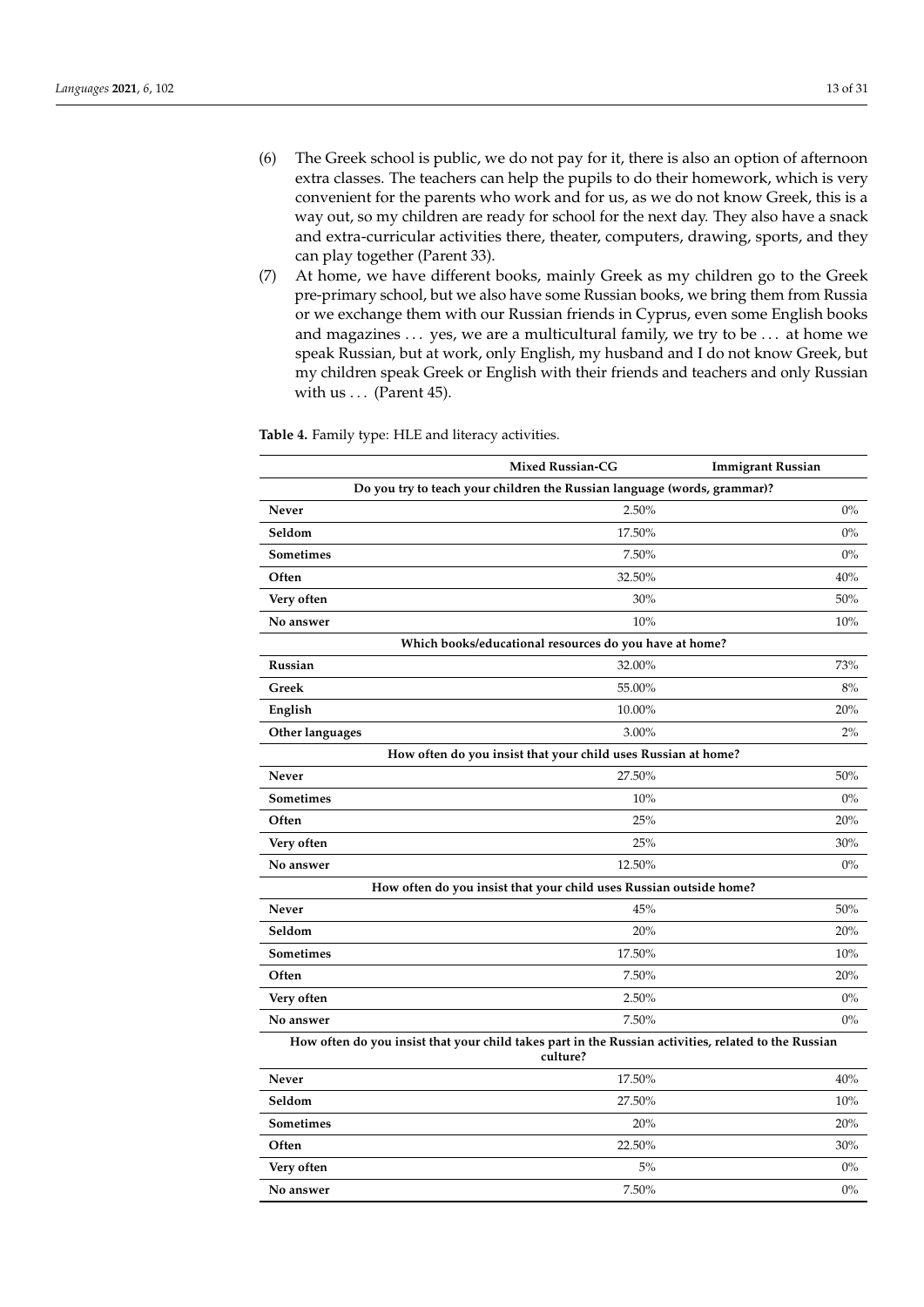As can be seen in Table [3,](#page-10-0) two of the family types have different FLP and approaches to home language maintenance and the development of Russian literacy. Russian immigrant (endogamous) families have more Russian books and educational resources than mixedmarriage (exogamous) families, the Russian monolingual parents spend more time teaching Russian words or grammar to their children, and they prefer not to insist on their use of Russian at home and on their participation in Russian cultural activities and events. The representatives of intermarriage families reported that they have more Greek books and educational resources at home than in Russian or English. They do not have enough time to teach their children Russian at home. Most of them never insist on the use of the Russian language outside, whereas some emphasize the importance of speaking only Russian at home and of participating in Russian cultural events organized in Cyprus.

# 4.1.4. Integration into the Target Society: Majority vs. Home Language Use

With regard to intermarriage families, the parents had instrumental and integrative motivations for using both Greek and Russian at home, and for sending their children to Greek-speaking (early) educational institutions. Firstly, in the mixed-marriage families, the mothers spoke Russian and the fathers Cypriot Greek; thus, the children were exposed to both languages, although English was sometimes used as a mediating language between the parents; for example, when a mother did not know L2 Greek at an appropriate level. The children's dominant language was frequently Greek, as they had Greek relatives, attended a Greek-speaking kindergarten, and aimed to continue their secondary and tertiary education at a Greek public school, and later at a Greek university (example 8) (see Figure [1\)](#page-6-1).

(8) My elder [child] speaks mainly Greek as he goes to the public Greek school, whereas my little one mixes two languages, as I try to teach him Russian but all the rest around him speak Greek and we will send him to the Greek kindergarten. I try as much as I can but I am not sure whether he will be able to read and write in Russian without attending extra lessons in Russian . . . (Parent 56)

The mothers in the exogamous families felt the need to integrate into the target society and were willing to learn the Greek language; they also needed it for professional reasons, as they would have to use it at work with their colleagues. They also did not want their children to differ from the local children in the way that they spoke and behaved, or in terms of their reading and writing skills before they went to school (example 9) (see Figure [1\)](#page-6-1). The use of the minority language, Russian, at home could have a negative impact on the development of the majority language (example 10), although children's individual differences should be taken into consideration (see Tables [2](#page-9-1) and [3\)](#page-10-0):

- (9) My husband is Cypriot Greek and even though our daughter attends [a] Greek preprimary school, her Greek is not good. I speak only Russian with her at home. I thought that if she is among Greek children, she would benefit a lot but her friends are foreigners and she speaks in English with them. (Parent 64)
- (10) I speak only in Russian with them from their birth, and my husband in Greek. My son does not have any problems, but my daughter knows English better, maybe because she constantly watches English cartoons. Her Greek is not so good, we send her to private lessons, her Russian is okay, but it could be better . . . (Parent 72)

The teachers/educators sometimes suggested that the Russian-speaking mothers should use only Greek at home. The mothers may also experience pressure from their spouses, who insist on the sole use of Greek. Nevertheless, the sociolinguistic situation in Cyprus also affected their attitudes toward the Russian language and the literacy skills of their children. In recent years, the status of the Russian language in Cyprus has increased, and even the local population is willing to learn it, which has affected the FLP in mixedmarriage families. Accordingly, they chose to use two (Greek and Russian) or even three (English, Greek, Russian) languages at home and for relevant child literacy activities; see the following examples  $(11–12)$  $(11–12)$  $(11–12)$  (see Tables 1[–3\)](#page-10-0):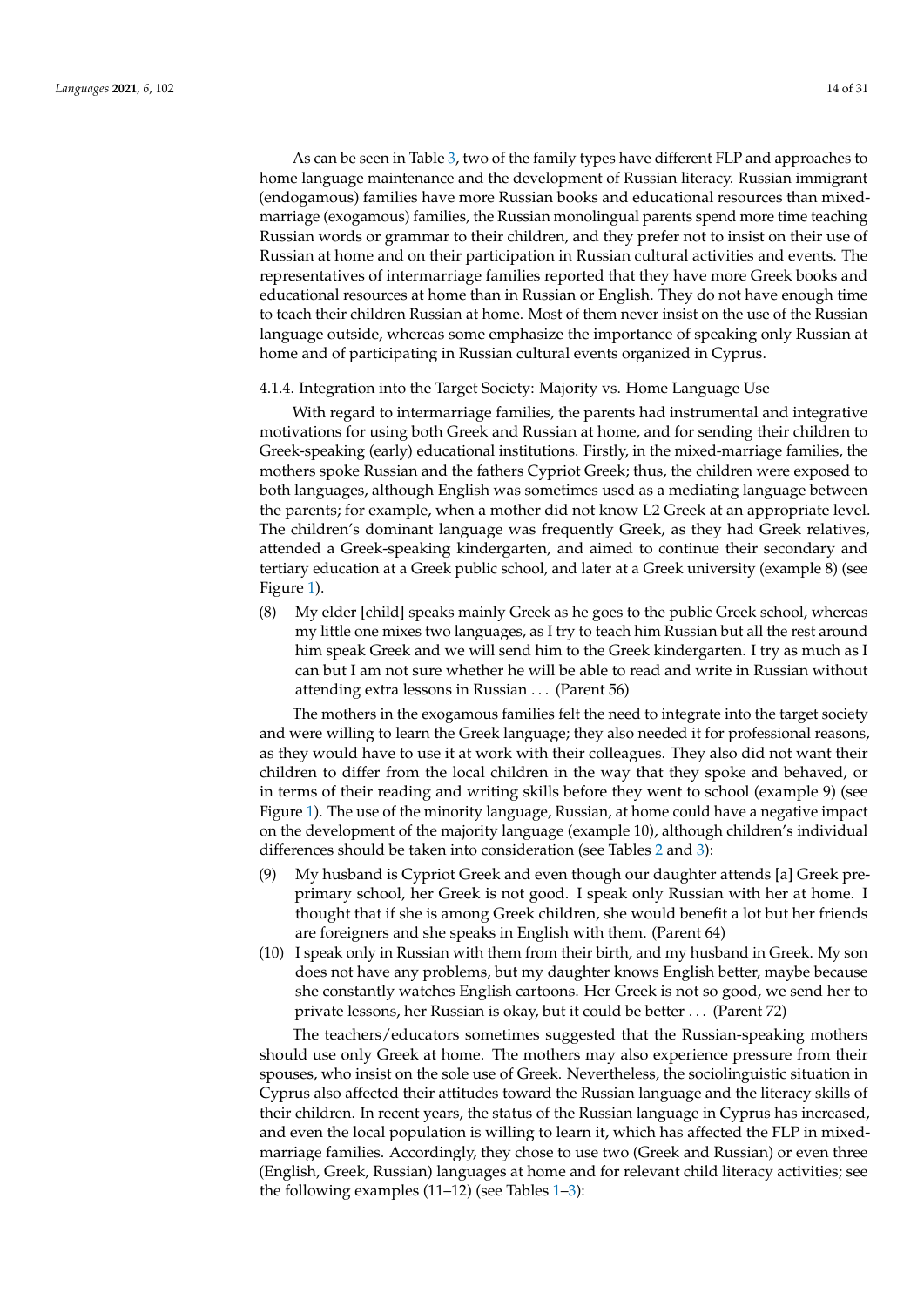- (11) Now Russian is everywhere, it is important to know it, they will be able to find a good job in the future, if they know Russian, but is not only spoken language, my children need to know how to read and write in Russian, at least at the basic level, who can help, of course teachers, private lessons, especially in our case as they go to Greek pre-primary, and it is quite expensive, but what can we do, I work, I do not have time, besides, I am not a specialist . . . (Parent 14)
- (12) I have bought different books, Russian, Greek and English, but my daughter will read and write only if I am next to her, otherwise not. I also switch on Russian, Greek and English channels so that she has exposure to these languages . . . we live in Cyprus and she needs to know the languages that are used here, I can help her only with Russian and a little bit with English, but not with Greek . . . My husband is busy at work but even when he has time, he is not willing to teach her how to read and write in Greek, but of course he speaks Greek with her . . . (Parent 29)

# *4.2. FLP, HLE: Types of Home Literacy Practices*

The analysis of the data indicated that the types of child literacy activities in which they engaged varied, and were affected by the life trajectories and experiences of the parents, as well as the affordability and availability of these opportunities. The parents reported a general emphasis on formal literacy activities and code skills, with a focus on printed materials rather than on the development of oral language skills. Child literacy development requires time and effort, and not all the parents had sufficient time to engage in shared activities with their children. Thus, they relied on the kindergartens and early education institutions; see Figure [1,](#page-6-1) which shows the relationship between the family type (exogamous vs. endogamous), FLP and HLE, related to other various factors discussed above, and to child literacy development in Russian families in Cyprus, based on the analysis of data, and parents' views expressed in the questionnaires and interviews.

The parents frequently emphasized the importance of grammar, orthography, reading and writing, and were worried if their children made spelling errors (example 13) (see Table [4\)](#page-12-0):

(13) My daughter is writing with spelling errors. I try to teach her, but the problem is that she writes mirror-image letters and numbers, I am worried. I have talked to her teacher at the pre-primary school, and she told us that she will overcome this problem with more practice and experience, thus, we do a lot of homework at home and practice a lot . . . (Parent 39)

The analysis of the results (interviews and observations) showed that not all children are willing to be involved in reading and writing activities in the heritage language; some may be unmotivated, while others can experience difficulty or encounter challenges in writing or reading, and making mistakes can make them feel uncomfortable. In addition, it should be noted that the children in this study were bi-/multilingual; thus, they had the psychological and cognitive load of having two/three or more languages and needed to cope with this situation (see Figure [1\)](#page-6-1). Bi-/multilingual children might lag behind their monolingual peers, and might need more time to catch up and need to be provided with adequate input and support; see the following example 14 (see Table [4\)](#page-12-0):

(14) Our child has his own tempo, rate, he does not always feel quite comfortable with reading and writing, probably he does not have enough tolerance to sit and write. Also, if he does not manage the same way as in Greek then he loses interest . . . I know we need to support him, be with him, praise him, show him how to write in the correct way, but it requires a lot of time and we do not have it every day, only at the weekend, unfortunately . . . (Parent 41)

The parents experienced the pressure of work and felt guilty that they could not spend sufficient time with their children; however, grandparents were of great help (example 15), as they had the time and patience to sit with their grandsons or granddaughters and practice Russian writing or reading skills (see Figure [1](#page-6-1) and Table [4\)](#page-12-0):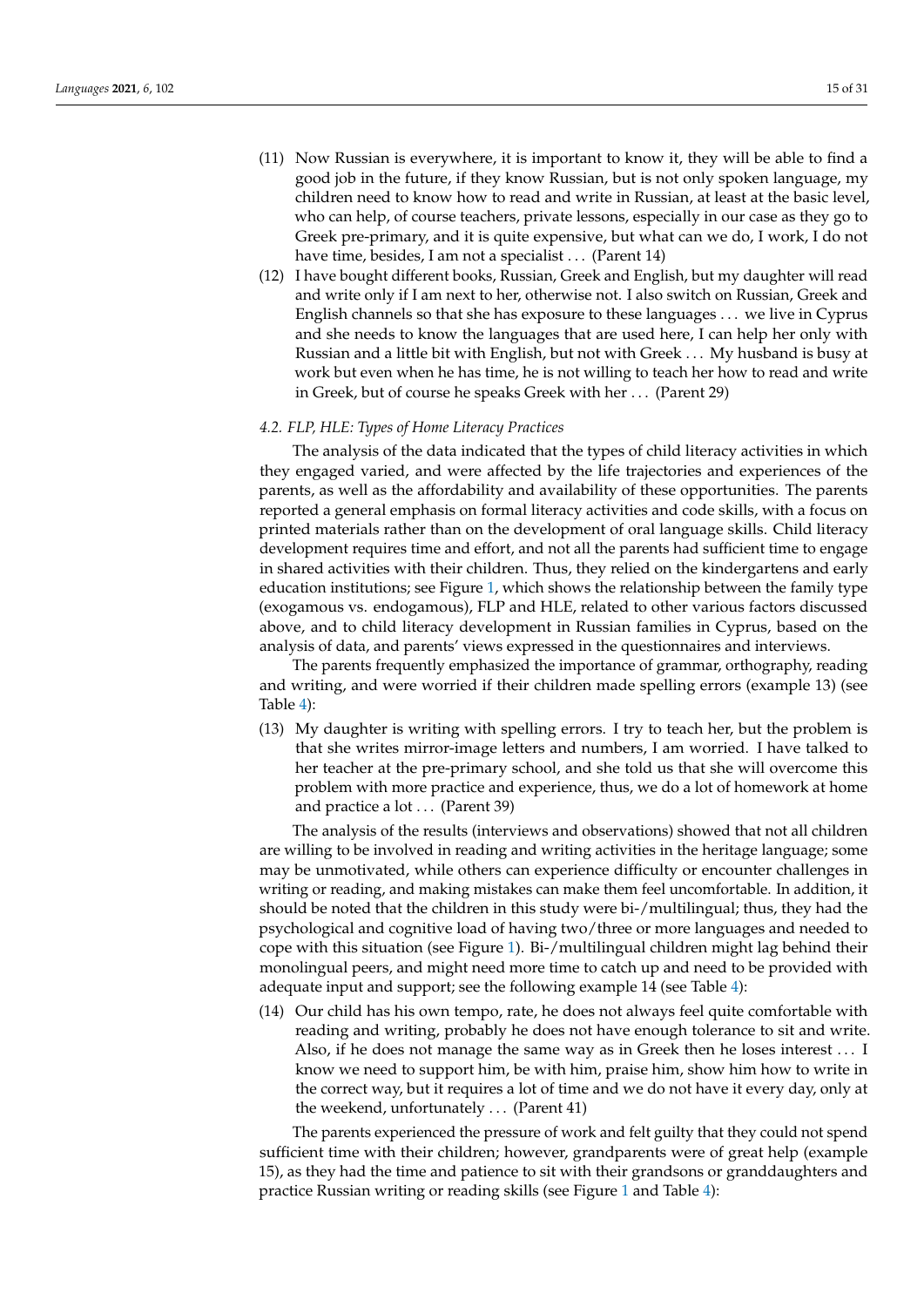(15) I think that I am too stressed and pressed with my work so that my child can feel it. I do not know what we would do if we did not have my parents with us. We are lucky as they are staying now with us. They just have so much patience and so much time, they can just hug my children, sit with them, talk to them, laugh together, they can show them how to write in a correct way, they can read together fairy tales or an ABC book, and my kids are just thrilled . . . so time is the magic! (Parent 51)

Most of the parents implemented formal approaches to literacy activities (example 16), with the focus being more on code skills than on oral language skills. As they wanted their children to be prepared for school, they bought relevant books and educational resources (see Table [4\)](#page-12-0):

(16) We like these ABC books with big letters. Our daughter likes to color them, she can imitate how to write, she just follows the line. I teach her how to pronounce each letter, she repeats. I think that we are doing really well, and of course the kindergarten helps a lot . . . (Parent 67)

The development of knowledge of the heritage language and of literacy skills requires a significant amount of effort and time on the part of the parents. It should be noted that not all the parents managed to do it, particularly in intermarriage families in which the Greek language was dominant. Even Russian co-ethnic immigrant families experienced challenges, as the children attended English-speaking kindergartens and schools. The parents expressed concern that the children would feel confused, and might mix the two languages and codes (example 17):

(17) My daughter goes to the English pre-primary, they learn English letters there, how to write and read, and then it is difficult for them to do it in Russian, they mix and substitute letters and I think that even their accent has changed, as they spend nearly all day there and they use only English with their teacher and peers . . . (Parent 73)

Some parents attempted to implement a creative, child-centered, game-based approach (example 18); they used various activities and educational materials to develop the children's literacy skills in the heritage language (see Figure [1](#page-6-1) and Table [4\)](#page-12-0):

(18) What we do is that we try to play, to have fun together, we have the sticky notes around the house, we write different letters in two languages or pictures with different objects, so the children can name the letters, the objects in their two languages, they can draw or color ... we also like to sing songs together or read or look through colorful child books . . . and of course cartoons . . . my kids just cannot live without them, English, Russian and Greek, any language . . . (Parent 5)

The dominant Greek environment could be an obstacle to the development of literacy skills in the heritage language; thus, the parents felt rewarded for their efforts and time when their children were able to speak, write and read in their home language (see example 19) (Figure [1](#page-6-1) and Table [4\)](#page-12-0):

(19) We practice reading aloud around 20 min a day, our daughter likes it, we do it in the evening. It is the same child book with short poems. First, we have learned all the poems by heart and now she reads them . . . this is so exciting to see how your child reads, especially in Russian . . . as now we live in Cyprus and all people around speak Greek ... (Parent 19)

Many parents praised their children for their success, and attempted to increase their willingness, motivation and interest. Some mothers were housewives; as they were at home taking care of their children, they could spend quality time with them, and were involved in literacy activities, joint reading and writing, singing songs, reciting poems, playing, talking and narrating (see examples 20–21) (Figure [1](#page-6-1) and Table [4\)](#page-12-0):

(20) We always praise our children, pressure is not good, it is important to emphasize their progress, to show how happy you are with what they are doing, otherwise they lose their interest, they feel when we [parents] are interested, when we listen to them, they want to show off and continue, they need to know that we highly value what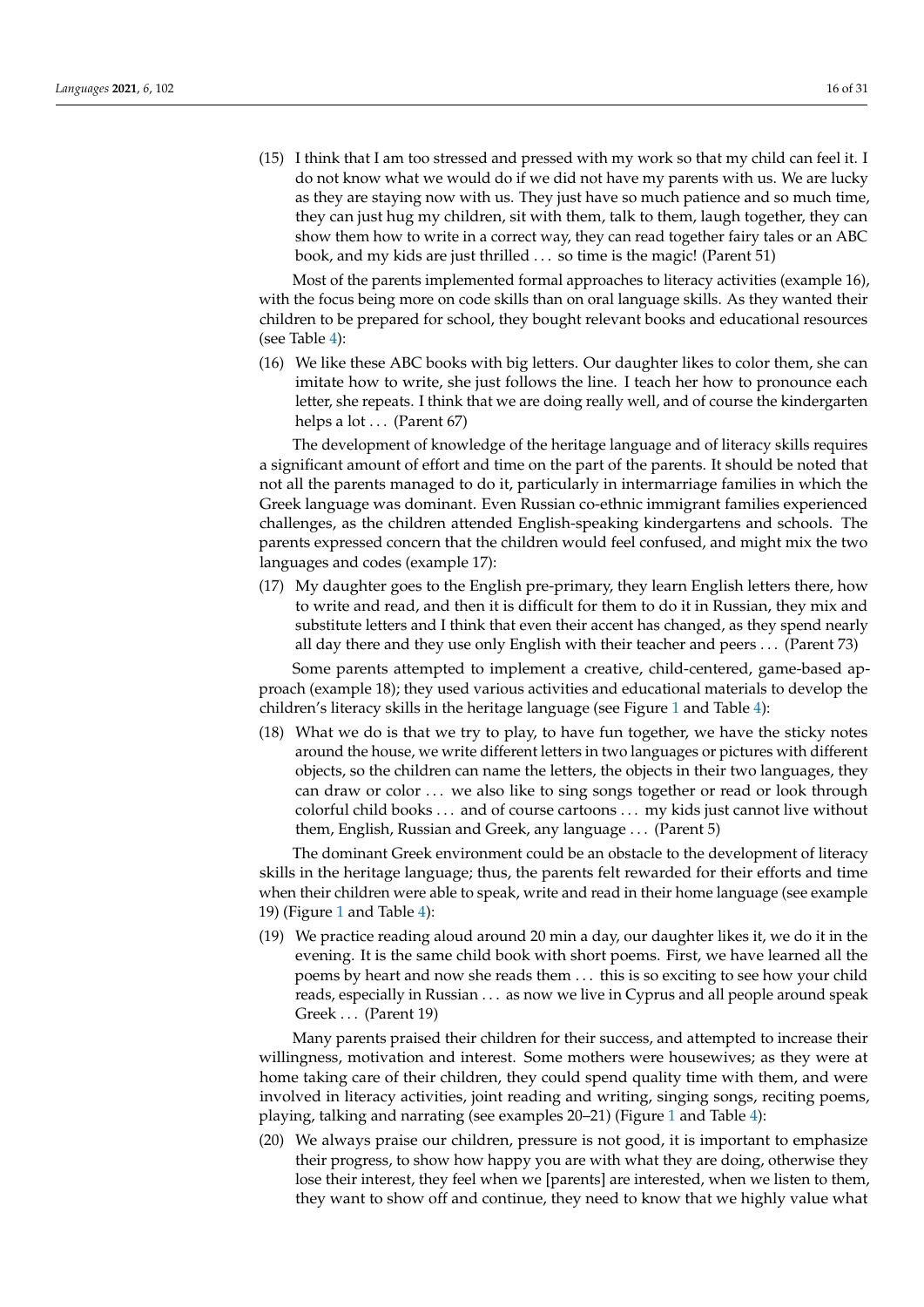they are doing . . . for me my children are my entire world . . . I am lucky I do not work so I can devote my time to my children . . . (Parent 23)

(21) The most crucial is the child's interest, if they find a book interesting, then they will do it, I mean we can read it together, so it should have colorful pictures or the story should be interesting otherwise they get bored very easily . . . you need to get them involved . . . you know we have two boys, they are hyperactive, it is difficult for them to sit in one place, so we change the activities . . . (Parent 47)

Code skills were practiced by copying and rewriting letters and words, and girls seemed to be more hard-working and interested than were boys. The differences in Greek, English and Russian letters/orthography could become an issue, as some children could become confused and mix letters and codes, both in reading and in writing (see examples 22–23 and Table [5\)](#page-17-0).

- (22) Our teacher at the pre-primary school gave us the advice to copy, imitate and rewrite letters, for example, to write a letter "a" 10 times until it is perfect, my daughter likes it, while my son feels bored . . . (Parent 80)
- (23) Well, I think that my son is influenced by the Greek language, he has a Greek accent when he speaks in Russian, when he reads in Russian, he is not sure about the word stress, as for writing, he can mix letters, for example, use English or Greek letters, he is still in the pre-primary, the Greek one, we have also sent him to the Russian Saturday school so we hope that this will help . . . (Parent 53)

|                                                          | <b>Mixed Russian-CG</b> | <b>Immigrant Russian</b> |  |
|----------------------------------------------------------|-------------------------|--------------------------|--|
|                                                          | Code skills in Russian  |                          |  |
|                                                          | Didactic approach       |                          |  |
| <b>Teaching letter names</b>                             | 68.00%                  | 82%                      |  |
| Practicing letter writing                                | 73.00%                  | 89%                      |  |
| Practicing name writing                                  | 70%                     | 90%                      |  |
| Having the child pointing<br>out letters or words in     |                         |                          |  |
| printed material                                         | 75%                     | 91.50%                   |  |
| Correcting the child's<br>pronunciation                  | 42.50%                  | 75%                      |  |
| Exposure approach                                        |                         |                          |  |
| Playing letter games                                     | 53%                     | 66%                      |  |
| Playing rhyming games                                    | 44%                     | 62%                      |  |
| Reciting nursery rhymes                                  | 31%                     | 58%                      |  |
| Singing songs                                            | 69%                     | 85%                      |  |
| Oral language skills in Russian                          |                         |                          |  |
| Didactic approach                                        |                         |                          |  |
| Listening to stories the child<br>tells you              | 27%                     | 52%                      |  |
| Talking with your child<br>about the child's experiences | 64%                     | 79.50%                   |  |

**Table 5.** Code vs. oral skills/Didactic vs. exposure approach/Multimodality/Multiliteracy.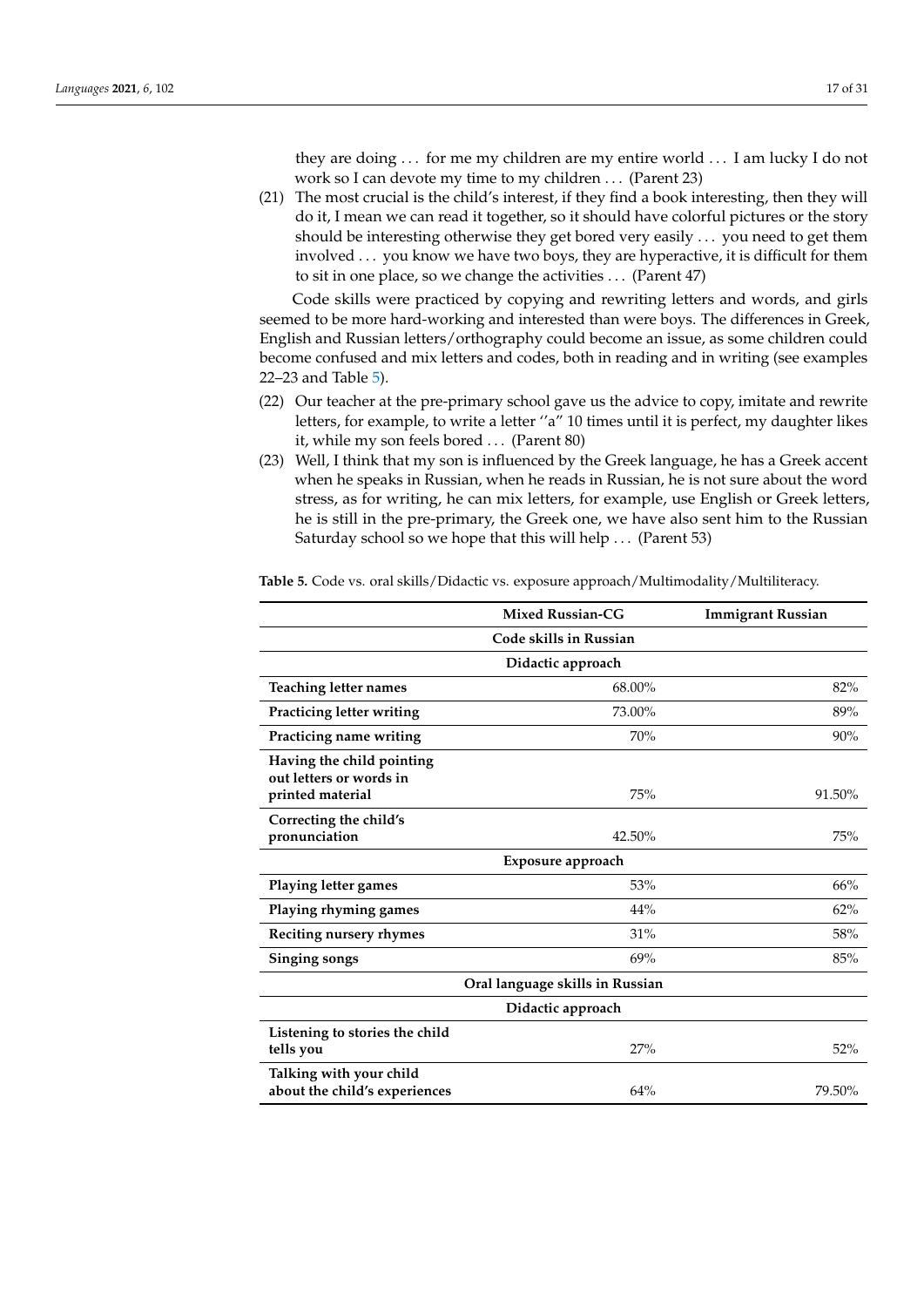|                                                            | <b>Mixed Russian-CG</b> | <b>Immigrant Russian</b> |
|------------------------------------------------------------|-------------------------|--------------------------|
| Singing songs                                              | 69%                     | 85%                      |
| Teaching the meaning of<br>new words                       | 66%                     | 88%                      |
| Having the child repeat new<br>words                       | 72%                     | 94%                      |
| Correcting the child if it uses<br>a word incorrectly      | 44%                     | 90.50%                   |
| Exposure approach                                          |                         |                          |
| <b>Shared reading</b>                                      | 41%                     | 67%                      |
| Storytelling                                               | 39%                     | 58%                      |
|                                                            | Multimodality           |                          |
| Helping the child to use a<br>tablet, a laptop, a computer | 85%                     | 82.50%                   |
| Watching television together                               | 97%                     | 95.50%                   |
| Multiliteracy                                              |                         |                          |
| Drawing together                                           | 32%                     | 58%                      |
| Visits to the library                                      | 18%                     | 29%                      |
| Listening to music                                         | 60.50%                  | 82%                      |
| Playing games                                              | 44%                     | 57.50%                   |
| Using gestures                                             | 71%                     | 86%                      |

<span id="page-17-0"></span>**Table 5.** *Cont*.

As it can be seen from Table [4,](#page-12-0) Russian immigrant (endogamous) families and mixedmarriage (exogamous) families differ in terms of FLP, HLE and types of literacy activities. Although both types of families prefer to have a didactic approach and focus on code skills, and to implement multimodality and multiliteracy, it is obvious that the parents from the Russian immigrant families score higher for each category; this can be explained by the status and type of the families—both of the partners and their children speak only Russian at home, which affords more opportunities for home language maintenance and the development of Russian literacy skills.

## **5. Discussion and Conclusions**

Overall, the analysis of the data showed that there was a close relationship between children's literacy development and the FLP and the HLE of the Russian immigrants in Cyprus. The characteristics of the HLE, whether it is active or passive, the number of books in the household, the frequency of joint literacy activities, as well as the availability of other educational resources and opportunities for literacy practices, and the parents' willingness to be involved in the process of their children's literacy development had direct impacts on the processes and on the outcomes. Parents engaged in certain HLE activities in response to worries they had about their child's literacy development, which might explain why many parents have a preference for teaching code skills.

The richer the HLE, the better the literacy development opportunities the children have; this depends on the parents' SES, level of education, FLP, the time and resources available for children's literacy practice, the linguistic and socio-cultural background and the environment [\(King et al.](#page-27-3) [2008;](#page-27-3) [Perry](#page-29-26) [2012;](#page-29-26) [Spolsky](#page-30-1) [2009\)](#page-30-1). A rich HLE triggers the development of a rich linguistic repertoire, and language use across various contexts (with the children's parents, friends, grandparents, relatives, siblings, peers and members of their social network); it provides opportunities for the development of children's literacy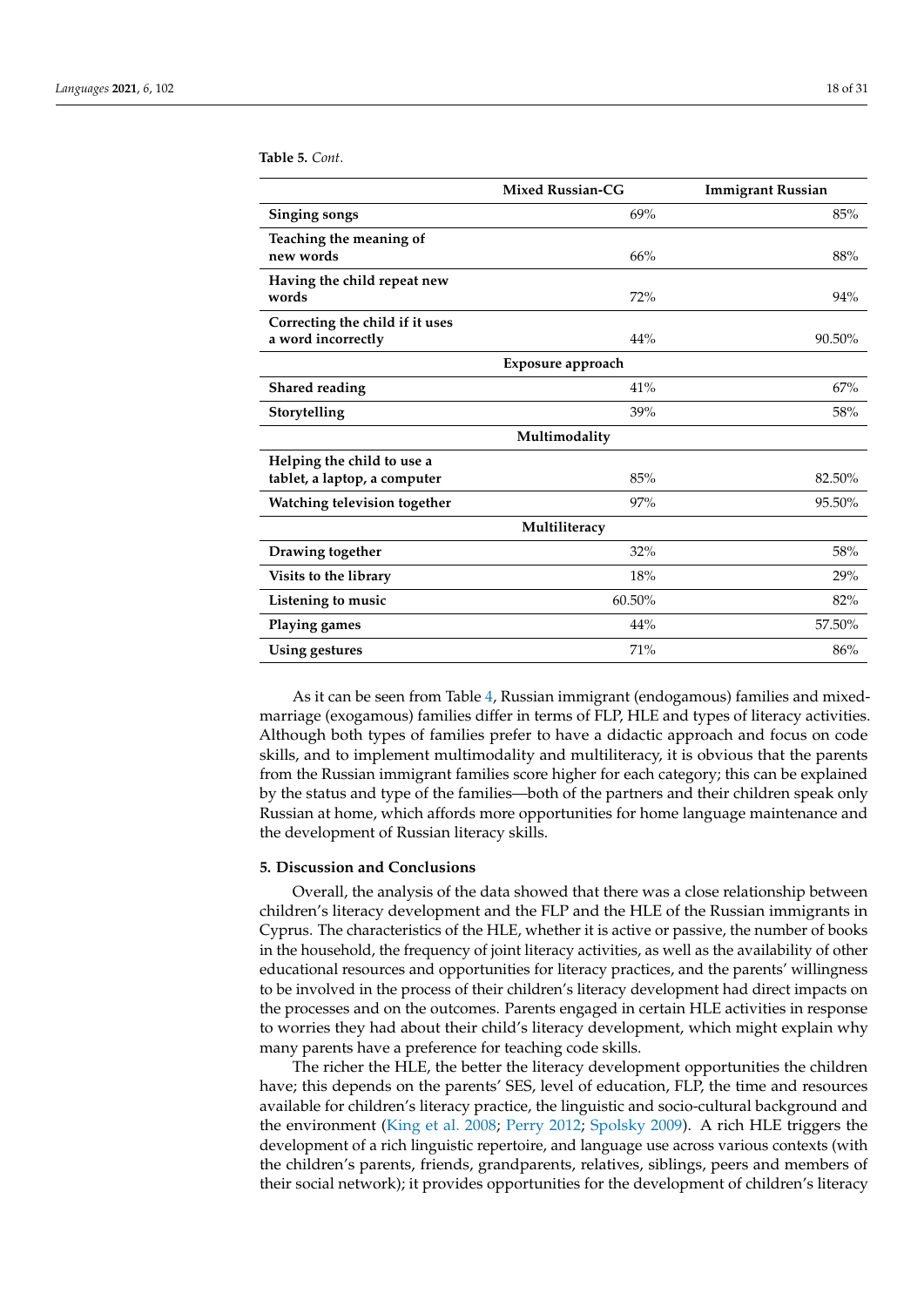(bilingual/multilingual), and for language and vocabulary development [\(Lohndorf et al.](#page-28-13) [2018;](#page-28-13) [Quiroz et al.](#page-29-27) [2010\)](#page-29-27).

SES was found to be related implicitly to the HLE, the number of L1/L2 books in a household, the availability of educational resources and the conditions for language support. In addition, opportunities for children to travel to Russia and Russian-speaking countries, to visit their relatives, to have a bond/link with them, for their relatives and grandparents to visit Cyprus and bring Russian artifacts and souvenirs from Russia that have cultural and symbolic value (material culture) were significant [\(Karlsen et al.](#page-27-12) [2017;](#page-27-12) [Prevoo et al.](#page-29-8) [2014\)](#page-29-8).

In addition, the results of our study indicated that there was an effect of the family type on the development of children's language and literacy skills. There were two types of families in our study, namely mixed-marriage (exogamous) and Russian immigrant (endogamous) families. There were certain differences regarding their linguistic repertoires and dominant language constellations. In mixed-marriage or dual-language families, as well as in multilingual families in some instances, the children were exposed to two languages from birth; to Russian by their mothers and to Cypriot Greek by their fathers. English may also have been used as a mediator language between the parents. These children were normally sent to the state Greek kindergartens and pre-primary schools and, later, to Greek secondary schools. Their dominant language was Greek due to the majority language/social environment.

Mothers were the driving force for the use, maintenance and transmission of the heritage language in the mixed-marriage families. They reported that girls were more willing to engage in child literacy activities at home than were boys; thus, there was an effect of gender and individual differences, which supports the previous findings by [Rydland and Grøver](#page-29-9) [\(2020\)](#page-29-9). The role of siblings and the number of children in a family cannot be underestimated, as siblings often chose to communicate in the L2/majority language among themselves, and to answer their parents in the L2 even when addressed in the L1, which is in line with the previous study by [Rydland and Grøver](#page-29-9) [\(2020\)](#page-29-9). This incongruity in the use of the L1 on the part of the parents and children may have been due to a lack of balance between the children's productive and receptive skills in the L1, as the latter carry more weight. Bilingual children live in an environment in which the majority language is dominant, and attend majority-language schools. Members of mixed-marriage or dual-language families often code-switch, code-mix or implement translanguaging; their linguistic repertoires are dynamic and fluid, and can change over time depending on the life trajectories of the families.

Bilingual/multilingual children's literacy skills depend on the opportunities they have for L1/L2/L3 exposure and use/production in interactions with their parents, siblings, relatives at home, peers and friends outside of the home. The findings of the current study support the claim regarding the effect of the frequency, quality and quantity of language exposure on the development of child literacy [\(Bohman et al.](#page-25-11) [2010;](#page-25-11) [De Houwer](#page-26-30) [2007;](#page-26-30) [Gathercole and Thomas](#page-26-31) [2009;](#page-26-31) [Hoff et al.](#page-27-29) [2012;](#page-27-29) [Scheele et al.](#page-29-28) [2010\)](#page-29-28).

The home language of co-ethnic Russian immigrant families in Cyprus is Russian because both spouses have an L1 Russian background; thus, there are more opportunities for the use, maintenance and transmission of the heritage language. The parents in the present study were willing to develop their children's literacy (reading and writing skills) in Russian, and were willing to invest time and money in doing so; at the same time, they understood the value of English as an international language, and appreciated what it could offer their children in terms of their future education and careers. Consequently, these parents either sent their children to Russian kindergartens and schools or to English ones; if they chose the second option, they still attempted to find ways of developing the Russian language and literacy (private lessons or extra-curricular activities). Only a few of the parents in this study chose Greek-speaking schools, either for economic reasons or in order for their children to be integrated into Cypriot society.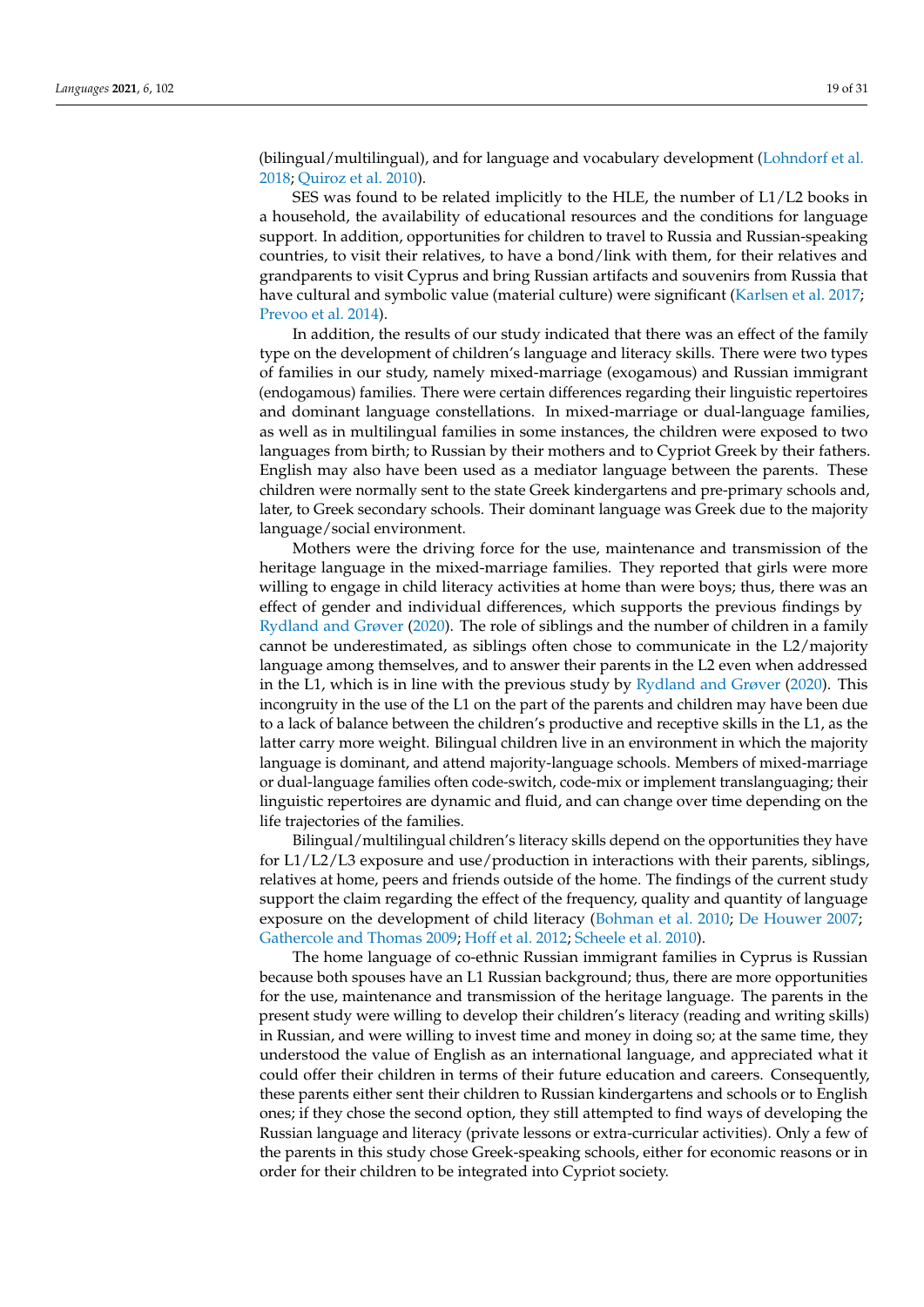The SES factor was found to be related closely to the choice of kindergartens and pre-primary schools, and thus with the choice of the language use/exposure outside of home/family, which is in line with the previous findings by [Rydland and Grøver](#page-29-9) [\(2020\)](#page-29-9). The parents' reports (via their answers to the questionnaires and their answers during the interviews) indicated that the duration of kindergarten/pre-primary school attendance, language dominance at these institutions, and the quality and quality of interactions in classrooms affected their children's literacy development in the L1 and in the L2, which is in line with the findings of [Rydland et al.](#page-29-29) [\(2014\)](#page-29-29). Age of onset, length of residence in Cyprus, the parents' willingness to integrate into the host society, employment and social networks [\(Westeren et al.](#page-30-11) [2018\)](#page-30-11), as well as whether the child was born in Cyprus or in the L1 country, and the newness of their immigration were all significant. The parents' plans for residence in Cyprus (temporary or permanent), their future plans for their children and their families, their command of and fluency in the L1, social networks, and their willingness to use, maintain and transmit their heritage language and culture were other important factors [\(Rydland and Grøver](#page-29-9) [2020\)](#page-29-9).

Furthermore, the findings of this study revealed that our participants, who were members of both types of Russian-speaking families in Cyprus, used Russian, Greek and English in their home literacy practices; the rate and frequency of use depended on the many factors that were mentioned earlier. Quite a few of the parents were in favor of bilingualism, multilingualism and multiliteracy for their children [\(Amantay](#page-24-2) [2017;](#page-24-2) [Marsh](#page-28-1) [et al.](#page-28-1) [2017\)](#page-28-1).

It should be noted that, while the parents implemented different types of home literacy practices, they mainly relied on formal, didactic approaches with a focus on code skills rather than on oral language skills, which could have been the result of their own formal education experience in their L1 country and their desire to have their children be prepared for school in terms of reading and writing. They paid a significant amount of attention to print resources but, due to the limited number of Russian book shops in Cyprus, they had to incorporate digital educational resources in their children's literacy practice, which indicates a positive trend towards multimodality and techno-literacy [\(Cope and Kalantzis](#page-25-0) [2000;](#page-25-0) [Stephen et al.](#page-30-2) [2013;](#page-30-2) [Wong](#page-30-3) [2015\)](#page-30-3).

Not all the parents played active roles in their children's literacy development; those who did had sufficient time and motivation to do so, while those who did not (the majority) relied on kindergartens, pre-schools and teachers' guidance. The number of children in the family, child-parent interactions, communication with siblings, extended family members, relatives, grandparents and members of the social network are factors that should not be ignored in the analysis [\(Krijnen et al.](#page-28-0) [2020;](#page-28-0) [Lonigan et al.](#page-28-15) [2013\)](#page-28-15). Bilingual and multilingual children have to cope with linguistic and cultural complexity, differences in letters and codes (for example, Greek and Russian orthography is more transparent than is English orthography), as well as cross-linguistic interference, which can pose a challenge in their attempts to learn to read and write in these languages [\(Carroll](#page-25-10) [2013;](#page-25-10) [Chen et al.](#page-25-32) [2010;](#page-25-32) [Sparks and Reese](#page-30-13) [2012\)](#page-30-13). Some parents acknowledged this difficulty and attempted to adopt a child-friendly, creative approach to child literacy and HLE; they played with their children and engaged in exposure activities with them [\(Krijnen et al.](#page-28-0) [2020;](#page-28-0) [Reese et al.](#page-29-5) [2012\)](#page-29-5). Our research can help to increase awareness of the importance of such activities.

The choice between teaching or exposure to literacy activities is related to the age, gender, level of education, SES, linguistic, cultural background and schooling experience of the parents, as well as to the length of residence in the host country, the recency of immigration, the strength of the links to the homeland, the parents' willingness to maintain, use and transmit their heritage language, and the home language, FLP, the quality and quantity of L1/L2/L3 input, the number of children in the family, their ages, genders and performances, and HLE [\(Manolitsis et al.](#page-28-11) [2011;](#page-28-11) [Rydland and Grøver](#page-29-9) [2020;](#page-29-9) Séné[chal and](#page-30-9) [LeFevre](#page-30-9) [2014;](#page-30-9) [Silinskas et al.](#page-30-17) [2013\)](#page-30-17). Our results are in line with previous findings by [Karlsen](#page-27-12) [et al.](#page-27-12) [\(2017\)](#page-27-12) and [Rydland and Grøver](#page-29-9) [\(2020\)](#page-29-9), in that the language used at early childcare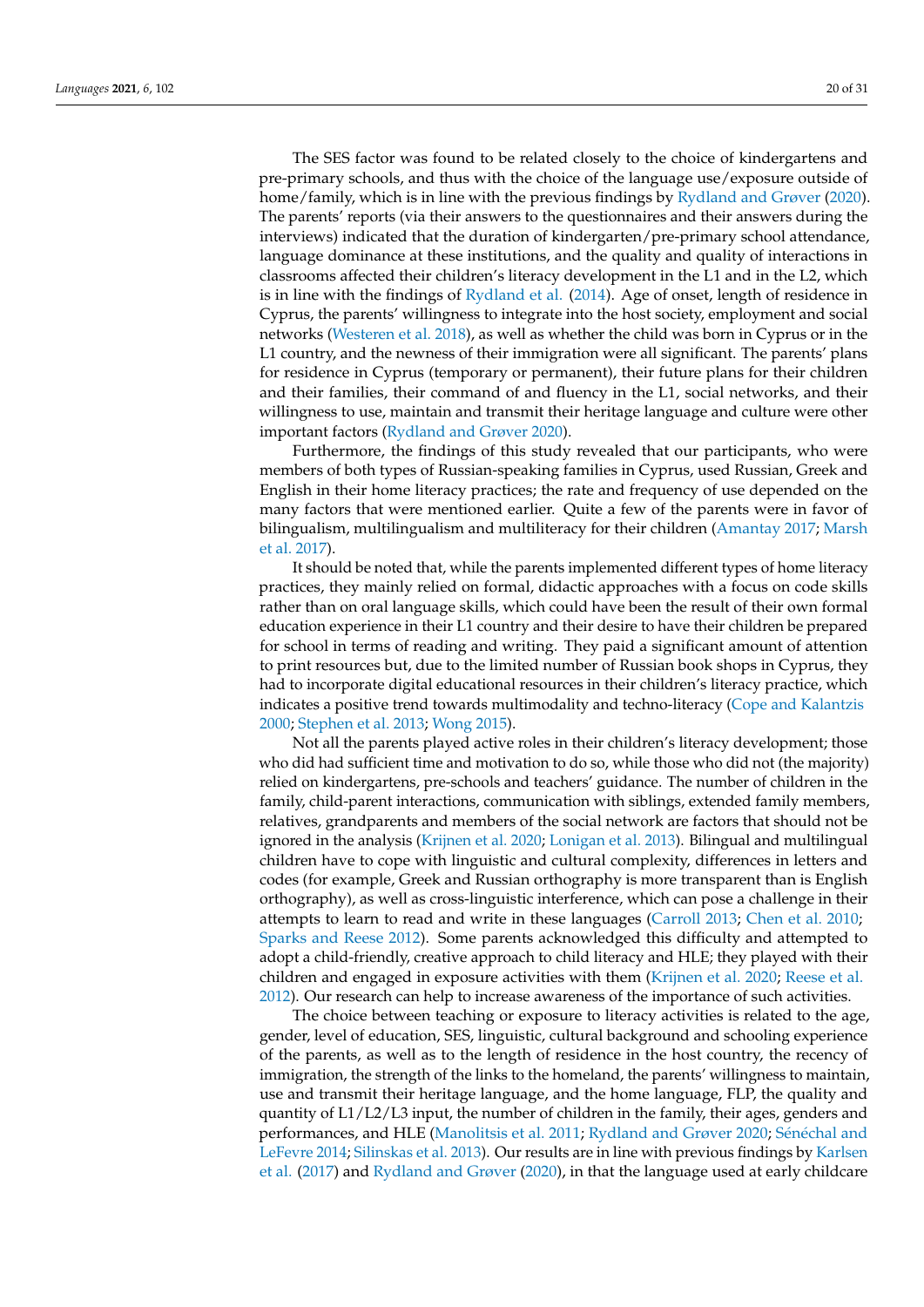institutions, and the amount of time that children spend there, affected the development of their minority and majority language and literacy skills.

In this study, we attempted to examine the HLE of Russian immigrant (endogamous and exogamous) families in Cyprus, the types of child literacy activities, practices and strategies (passive versus active, formal versus informal, and didactic versus exposure), and the parents' perceptions of and attitudes towards multilingual and multimodal child literacy. We identified the most important factors that affected FLP, HLE and children's language and literacy development. This study is an attempt to raise awareness and to have a better understanding of home literacy practices in bi-/multilingual families in a migration context. Researchers, language and family policy experts, educators and parents should take such factors as family type (intermarriage vs. co-ethnic), FLP, HLE, multilingualism and multiliteracy into consideration [\(Andersson et al.](#page-24-3) [2015;](#page-24-3) [Hannemann](#page-27-13) [et al.](#page-27-13) [2018;](#page-27-13) [Kulu and Hannemann](#page-28-16) [2016;](#page-28-16) [Kulu et al.](#page-28-17) [2017\)](#page-28-17) as they affect the linguistic, cultural and literacy development of children, and immigrant descendants to the second and third generation, which in turn have an impact on the host society in terms of its social, economic, linguistic, cultural, educational, political and ideological development (Adserà [and Ferrer](#page-24-4) [2014;](#page-24-4) [Carol](#page-25-12) [2013;](#page-25-12) [Dribe and Lundh](#page-26-15) [2008;](#page-26-15) [Furtado](#page-26-16) [2012;](#page-26-16) [Hannemann et al.](#page-27-13) [2018;](#page-27-13) [Kulu and](#page-28-18) Gonzá[lez-Ferrer](#page-28-18) [2014;](#page-28-18) [Milewski and Kulu](#page-28-19) [2014\)](#page-28-19).

One of the limitations of this study is that it is qualitative in nature. In our future studies, it is important to combine both quantitative and qualitative types of data in order to have valid, reliable and generalizable results, and to explore whether there is a correlation between the actual language use and literacy skills of the children and their HLE based on parental reports, their attitudes toward and engagement in joint literacy activities, by taking all the sociolinguistic and demographic factors into consideration, and to compare the findings to research on other immigrant/minority families with other L1/heritage languages, not just Russian.

**Funding:** This research received no external funding.

**Institutional Review Board Statement:** Ethics approval was not required for this study.

**Informed Consent Statement:** Informed consent was obtained from all subjects involved in the study.

**Data Availability Statement:** The data presented in this study are available on request from the corresponding author. The data are not publicly available due to participant confidentiality.

**Conflicts of Interest:** The author declares no conflict of interest.

#### <span id="page-20-0"></span>**Appendix A**

**(Questionnaire and Interview questions) Parents' background information:** Age Gender Mother tongue/L1  $L2/L2/Ln$ Country of birth Country of residence Geographical/Residential area in Cyprus Age of arrival to Cyprus/Age of Onset (AoO) to Greek Length of residence in Cyprus Level of education Job/employment in L1 country Job/employment in L2 country **Symbolic/Literacy job content:** How often in your job do you have to work or deal with . . . ?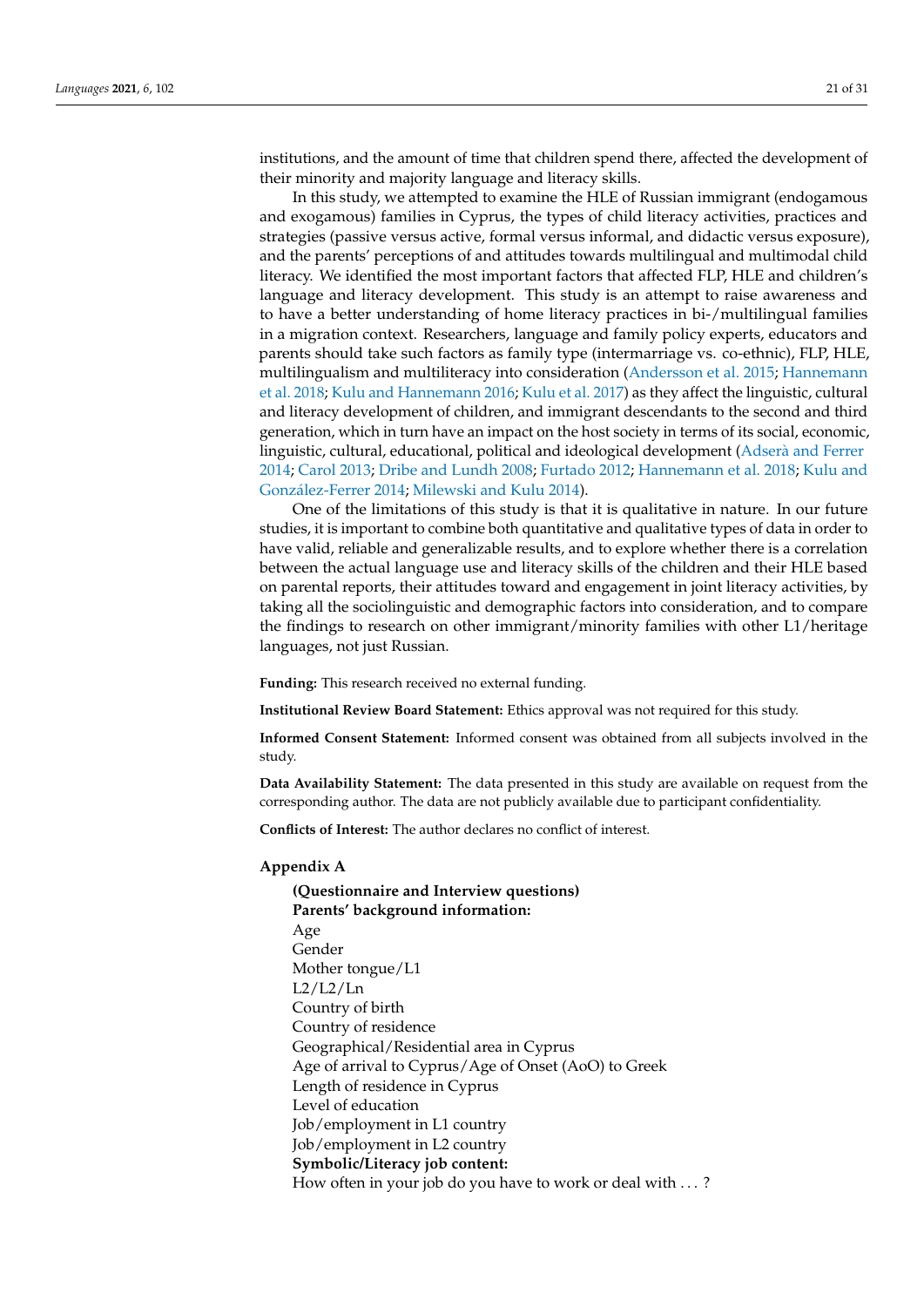(Mechanical tools/Electrical tools/Big, heavy machines/Paperwork/Conference minutes/Written analytical reports, policy documents/Modern computer technology/ Professional magazines, journals, or books/Additional courses to keep up with job requirements).

#### **Parents' literacy:**

How often do you read (as part of your job, education, or during leisure time): literary novels, history books, textbooks, international political news articles, popular science articles, or use an encyclopedia?

## **Informational Literacy:**

How often do you usually (in a year) read: . . . ?

(Books about scientific subjects/Books about animals and plants/(Auto-)biographies/ Textbooks, educational books/Books about art/Books about history/Modern (literary) literature or poetry/Encyclopaedia/Books about other countries/Magazine or newspaper articles about international politics/Economical news/Book reviews/Art reviews/Articles about scientific topics)

### **Recreational Literacy:**

How often do you usually (in a year) read . . . ?

(Espionage novels/Police, private investigator novels/Romantic novels, romance/ Books about holiday countries/Regional novels/War, adventure novels/Local newspaper articles on your town or neighborhood/Little ads in your newspaper or free advertising magazine/Gossip articles on TV stars and other celebrities/Sports news/Advertisements of the local supermarket/Newspaper or magazine articles about fashion/Newspaper reports on crime and accidents/Articles about TV programs/TV schedule in the newspaper or TV guide/Information on opportunities for leisure activities)

**Language use/Linguistic/Cultural Identity/Reasons for staying in Cyprus:**

What is your language identity?

What is your cultural identity?

Reasons for moving/staying in Cyprus?

Do you know Greek?

What is your level of proficiency/literacy skills in Russian/Greek/English/other language?

Do you want to integrate into Cyprus society?

Have you ever experienced discrimination in Cyprus?

Do you have civil, political and social rights in the host country?

What is your socioeconomic status in Cyprus society?

What are your future plans for residency? (permanent/temporary stay in Cyprus) What is multilingualism/multiliteracy for you?

Do you think that you are losing your L1/Russian? (lexicon/grammar/other)

Do you have strong ties/links with your L1 country?

How often do visit Russia or Russian-speaking countries?

How often do you communicate with your Russian/Russian-speaking relatives/friends? What kind of friends do you have in Cyprus? (Russian-speaking/Greek-speaking/ English-speaking/Other)

**Children: Language use and literacy skills:**

How many children do you have?

(Please fill in this information for each child)

Age

Gender

Mother tongue/L1

 $L2/L3/Ln$ 

How old is your child?

Was he/she born in Cyprus?

What is his/her L1/L2/L3/Ln?

Is he/she bilingual/multilingual?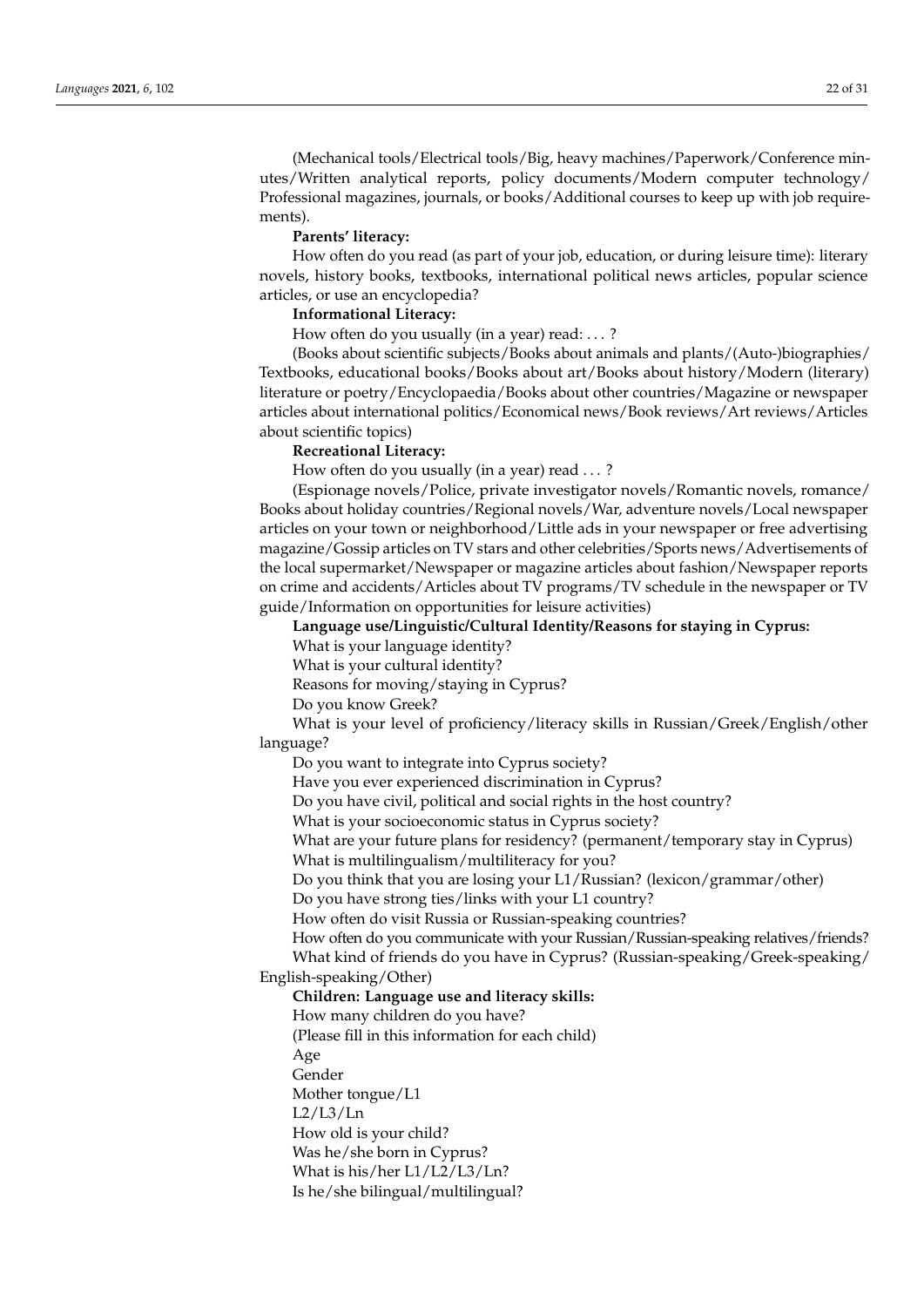Which language(s) can he/she speak?

Which languages(s) can he/she understand?

Literacy skills (reading, writing)/Which languages?

Which language(s) does he/she speak with his/her siblings?

Which language(s) does he/she speak with his/her friends?

Which language(s) does he/she speak with his/her grandparents/relatives? Do all your children speak and comprehend Russian/Greek/English/other language? Can all of your children read and write in Russian/Greek/English/other language? Are you satisfied with their level of Russian/Greek/English/other language?

Do your children refuse to use/speak Russian/Greek/English/other language?

**Family Language Policy (FLP):**

What is your home language?

What is the mother tongue/L1 of your partner?

What is the level of education of your partner?

Do you code-switch/code-mix (implement translanguaging) at home? Does your partner speak Russian/Greek/English/other language at home? Does your partner code-switch/code-mix (implement translanguaging) at home? Do you use OPOL (one-parent-one-language strategy) with your children? Does your partner use OPOL (one-parent-one-language strategy) with your children? Do your children speak Russian/Greek/English/other language at home? Do your children speak Russian/Greek/English/other language outside? Do your children code-switch/code-mix (implement translanguaging) at home?

Do your children refuse to speak Russian/Greek/English/other language? If yes, why?

How often do you insist that your child uses Russian/Greek/English/other language at home?

How often do you insist that your child uses Russian/Greek/English/other language outside?

How often do you insist that your child takes part in the Russian/Greek/English/other language activities, related to the Russian/Greek/English/other culture?

What are your future plans for the education and careers of your children?

Is it important that your children know Russian/Greek/English/other language? Why?

Is it important for your family to use, maintain and transmit Russian?

What are your reasons/motivations/experiences?

Do your children have (un)balanced exposure to Russian/Greek/English/other language?

Do they have passive/active knowledge of Russian/Greek/English/other language? How much time do your children spend at home with you?

How often do they visit Russia or Russian-speaking countries?

How often do they communicate with their Russian or Russian-speaking grandparents/relatives (phone, skype, internet)?

**Home literacy environment/Joint literacy activities:**

Do you try to teach your children the Russian language (words, grammar, other)?

Do you try to teach your children to read and write in Russian?

What are your reasons/motivations/experiences?

Which books/educational resources do you have at home? (Russian/Greek/English/ other language)

How many Russian/Greek/English/other language books do you have at home? Do your children have digital skills?

Do they know how to use the internet, computer, apps?

How often do your children use internet, digital devices/apps?

Do you read together with your child(ren) in Russian/Greek/English/other languages?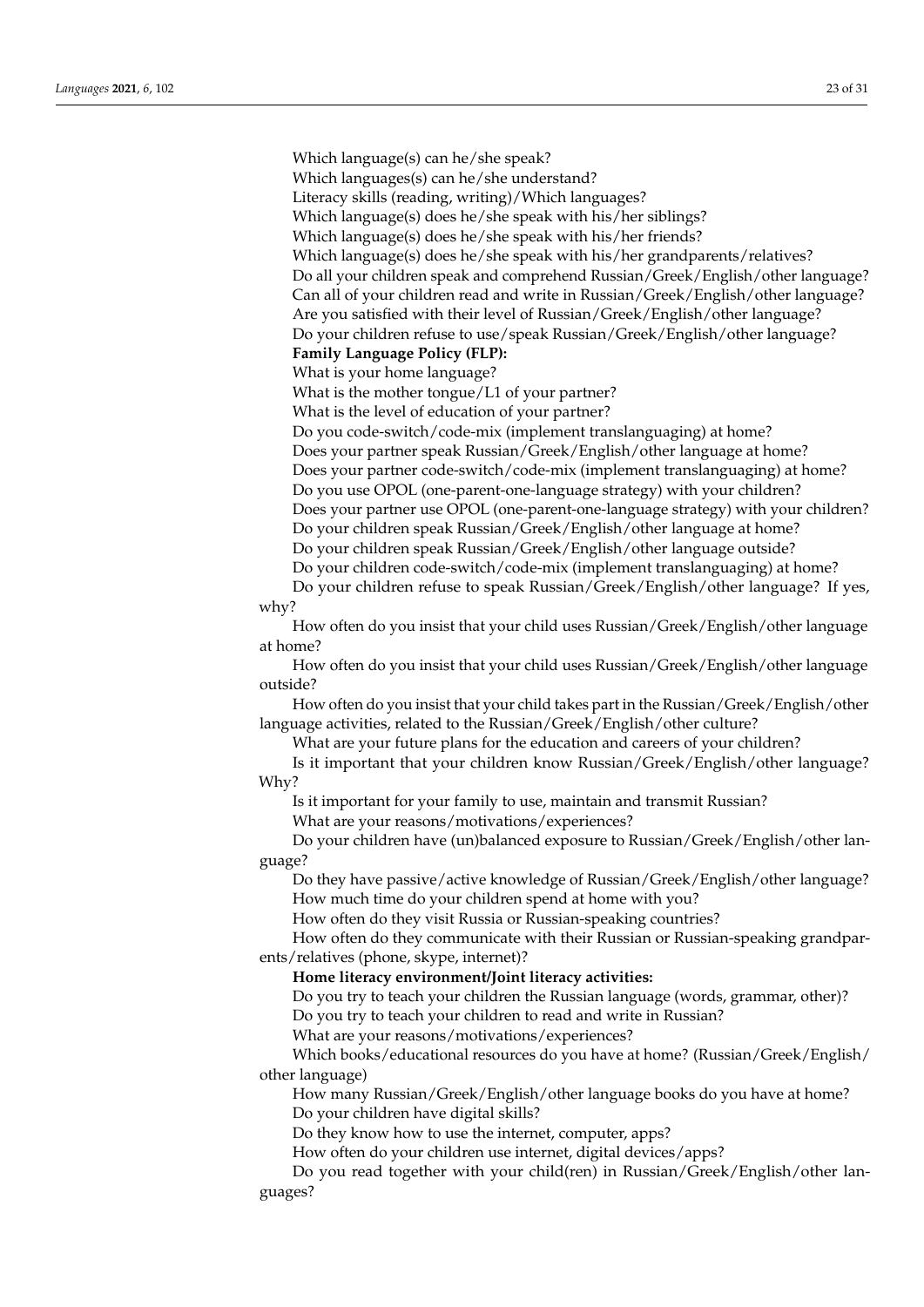Do you write together with your child(ren) in Russian/Greek/English/other languages?

Do you watch TV (internet/films/cartoons/other) together with your child(ren) in Russian/Greek/English/other languages?

Do you listen to songs (radio/internet/TV) together with your child(ren) in Russian/Greek/English/other languages?

Do you play games together with your child(ren) in Russian/Greek/English/other languages?

Do you rely on the teacher's guidance regarding home literacy activities?

Do you decide yourself about home literacy activities?

Do you think that you have good cooperation with school and teachers?

Do you teach your children letter names in Russian/Greek/English/other languages?

Do you practice letter writing in Russian/Greek/English/other languages with them? Do you practice name writing in Russian/Greek/English/other languages with them?

Do you teach your children to point out letter or words in printed material (Russian/Greek/English/other languages)?

Do you correct the child's pronunciation in Russian/Greek/English/other languages? Do you play letter games with your children in Russian/Greek/English/other lan-

guages?

Do you ask/teach your children to recite nursery rhymes in Russian/Greek/English/ other languages?

Do you ask/teach your children to sing songs in Russian/Greek/English/other languages?

Do you teach the meaning of new words in Russian/Greek/English/other languages? Do you have your children to repeat new words in Russian/Greek/English/other languages?

Do you correct your children if they use a word/words incorrectly in Russian/Greek/ English/other languages?

Do you have a habit of shared reading in Russian/Greek/English/other languages at home?

Do you have a habit of storytelling in Russian/Greek/English/other languages at home?

Do you try to develop your child's . . . ? (social/analytical/critical/problem-solving skills)

Do you provide literacy skills development opportunities to your children?

Do you read a book, a magazine or a newspaper when your children are near?

Do you read storybooks to your children at bedtime?

Do you read storybooks to your children in the daytime?

Do you read environmental print (e.g., advertising magazines, the instructions or brand name on food packings) when your children are present?

Do you write letters/postcards with your children present?

Do you write shopping lists with your children present?

Do you make notes on paper to plan an activity with your children present?

Do you look through free advertising papers in your child's presence?

Do your children play with books or magazines, pretending to read?

Do your children scribble, attempting to write or pretending to write?

Do you listen to stories your children tell you in Russian/Greek/English/other languages?

Do you talk to your children about their experiences in Russian/Greek/English/other languages?

Do you sing songs together in Russian/Greek/English/other languages?

Do you help your children to use a tablet, a laptop, a computer? Which language do you use for guidance and explanation?

Do you watch TV together?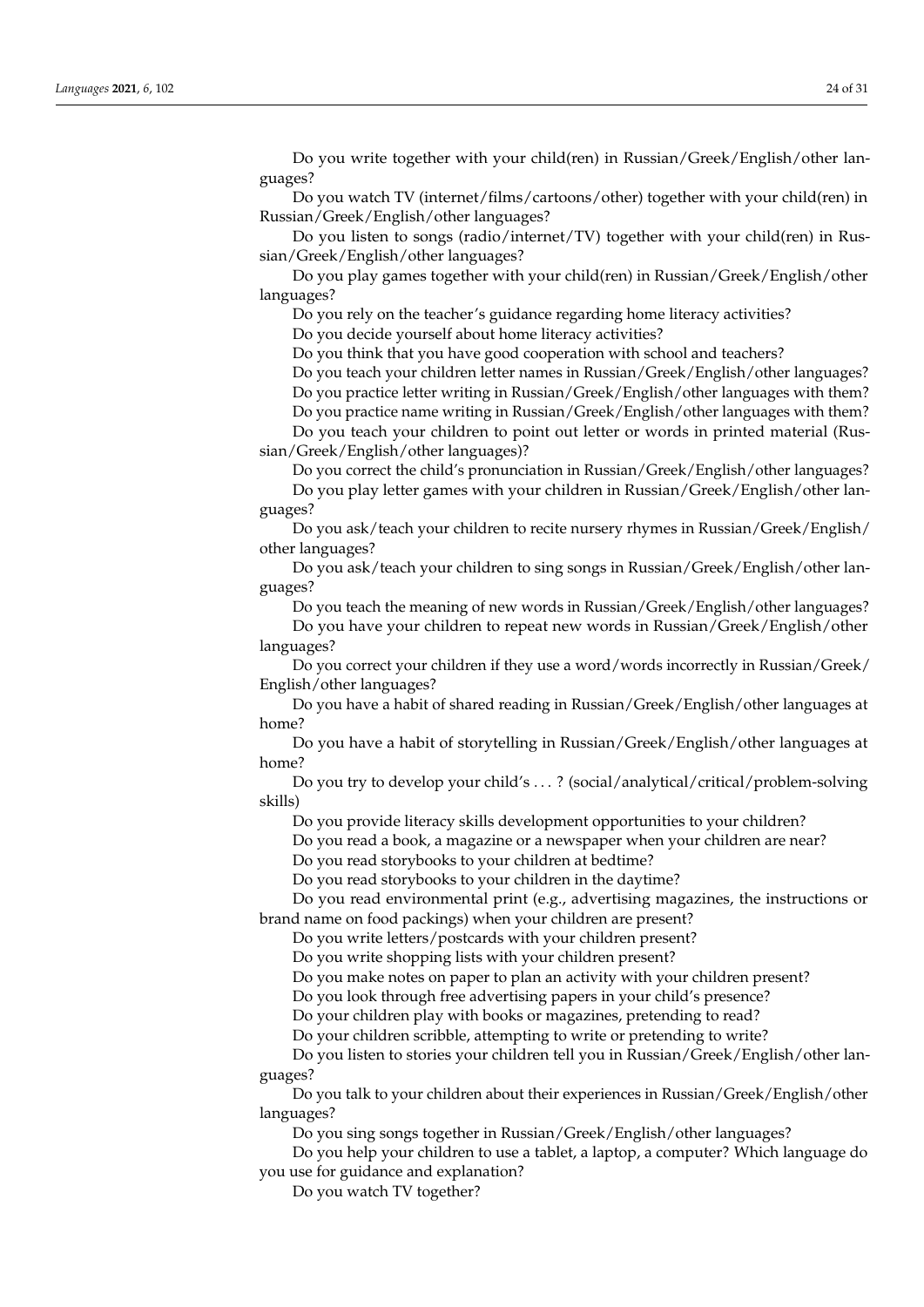Do you draw together?

Do you go to the library together?

Do you listen to music together?

Do you play games together?

Do you and your children use gestures for communication?

How much time do you spend on home literacy activities with your children?

Do your children have positive attitudes towards home literacy activities?

Do they like joint literacy activities? How do they feel about them?

Do you feel that you bond (socio-emotionally) with your children during joint home literacy activities?

Do you support an emotionally positive and instructive experience during joint literacy activities (support them with your presence/respect their autonomy/boost their confidence in the success/structure and limit the setting)?

How can you describe your communication with your children during joint literacy activities(supportive/referring to the procedures, interaction/explaining the procedures, interaction/pointing/labeling/repeating and completing/explaining/evaluating/narrating/ extending)?

# **Education/Schooling:**

Which kindergarten/school does your child attend? Why?

(Public (Greek)/Private (English)/Private (Russian)/Private (Greek)

What kind of literacy activities do they have there?

What are your reasons/motivations/experiences?

Do your children have good academic achievement at school?

Do your children have high learning motivation?

Do they have positive/negative attitude towards school literacy?

Do your children face any difficulties in learning Russian/Greek/English/other lan-

guage due to cross-linguistic interference (e.g., orthography: deep vs. shallow)?

How much time do your children spend at school/kindergarten?

Do your children like the school/kindergarten they attend?

Do they have a good relationship with teachers and other children/students?

Do you think that your children are discriminated at kindergarten/school because they speak Russian?

Have you been advised by an expert/teacher to stop speaking Russian/Greek/English/ other language with your children?

Does your child attend extra curriculum activities, classes?

Which language(s) are used there?

Do your children attend classes of the Russian language?

Do your children attend Russian community/supplementary school?

What kind of literacy activities do they have there?

How often do they have Russian language classes?

Do your children like these classes? Why?/Why not?

## **References**

- <span id="page-24-4"></span>Adserà, Alícia, and Ana Ferrer. 2014. Immigrants and demography: Marriage, divorce, and fertility. In *Handbook on the Economics of International Migration*. Edited by Barry Chiswick and Paul Miller. Amsterdam: Elsevier, pp. 315–74.
- <span id="page-24-1"></span>Aikens, Nikki, and Oscar Barbarin. 2008. Socioeconomic differences in reading trajectories: The contribution of family, neighbourhood, and school contexts. *Journal of Educational Psychology* 100: 235–51. [\[CrossRef\]](http://doi.org/10.1037/0022-0663.100.2.235)
- <span id="page-24-2"></span>Amantay, Assem. 2017. Kazakh Family Engagement in Early Language and Literacy Learning: A Case Study in Urban Kazakhstan. Master's thesis, Nazarbayev University Graduate School of Education, Nur-Sultan, Kazakhstan.
- <span id="page-24-3"></span>Andersson, Gunnar, Ognjen Obućina, and Kirk Scott. 2015. Marriage and Divorce of Immigrants and Descendants of Immigrants in Sweden. *Demographic Research* 33: 31–64. Available online: <https://www.demographic-research.org/volumes/vol33/2/> (accessed on 25 April 2021). [\[CrossRef\]](http://doi.org/10.4054/DemRes.2015.33.2)
- <span id="page-24-0"></span>Aram, Dorit, Ofra Korat, and Safieh Hassunah-Arafat. 2013. The contribution of early home literacy activities to first grade reading and writing achievements in Arabic. *Reading and Writing* 26: 1517–36. [\[CrossRef\]](http://doi.org/10.1007/s11145-013-9430-y)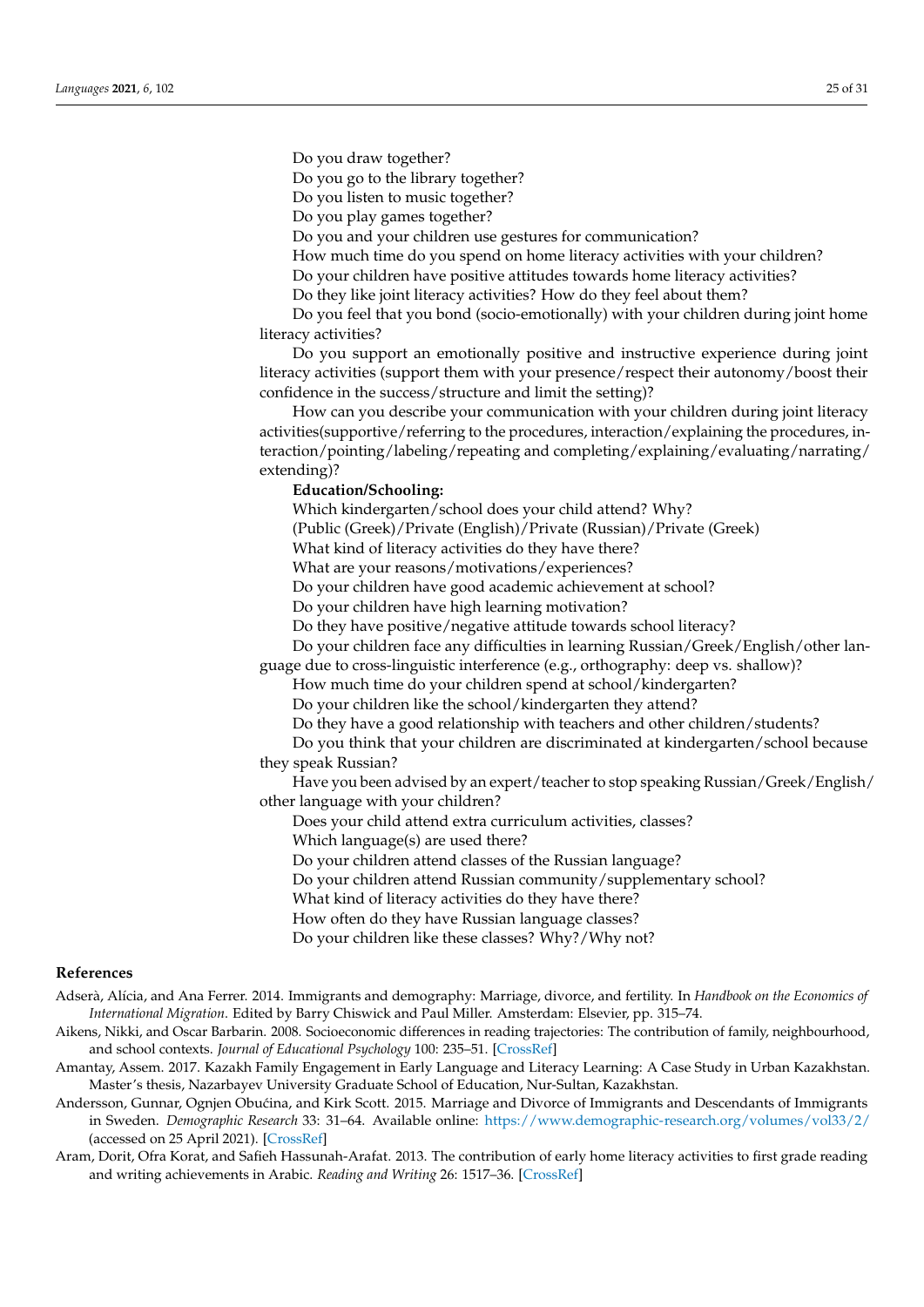- <span id="page-25-5"></span>Archer, Arlene, and Esther Breuer. 2015. Methodological and pedagogical approaches to multimodality in writing. In *Multimodality in Writing. The State of the Art in Theory, Methodology and Pedagogy*. Edited by Arlene Archer and Esther Odilia Breuer. Leiden: Brill, pp. 1–16.
- <span id="page-25-2"></span>Aronin, Larissa, and David Singleton. 2008. Multilingualism as a new linguistic dispensation. *International Journal of Multilingualism* 5: 1–16. [\[CrossRef\]](http://doi.org/10.2167/ijm072.0)

<span id="page-25-27"></span>Atkinson, Paul. 2015. *For Ethnography*. London: Sage.

<span id="page-25-6"></span>Barton, David, and Mary Hamilton. 1998. *Local literacies: Reading and Writing in One Community*. London: Routledge.

- <span id="page-25-13"></span>Behtoui, Alireza. 2010. Marriage pattern of immigrants in Sweden. *Journal of Comparative Family Studies* 41: 415–35. [\[CrossRef\]](http://doi.org/10.3138/jcfs.41.3.415)
- <span id="page-25-31"></span>Bjatia, Tej K., and William C. Ritchie. 2012. *The Handbook of Bilingualism and Multilingualism*. Malden, Oxford and Chichester: Wiley-Blackwell.
- <span id="page-25-28"></span>Boccagni, Paolo, and Mieke Schrooten. 2018. Participant observation in migration studies: An overview and some emerging issues. In *Qualitative Research in European Migration Studies*. Edited by Ricard Zapata-Barrero and Evren Yalaz. IMISCOE Research Series; New York and London: IMISCOE, pp. 209–25.
- <span id="page-25-11"></span>Bohman, Thomas, Lisa Bedore, Elizabeth Peña, Anita Mendez-Perez, and Ronald Gillam. 2010. What you hear and what you say: Language performance in Spanish–English bilinguals. *International Journal of Bilingual Education and Bilingualism* 13: 325–44. [\[CrossRef\]](http://doi.org/10.1080/13670050903342019)
- <span id="page-25-14"></span>Boland, Colleen. 2020. Hybrid identity and practices to negotiate belonging: Madrid's Muslim youth of migrant origin. *Comparative Migration Studies* 8: 26. [\[CrossRef\]](http://doi.org/10.1186/s40878-020-00185-2)
- <span id="page-25-24"></span>Bratich, Jack. 2018. Observation in a surveilled world. In *The Sage Handbook of Qualitative Research*. Edited by Norman K. Denzin and Yvonna S. Lincoln. Thosand Oakes: Sage Publications, pp. 526–45.
- <span id="page-25-20"></span>Braun, Virginia, and Victoria Clarke. 2013. *Successful Qualitative Research: A Practical Guide for Beginners*. London: Sage.
- <span id="page-25-1"></span>Breuer, Esther O., Eva Lindgren, Anat Stavans, and Elke van Steendam. 2021. *Multilingual Literacy*. New Perspectives on Language and Education 85. Bristol: Multilingual Matters.
- <span id="page-25-23"></span>British Psychological Society. 2014. *Code of Human Research Ethics*. Available online: [https://www.bps.org.uk/news-and-policy/bps](https://www.bps.org.uk/news-and-policy/bps-code-human-research-ethics-2nd-edition-2014)[code-human-research-ethics-2nd-edition-2014](https://www.bps.org.uk/news-and-policy/bps-code-human-research-ethics-2nd-edition-2014) (accessed on 1 April 2021).
- <span id="page-25-19"></span>Brown, James Dean. 2001. *Using Surveys on Language Programs*. Cambridge: Cambridge University Press.
- <span id="page-25-29"></span><span id="page-25-18"></span>Bryant, Antony, and Kathy Charmaz. 2019. *The SAGE Handbook of Current Developments in Grounded Theory*. London: Sage.
- Burgess, Stephen, Steven Hecht, and Christopher Lonigan. 2002. Relations of the home literacy environment (HLE) to the development of reading-related abilities: A one-year longitudinal study. *Reading Research Quarterly* 37: 408–26. [\[CrossRef\]](http://doi.org/10.1598/RRQ.37.4.4)
- <span id="page-25-16"></span><span id="page-25-12"></span>Buschfeld, Sarah. 2013. *English in Cyprus or Cyprus English? An Empirical Investigation of Variety Status*. Amsterdam: John Benjamins. Carol, Sarah. 2013. Intermarriage attitudes among minority and majority groups in Western Europe: The role of attachment to the religious in-group. *International Migration* 51: 67–83. [\[CrossRef\]](http://doi.org/10.1111/imig.12090)
- <span id="page-25-10"></span>Carroll, Crystal. 2013. The Effects of Parental Literacy Involvement and Child Reading Interest on the Development of Emergent Literacy Skills. Ph.D. dissertation, UW-Milwaukee, Milwaukee, WI, USA. Available online: <http://dc.uwm.edu/etd/230/> (accessed on 5 April 2021).
- <span id="page-25-21"></span>Catalano, Theresa. 2016. *Talking about Global Migration: Implications for Language Teaching*. Bristol: Multilingual Matters.
- <span id="page-25-3"></span>Cenoz, Jasone. 2013. Defining multilingualism. *Annual Review of Applied Linguistics* 33: 3–18. [\[CrossRef\]](http://doi.org/10.1017/S026719051300007X)
- <span id="page-25-32"></span>Chen, Xiao, Zhou Hui Zhao, and Gareth Davey. 2010. Home literacy experiences and literacy acquisition among children in Guangzhou, South China. *Psychological Reports* 107: 354–66. [\[CrossRef\]](http://doi.org/10.2466/04.11.17.21.28.PR0.107.5.354-366) [\[PubMed\]](http://www.ncbi.nlm.nih.gov/pubmed/21117460)
- <span id="page-25-15"></span>Chimienti, Milena, Alice Bloch, Laurence Ossipow, and Catherine Wihtol de Wenden. 2019. Second generation from refugee backgrounds in Europe. *Comparative Migration Studies* 7. [\[CrossRef\]](http://doi.org/10.1186/s40878-019-0138-2)
- <span id="page-25-25"></span>Ciesielska, Malgorzata, Katarzyna W. Boström, and Magnus Öhlander. 2018. Observation methods. In *Qualitative Methodologies in Organisations Studies*. Edited by Malgorzata Ciesielska and Dariusz Jamielniak. London: Palgrave McMillian, pp. 33–52.
- <span id="page-25-26"></span>Cohen, Louis, Lawrence Maion, and Keith Morrison. 2011. *Research Methods in Education*. London and New York: Routledge.
- <span id="page-25-17"></span>Cohen, Louis, Lawrence Manion, and Keith Morrison. 2003. *Research Methods in Education*. London: Routledge.
- <span id="page-25-4"></span>Cook, Vivian J. 1992. Evidence for multi-competence. *Language Learning* 42: 557–91. [\[CrossRef\]](http://doi.org/10.1111/j.1467-1770.1992.tb01044.x)
- <span id="page-25-0"></span>Cope, Bill, and Mary Kalantzis. 2000. *Multiliteracies: Literacy Learning and the Design of Social Futures*. New York: Routledge.
- <span id="page-25-7"></span>Cope, Bill, and Mary Kalantzis. 2009. Multiliteracies: New literacies, new learning. *Pedagogies: An International Journal* 4: 164–95. [\[CrossRef\]](http://doi.org/10.1080/15544800903076044)
- <span id="page-25-8"></span>Cope, Bill, and Mary Kalantzis. 2015. The things you do to know: An introduction to the pedagogy of multiliteracies. In *A Pedagogy of Multiliteracies: Learning by Design*. Edited by Bill Cope and Mary Kalantzis. London: Palgrave, pp. 1–36.
- <span id="page-25-22"></span>Costa, Beverley, and Stephen Briggs. 2014. Service-users' experiences of interpreters in psychological therapy: A pilot study. *International Journal of Migration, Health and Social Care* 10: 231–44. [\[CrossRef\]](http://doi.org/10.1108/IJMHSC-12-2013-0044)
- <span id="page-25-30"></span>Creswell, John W., and Cheryl N. Poth. 2018. *Qualitative Inquiry and Research Design: Choosing among Five Approaches*, 4th ed. London: Sage.
- <span id="page-25-9"></span>Cummins, Jim. 2004. Multiliteracies pedagogy and the role of identity texts. In *Teaching for Deep Understanding: Towards the Ontario Curriculum That We Need*. Edited by Kenneth Leithwood, Pat McAdie, Nina Bascia and Anne Rodrigue. Toronto: Ontario Institute for Studies in Education of the University of Toronto and the Elementary Federation of Teachers of Ontario, pp. 68–74.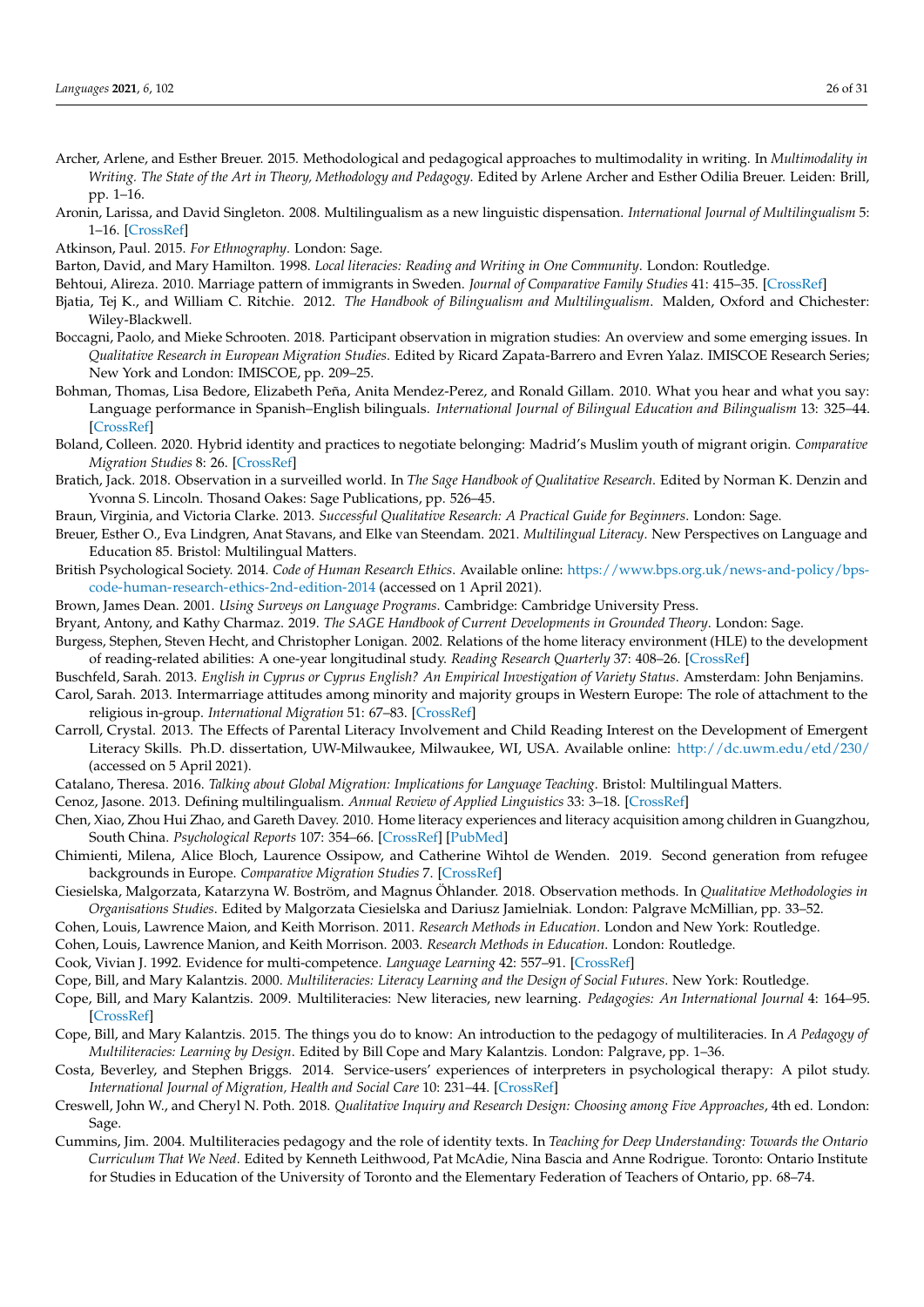- <span id="page-26-7"></span>Cummins, Jim. 2009. Pedagogies of choice: Challenging coercive relations of power in classrooms and communities. *International Journal of Bilingual Education and Bilingualism* 12: 261–71. [\[CrossRef\]](http://doi.org/10.1080/13670050903003751)
- <span id="page-26-18"></span>Cummins, Jim. 2015. How to reverse a legacy of exclusion? Identifying high-impact educational responses. *Language and Education* 29: 272–79. [\[CrossRef\]](http://doi.org/10.1080/09500782.2014.994528)
- <span id="page-26-10"></span>Curdt-Christiansen, Xiao Lan, and Jing Huang. 2020. Factors influencing family language policy. In *Handbook of Home Language Maintenance and Development*. Edited by Andrea C. Schalley and Susaba A. Eisenchlas. Berlin and Boston: Mouton De Gruyter, pp. 174–94.
- <span id="page-26-8"></span>Curdt-Christiansen, Xiao Lan. 2009. Invisible and visible language planning: Ideological factors in the family language policy of Chinese immigrant families in Quebec. *Language Policy* 8: 351–75. [\[CrossRef\]](http://doi.org/10.1007/s10993-009-9146-7)
- <span id="page-26-9"></span>Curdt-Christiansen, Xiao Lan. 2013. Family language policy: Sociopolitical reality versus linguistic continuity. *Language Policy* 12: 1–6. [\[CrossRef\]](http://doi.org/10.1007/s10993-012-9269-0)
- <span id="page-26-11"></span>Curdt-Christiansen, Xiao Lan. 2018. Family language policy. In *The Oxford Handbook of Language Policy and Planning*. Edited by James W. Tollefson and Miguel Perez-Milans. New York: Oxford University Press, pp. 420–41.
- <span id="page-26-29"></span>Curdt-Christiansen, Xiao Lan. 2020. Observations and field notes: Recording lived experiences. In *The Routledge Handbook of Researh Methods in Applied Linguistics*. Edited by Jim McKinley and Heath Rose. London: Routledge, pp. 336–48.
- <span id="page-26-28"></span>De Costa, Peter I., Jongbong Lee, Hima Rawal, and Wendy Li. 2020. Ethics in applied linguistics research. In *The Routledge Handbook of Research Methods in Applied Linguistics*. Edited by Jim McKinley and Heath Rose. London and New York: Routledge, pp. 122–31.

<span id="page-26-30"></span><span id="page-26-24"></span>De Houwer, Annick. 2007. Parental language input patterns and children's bilingual use. *Applied Psycholinguistics* 28: 411–24. [\[CrossRef\]](http://doi.org/10.1017/S0142716407070221) Dewaele, Jean-Marc. 2013. *Emotions in Multiple Languages*. Basingstoke: Palgrave Macmillan.

- <span id="page-26-26"></span>Dewaele, Jean-Marc. 2018. Why the dichotomy 'L1 versus LX User' is better than 'Native versus Non-native Speaker'. *Applied Linguistics* 39: 236–40. [\[CrossRef\]](http://doi.org/10.1093/applin/amw055)
- <span id="page-26-12"></span>Dixon, L. Quentin. 2011. The role of home and school factors in predicting English vocabulary among bilingual kindergarten children in Singapore. *Applied Psycholinguistics* 32: 141–68. [\[CrossRef\]](http://doi.org/10.1017/S0142716410000329)
- <span id="page-26-21"></span>Dörnyei, Zoltán, and Tatsuya Taguchi. 2010. *Questionnaires in Second Language Research: Construction, Administration and Processing*. London: Routledge.
- <span id="page-26-15"></span>Dribe, Martin, and Christer Lundh. 2008. Intermarriage and immigrant integration in Sweden: An exploratory analysis. *Acta Sociologica* 51: 329–54. [\[CrossRef\]](http://doi.org/10.1177/0001699308097377)
- <span id="page-26-17"></span>Dribe, Martin, and Christer Lundh. 2011. Cultural dissimilarity and intermarriage: A longitudinal study of immigrants in Sweden 1990–2005. *International Migration Review* 45: 297–324. [\[CrossRef\]](http://doi.org/10.1111/j.1747-7379.2011.00849.x)
- <span id="page-26-19"></span>Eracleous, Natalia. 2015. Linguistic Landscape of Limassol: Russian Presence. Master's thesis, University of Cyprus, Nicosia, Cyprus. Unpublished.
- <span id="page-26-13"></span>Ergül, Cevriye, Ayşe Dolunay Sarica, Gözde Akoglu, and Gökçe Karaman. 2017. The home literacy environments of Turkish kindergarteners: Does SES make a difference? *International Journal of Instruction* 10: 187–202. Available online: [http://www.e-iji.](http://www.e-iji.net/dosyalar/iji_2017_1_12.pdf) [net/dosyalar/iji\\_2017\\_1\\_12.pdf](http://www.e-iji.net/dosyalar/iji_2017_1_12.pdf) (accessed on 6 April 2021).
- <span id="page-26-14"></span>Feng, Zhiqiang, Paul Boyle, Maarten van Ham, and Gillian M. Raab. 2012. Are mixed-ethnic unions more likely to dissolve than co-ethnic unions? New evidence from Britain. *European Journal of Population* 28: 159–76. [\[CrossRef\]](http://doi.org/10.1007/s10680-012-9259-0)
- <span id="page-26-2"></span>Flower, Linda. 1989. Cognition, context, and theory building. *College Composition and Communication* 40: 282–311. [\[CrossRef\]](http://doi.org/10.2307/357775)
- <span id="page-26-22"></span>Foley, Geraldine, Virpi Timonen, Catherine Conlon, and Catherine Elliott O'Dare. 2021. Interviewing as a vehicle for theoretical sampling in grounded theory. *International Journal of Qualitative Methods* 20: 1–10. [\[CrossRef\]](http://doi.org/10.1177/1609406920980957)
- <span id="page-26-1"></span>Foster, Martha, Richard Lambert, Martha Abbott-Shim, Frances McCarty, and Sarah Franze. 2005. A model of home learning environment and social risk factors in relation to children's emergent literacy and social outcomes. *Early Childhood Research Quarterly* 20: 13–36. [\[CrossRef\]](http://doi.org/10.1016/j.ecresq.2005.01.006)
- <span id="page-26-16"></span>Furtado, Delia. 2012. Human capital and interethnic marriage decisions. *Economic Inquiry* 50: 82–93. [\[CrossRef\]](http://doi.org/10.1111/j.1465-7295.2010.00345.x)
- <span id="page-26-6"></span>García, Ofelia, Lesley Bartlett, and JoAnne Kleifgen. 2007. From biliteracy to pluriliteracies. In *Handbook of Multilingualism and Multilingual Communication*. Edited by Peter Auer and Li Wei. Berlin: Mouton de Gruyter, pp. 207–28.
- <span id="page-26-31"></span>Gathercole, Virginia, and Enlli Môn Thomas. 2009. Bilingual first-language development: Dominant language takeover, threatened minority language take-up. *Bilingualism* 12: 213–37. [\[CrossRef\]](http://doi.org/10.1017/S1366728909004015)
- <span id="page-26-3"></span>Gee, James. 1992. *The Social Mind: Language, Ideology, and Social Practice*. London: JF Bergin & Garvey.
- <span id="page-26-0"></span>Gee, James. 2015. The new Literacies Studies. In *The Routledge Handbook of Literacy Studies*. Edited by Jennifer Rowsell and Kate Pahl. London: Routledge, pp. 35–48.
- <span id="page-26-27"></span>Georgiadou, Lorena. 2016. ''You look like them": Drawing on counselling theory and practice to reflexively negotiate cultural difference in research relationships. *International Journal for the Advancement of Counselling* 38: 358–68. [\[CrossRef\]](http://doi.org/10.1007/s10447-016-9277-4)
- <span id="page-26-25"></span>Gibson, Barbara, and Hua Zhu. 2016. Interviews. In *Research Methods in Intercultural Communication: A Practical Guide*. Edited by Hua Zhu. Oxford: Wiley, pp. 181–95.
- <span id="page-26-20"></span>Gillham, Bill. 2007. *Developing a Questionnaire*. London: Continuum.
- <span id="page-26-23"></span>Green, Judith, and Nicki Thorogood. 2014. *Qualitative Methods for Health Research*, 3rd ed. London: Sage.
- <span id="page-26-5"></span>Gregory, Eve, and Ann Williams. 2000. Work or play? Unofficial literacies in the lives of two East London communities. *Multilingual Literacies* 10: 37–54. [\[CrossRef\]](http://doi.org/10.1075/swll.10.10gre)
- <span id="page-26-4"></span>Gregory, Eve. 1996. *Making Sense of a New World: Learning to Read in a Second Language*. London: Sage.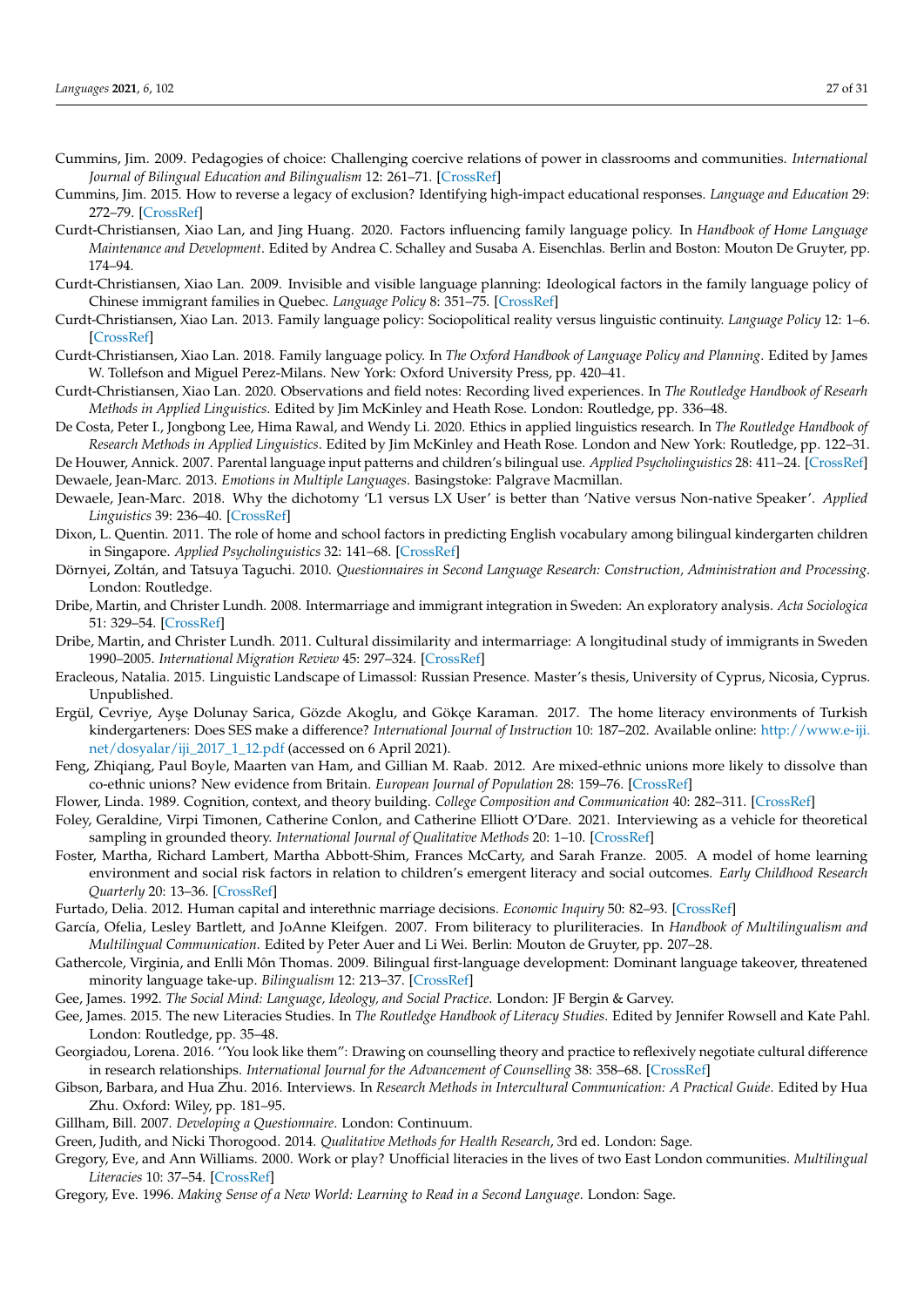- <span id="page-27-7"></span>Gregory, Eve. 2001. Sisters and brothers as language and literacy teachers: Synergy between siblings playing and working together. *Journal of Early Childhood Literacy* 1: 301–22. [\[CrossRef\]](http://doi.org/10.1177/14687984010013004)
- <span id="page-27-18"></span>Grohmann, Kleanthes K., Elena Papadopoulou, and Charalambos Themistocleous. 2017. Acquiring clitic placement in bilectal settings: Interactions between social factors. *Frontiers in Communication* 2: 5. [\[CrossRef\]](http://doi.org/10.3389/fcomm.2017.00005)

<span id="page-27-15"></span>Gullickson, Aaron. 2006. Education and black-white interracial marriage. *Demography* 43: 673–89. [\[CrossRef\]](http://doi.org/10.1353/dem.2006.0033) [\[PubMed\]](http://www.ncbi.nlm.nih.gov/pubmed/17236541)

<span id="page-27-17"></span>Hadjioannou, Xenia, Stavroula Tsiplakou, and Matthias Kappler. 2011. Language policy and language planning. *Current Issues in Language Planning* 12: 503–69. [\[CrossRef\]](http://doi.org/10.1080/14664208.2011.629113)

<span id="page-27-26"></span>Hammersley, Martyn, and Paul Atkinson. 2007. *Ethnography: Principles in Practice*. London: Routledge.

- <span id="page-27-13"></span>Hannemann, Tina, Hill Kulu, Leen Rahnu, Allan Puur, Mihaela Hărăguș, Ognjen Obućina, Amparo González Ferrer, Karel Neels, Layla Van den Berg, Ariane Pailhé, and et al. 2018. Co-ethnic marriage versus intermarriage among immigrants and their descendants: A comparison across seven European countries using event-history analysis. *Demographic Research* 39: 478–524. [\[CrossRef\]](http://doi.org/10.4054/DemRes.2018.39.17)
- <span id="page-27-24"></span>Hay-Gibson, Naomi. 2009. Interviews via VoIP: Benefits and disadvantages within a PhD study of SMEs. *Library and Information Research* 33: 1756–886. [\[CrossRef\]](http://doi.org/10.29173/lirg111)
- <span id="page-27-28"></span>Heller, Monica, and Alexandre Duchêne. 2012. Pride and profit: Changing discourses of language, capital and nation-state. In *Language in Late Capitalism: Pride and Profit*. Edited by Alexandre Duchêne and Monica Heller. New York: Routledge, pp. 1–21.
- <span id="page-27-16"></span>Heller, Monica, and Mireille McLaughlin. 2017. Language choice and symbolic domination. In *Encyclopedia of Language and Education. Volume Language Choice and Symbolic Domination*. Edited by Stephen May. Berlin: Springer, pp. 87–95.
- <span id="page-27-4"></span>Herdina, Philip, and Ulrike Jessner. 2002. *A Dynamic Model of Multilingualism: Perspectives of Change in Psycholinguistics*. Clevedon: Multilingual Matters.
- <span id="page-27-1"></span>Hernandez, Donald, Nancy Denton, and Suzanne Macartney. 2007. Demographic trends and the transition years. In *School Readiness and the Transition to Kindergarten in the Era of Accountability*. Edited by Robert Pianta, Martha Cox and Kyle Snow. Baltimore: Paul H. Brookes, pp. 217–40.
- <span id="page-27-29"></span>Hoff, Erika, Cynthia Core, Silvia Place, Rosario Rumiche, Melissa Señor, and Marisol Parra. 2012. Dual language exposure and early bilingual development. *Journal of Child Language* 39: 1–27. [\[CrossRef\]](http://doi.org/10.1017/S0305000910000759) [\[PubMed\]](http://www.ncbi.nlm.nih.gov/pubmed/21418730)
- <span id="page-27-11"></span>Hoff, Erika. 2013. Interpreting the early language trajectories of children from low-SES and language minority homes: Implications for closing achievement gaps. *Developmental Psychology* 49: 4–14. [\[CrossRef\]](http://doi.org/10.1037/a0027238)
- <span id="page-27-25"></span>Holmes, Prue, Richard Fay, Jane Andrews, and Mariam Attia. 2013. Researching multilinguality: New theoretical and methodological directions. *International Journal of Applied Linguistics* 23: 285–99. [\[CrossRef\]](http://doi.org/10.1111/ijal.12038)
- <span id="page-27-2"></span>Hood, Michelle, Elizabeth Conlon, and Glenda Andrews. 2008. Preschool home literacy practices and children's literacy development: A longitudinal analysis. *Journal of Educational Psychology* 100: 252–71. [\[CrossRef\]](http://doi.org/10.1037/0022-0663.100.2.252)
- <span id="page-27-23"></span>Iwaniec, Janina. 2020. Questionnaires: Implications for effective implementation. In *The Routledge Handbook of Research Methods in Applied Linguistics*. Edited by Jim McKinley and Heath Rose. London and New York: Routledge, pp. 324–36.
- <span id="page-27-27"></span>Jorgensen, Danny. 2015. Participant observation. In *Emerging Trends in the Social and Behavioural Sciences*. Edited by Robert A. Scott and Stephen Michael Kosslyn. Oxford: Wiley Publications, pp. 1–15.
- <span id="page-27-0"></span>Kalantzis, Mary, and Bill Cope. 2015. Regime of literacy. In *Negotiating Spaces for Literacy Learning: Multimodality and Governmentality*. Edited by Mary Hamilton, Rachel Heydon, Kathryn Hibbert and Roz Stooke. London: Bloomsbury Publishing, pp. 15–24.
- <span id="page-27-14"></span>Kalmijn, Matthijs, and Frank Van Tubergen. 2006. Ethnic intermarriage in the Netherlands: Confirmations and refutations of accepted insights. *European Journal of Population* 22: 371–97. [\[CrossRef\]](http://doi.org/10.1007/s10680-006-9105-3)
- <span id="page-27-12"></span>Karlsen, Jannicke, Solveig-Alma Halaas Lyster, and Arne Lervåg. 2017. Vocabulary development in Norwegian L1 and L2 learners in the kindergarten–school transition. *Journal of Child Language* 44: 402–26. [\[CrossRef\]](http://doi.org/10.1017/S0305000916000106) [\[PubMed\]](http://www.ncbi.nlm.nih.gov/pubmed/26951479)
- <span id="page-27-22"></span>Karpava, Sviatlana, Natasha Ringblom, and Anastassia Zabrodskaja. 2019. Translanguaging in the family context: Evidence from Cyprus, Sweden and Estonia. *Russian Journal of Linguistics* 23: 619–41. [\[CrossRef\]](http://doi.org/10.22363/2312-9182-2019-23-3-619-641)
- <span id="page-27-20"></span>Karpava, Sviatlana, Ringblom Natasha, and Zabrodskaja Anastassia. 2018. Language ecology in Cyprus, Sweden and Estonia: Bilingual Russian-speaking families in multicultural settings. *Journal of the European Second Language Association* 2: 107–17. [\[CrossRef\]](http://doi.org/10.22599/jesla.41)
- <span id="page-27-21"></span><span id="page-27-19"></span>Karpava, Sviatlana. 2015. *Vulnerable Domains for Cross-linguistic Influence in L2 Acquisition of Greek*. Frankfurt am Main: Peter Lang. Karpava, Sviatlana. 2020. Dominant language constellations of Russian speakers in Cyprus. In *Dominant Language Constellations,*
- <span id="page-27-6"></span>*Educational Linguistics*. Edited by Joseph Lo Bianco and Larissa Aronin. Basel: Springer Nature Switzerland AG, pp. 187–209. Kelly, Clare. 2010. *Hidden Worlds. Young Children Learning Literacy in Multicultural Contexts*. Stoke on Trent: Trentham.
- <span id="page-27-5"></span>Kemp, Charlotte. 2009. Defining multilingualism. In *The Exploration of Multilingualism: Development of Research on L3, Multilingualism, and Multiple Language Acquisition*. Edited by Larissa Aronin and Britta Hufeisen. Amsterdam: John Benjamins, pp. 11–26.
- <span id="page-27-10"></span>Kenner, Charmian, and Ruby Mahera. 2012. Connecting children's worlds: Creating a multilingual syncretic curriculum through partnership between complementary and mainstream schools. *Journal of Early Childhood Literacy* 13: 395–417. [\[CrossRef\]](http://doi.org/10.1177/1468798412466404)
- <span id="page-27-8"></span>Kenner, Charmian, Gunther Kress, Hayat Al-Khatib, Roy Kam, and Kuan-Chun Tsai. 2004. Finding the keys to biliteracy: How young children interpret different writing systems. *Language and Education* 18: 124–44. [\[CrossRef\]](http://doi.org/10.1080/09500780408666871)
- <span id="page-27-3"></span>King, Kendall, Lyn Fogle, and Aubrey Logan-Terry. 2008. Family language policy. *Language and Linguistics Compass* 2: 907–22. [\[CrossRef\]](http://doi.org/10.1111/j.1749-818X.2008.00076.x)
- <span id="page-27-9"></span>Kirsch, Claudine. 2021. Promoting multilingualism and multiliteracies through storytelling: A case study on the use of the app iTEO in preschools in Luxembourg. In *Multilingual Literacy*. Edited by Esther Odilia Breuer, Eva Lindgren, Anat Stavans and Elke van Steendam. Bristol: Multilingual Matters, pp. 260–93.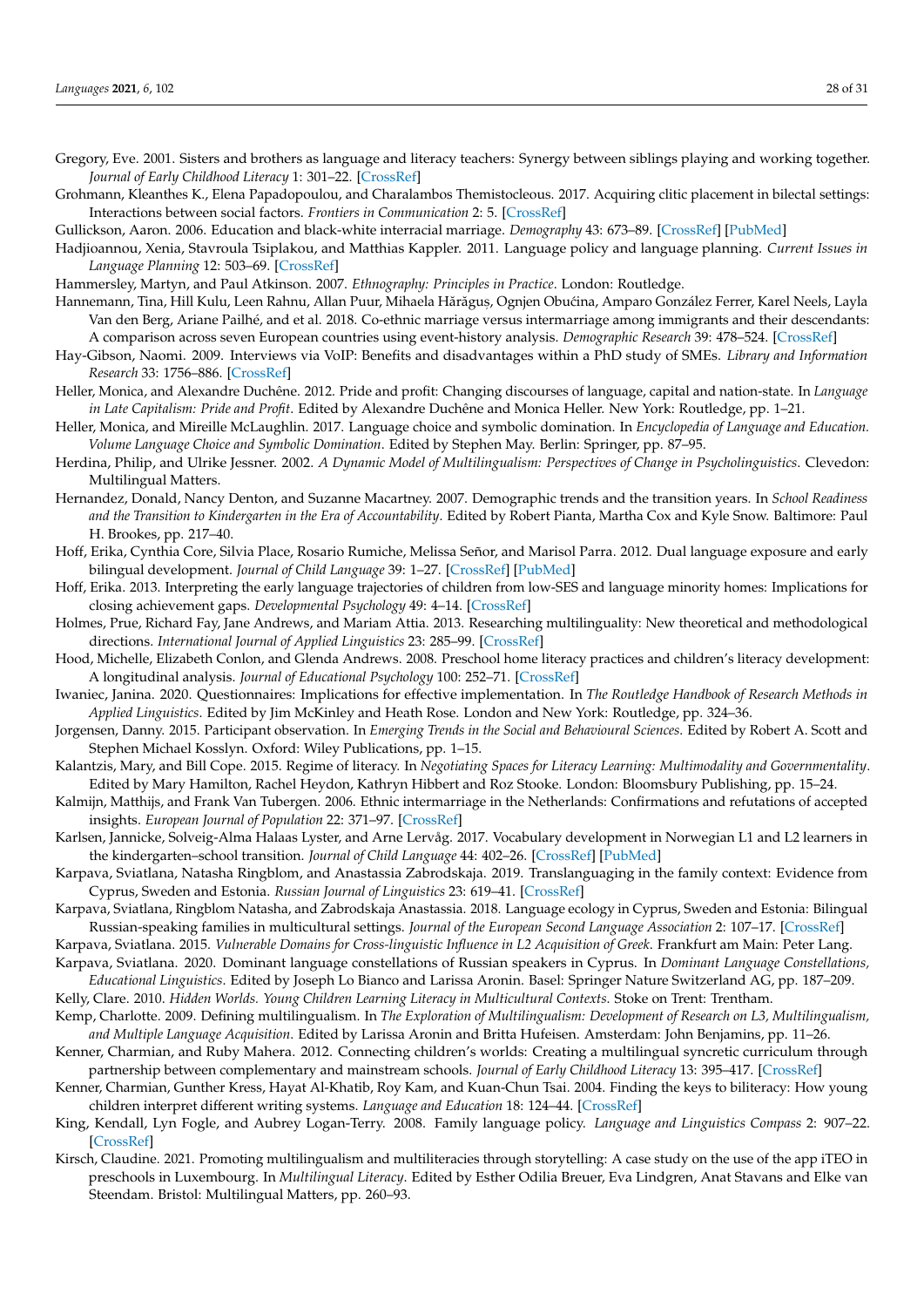<span id="page-28-24"></span><span id="page-28-0"></span>Kohn, Melvin, and Carmi Schooler. 1983. *Work and Personality: An Inquiry into the Impact of Social Stratification*. Norwood: Ablex. Krijnen, Eke, Roel van Steensel, Marieke Meeuwisse, Joran Jongerling, and Sabine Severiens. 2020. Exploring a refined model of home

literacy activities and associations with children's emergent literacy skills. *Reading and Writing* 33: 207–38. [\[CrossRef\]](http://doi.org/10.1007/s11145-019-09957-4)

- <span id="page-28-18"></span>Kulu, Hill, and Amparo González-Ferrer. 2014. Family dynamics among immigrants and their descendants in Europe: Current research and opportunities. *European Journal of Population* 30: 411–35. [\[CrossRef\]](http://doi.org/10.1007/s10680-014-9322-0)
- <span id="page-28-16"></span>Kulu, Hill, and Tina Hannemann. 2016. Why Does Fertility Remain High among Certain UK-Born Ethnic Minority Women? *Demographic Research* 35: 1441–88. Available online: <https://www.demographic-research.org/volumes/vol35/49/default.htm> (accessed on 10 April 2021). [\[CrossRef\]](http://doi.org/10.4054/DemRes.2016.35.49)
- <span id="page-28-17"></span>Kulu, Hill, Tina Hannemann, Ariane Pailhé, Karel Neels, Sandra Krapf, Amparo González-Ferrer, and Gunnar Andersson. 2017. Fertility by birth order among the descendants of immigrants in selected European countries. *Population and Development Review* 43: 31–60. [\[CrossRef\]](http://doi.org/10.1111/padr.12037)
- <span id="page-28-26"></span>Kvale, Steinar. 2007. *Qualitative Research Kit: Doing Interviews*. London: Sage.
- <span id="page-28-12"></span>Lanza, Elizabeth, and Rafael Lomeu Gomes. 2020. Family language policy: Foundations, theoretical perspectives and critical approaches. In *Handbook of Home Language Maintenance and Development*. Edited by Andrea C. Schalley and Susana A. Eisenchlas. Berlin and Boston: Mouton De Gruyter, pp. 153–44.
- <span id="page-28-25"></span>Leseman, Paul, and Peter F. de Jong. 1998. Home Literacy: Opportunity, Instruction, Cooperation and Social-Emotional Quality Predicting Early Reading Achievement. *Reading Research Quarterly* 33: 294–318. Available online: [http://www.jstor.org/stable/](http://www.jstor.org/stable/748307) [748307](http://www.jstor.org/stable/748307) (accessed on 1 April 2021). [\[CrossRef\]](http://doi.org/10.1598/RRQ.33.3.3)
- <span id="page-28-22"></span>Leszczensky, Lars, Rahsaan Maxwell, and Erik Bleich. 2019. What factors best explain national identification among Muslim adolescents? Evidence from four European countries. *Journal of Ethnic and Migration Studies* 46: 260–76. [\[CrossRef\]](http://doi.org/10.1080/1369183X.2019.1578203)
- <span id="page-28-29"></span>Liddicoat, Anthony J. 2007. *An Introduction to Conversational Analysis*. London: Continuum.
- <span id="page-28-23"></span>Lizardo, Omar. 2017. Improving cultural analysis: Considering personal culture in its declarative and nondeclarative modes. *American Sociological Review* 82: 88–115. [\[CrossRef\]](http://doi.org/10.1177/0003122416675175)
- <span id="page-28-13"></span>Lohndorf, Regina, Harriet Vermeer, Rodrigo Carcamo, and Judi Mesman. 2018. Preschoolers' vocabulary acquisition in Chile: The roles of socioeconomic status and quality of home environment. *Journal of Child Language* 45: 559–80. [\[CrossRef\]](http://doi.org/10.1017/S0305000917000332)
- <span id="page-28-15"></span>Lonigan, Christopher, David Purpura, Shauna Wilson, Patricia Walker, and Jeanine Clancy-Menchetti. 2013. Evaluating the components of an emergent literacy intervention for preschool children at risk for reading difficulties. *Journal of Experimental Child Psychology* 114: 111–30. [\[CrossRef\]](http://doi.org/10.1016/j.jecp.2012.08.010) [\[PubMed\]](http://www.ncbi.nlm.nih.gov/pubmed/23073367)
- <span id="page-28-10"></span>Lynch, Jacqueline, Jim Anderson, Ann Anderson, and Jon Shapiro. 2006. Parents' beliefs about young children's literacy development and parents' literacy behaviors. *Reading Psychology* 27: 1–20. [\[CrossRef\]](http://doi.org/10.1080/02702710500468708)
- <span id="page-28-2"></span>MacArthur, Charles M., Steve Graham, and Jill Fitzgerald. 2016. *Handbook of Writing Research*. New York: Guilford Press.
- <span id="page-28-28"></span>Mann, Steve. 2011. A critical review of qualitative interviews. *Applied Linguistics* 32: 6–24. [\[CrossRef\]](http://doi.org/10.1093/applin/amq043)
- <span id="page-28-9"></span>Manolitsis, George, George Georgiou, and Niki Tziraki. 2013. Examining the effects of home literacy and numeracy environment on early reading and math acquisition. *Early Childhood Research Quarterly* 28: 692–703. [\[CrossRef\]](http://doi.org/10.1016/j.ecresq.2013.05.004)
- <span id="page-28-11"></span>Manolitsis, George, George Georgiou, and Rauno Parrila. 2011. Revisiting the home literacy model of reading development in an orthographically consistent language. *Learning and Instruction* 21: 496–505. [\[CrossRef\]](http://doi.org/10.1016/j.learninstruc.2010.06.005)
- <span id="page-28-30"></span>Marian, Viorica, and Anthony Shook. 2012. *The Cognitive Benefits of Being Bilingual*. Cerebrum: Northwestern University.
- <span id="page-28-1"></span>Marsh, Jackie, Peter Hannon, Margaret Lewis, and Louise Ritchie. 2017. Young children's initiation into family literacy practices in the digital age. *Journal of Early Childhood Research* 15: 47–60. [\[CrossRef\]](http://doi.org/10.1177/1476718X15582095)
- <span id="page-28-7"></span>Martínez-Alvarez, Patricia, and María Paula Ghiso. 2014. Multilingual, multimodal compositions in technology-mediated hybrid spaces. In *Digital Tools for Writing Instruction in K-12 Settings: Student Perception and Experience*. Edited by Rebecca S. Anderson and Clif Mims. Hershey: IGI Global, pp. 193–218.
- <span id="page-28-3"></span>Martin-Jones, Marilyn. 2000. Bilingual classroom interaction: A review of recent research. *Language Teaching* 33: 1–9. [\[CrossRef\]](http://doi.org/10.1017/S0261444800015123)
- <span id="page-28-4"></span>McTavish, Marianne. 2009. I get my facts from the internet: A case study of the teaching and learning of information literacy in in-school and out-of-school contexts. *Journal of Early Childhood Literacy* 9: 3–28. [\[CrossRef\]](http://doi.org/10.1177/1468798408101104)
- <span id="page-28-20"></span>Meng, Xin, and Robert G. Gregory. 2005. Intermarriage and the economic assimilation of immigrants. *Journal of Labour Economics* 23: 135–75. [\[CrossRef\]](http://doi.org/10.1086/425436)
- <span id="page-28-21"></span>Merton, Robert K. 1941. Intermarriage and the social structure: Fact and theory. *Psychiatry* 4: 371–74. [\[CrossRef\]](http://doi.org/10.1080/00332747.1941.11022354)
- <span id="page-28-19"></span>Milewski, Nadja, and Hill Kulu. 2014. Mixed marriages in Germany: A high risk of divorce for immigrant-native couples. *European Journal of Population* 30: 89–113. [\[CrossRef\]](http://doi.org/10.1007/s10680-013-9298-1)
- <span id="page-28-5"></span>Moll, Luis C., Cathy Amanti, Deborah Neff, and Norma González. 1992. Funds of knowledge for teaching. Using a qualitative approach to connect homes and classrooms. *Theory Practice* 31: 132–41. [\[CrossRef\]](http://doi.org/10.1080/00405849209543534)
- <span id="page-28-8"></span>Naqvi, Rahat, Anne McKeough, Keoma Thorne, and Christina Pfitscher. 2012. Dual-language books as an emergent-literacy resource: Culturally and linguistically responsive teaching and learning. *Journal of Early Childhood Literacy* 13: 501–28. [\[CrossRef\]](http://doi.org/10.1177/1468798412442886)
- <span id="page-28-14"></span><span id="page-28-6"></span>New London Group. 1996. A pedagogy of multiliteracies: Designing social futures. *Harvard Educational Review* 66: 60–93. [\[CrossRef\]](http://doi.org/10.17763/haer.66.1.17370n67v22j160u) Niklas, Frank, and Wolfgang Schneider. 2013. Home literacy environment and the beginning of reading and spelling. *Contemporary*
- <span id="page-28-27"></span>*Educational Psychology* 38: 40–50. [\[CrossRef\]](http://doi.org/10.1016/j.cedpsych.2012.10.001) O'Connor, Henrietta, Clare Madge, Robert Shaw, and Jane Wellens. 2008. Internet-based interviewing. In *The Sage Handbook of Online*
- *Research Methods*. Edited by Nigel Fielding, Raymond M. Lee and Grant Blank. London: Sage, pp. 271–89.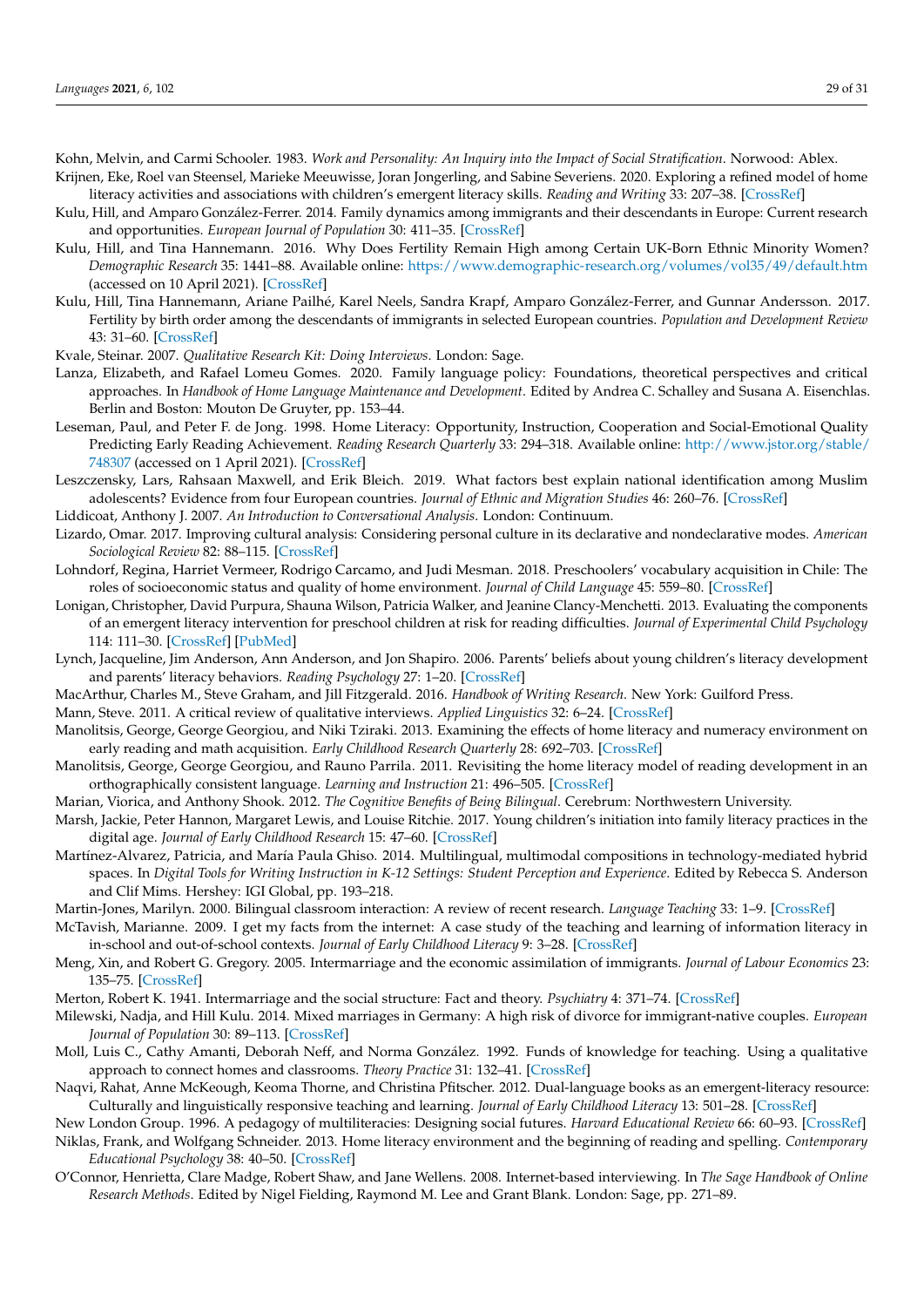- <span id="page-29-20"></span>O'Reilly, Michelle, and Nikki Kiyimba. 2015. *Advanced Qualitative Research: A Guide to Using Theory*. London: Sage.
- <span id="page-29-1"></span>Otheguy, Ricardo, Ofelia García, and Wallis Reid. 2015. Clarifying translanguaging and deconstructing named languages: A perspective from linguistics. *Applied Linguistics Review* 6: 281–307. [\[CrossRef\]](http://doi.org/10.1515/applirev-2015-0014)
- <span id="page-29-18"></span>Otwinowska, Agnieszka, and Sviatlana Karpava. 2015. *MILD Questionnaire: Migration, Identity and Language Discrimination/Diversity*. Pyla: University of Central Lancashire, Unpublished Manuscript.
- <span id="page-29-17"></span>Pappas, Panayiotis. 2014. Exceptional clitic placement in Cypriot Greek: Results from an MET study. *Journal of Greek Linguistics* 14: 190–211. [\[CrossRef\]](http://doi.org/10.1163/15699846-01402002)
- <span id="page-29-25"></span>Patton, Michael Quinn. 2015. *Qualitative Research and Evaluation Methods: Integrating Theory and Practice*. Los Angeles, London and New Dehli: Sage Publications.
- <span id="page-29-14"></span>Pérez-Izaguirre, Elizabeth, and Jasone Cenoz. 2020. Immigrant students' minority language learning: An analysis of language ideologies. *Ethnography and Education* 16: 145–62. [\[CrossRef\]](http://doi.org/10.1080/17457823.2020.1818598)
- <span id="page-29-26"></span>Perry, Kristen. 2012. What is Literacy?—A Critical Overview of Sociocultural Perspectives. *Journal of Language and Literacy Education* 8: 50–71. Available online: <http://jolle.coe.uga.edu> (accessed on 3 April 2021).
- <span id="page-29-21"></span>Phipps, Alison. 2013. Intercultural ethics: Questions of methods in language and intercultural communication. *Language and Intercultural Communication* 13: 10–26. [\[CrossRef\]](http://doi.org/10.1080/14708477.2012.748787)
- <span id="page-29-4"></span>Place, Silvia, and Erika Hoff. 2016. Effects and non-effects of input in bilingual environments on dual language skills in 2  $\frac{1}{2}$ -year-olds. *Bilingualism: Language and Cognition* 19: 1023–41. [\[CrossRef\]](http://doi.org/10.1017/S1366728915000322)
- <span id="page-29-16"></span>Portes, Alejandro, Rosa Aparicio, and William Haller. 2016. *Spanish Legacies: The Coming of Age of the Second Generation*. Oakland: University of California Press.
- <span id="page-29-8"></span>Prevoo, Mariëlle, Maike Malda, Judi Mesman, Rosanneke Emmen, Nihal Yeniad, Marinus van Ijzendoorn, and Mariëlle Linting. 2014. Predicting ethnic minority children's vocabulary from socioeconomic status, maternal language and home reading input: Different pathways for host and ethnic language. *Journal of Child Language* 41: 963–84. [\[CrossRef\]](http://doi.org/10.1017/S0305000913000299) [\[PubMed\]](http://www.ncbi.nlm.nih.gov/pubmed/24067295)
- <span id="page-29-23"></span>Prior, Matthew T. 2016. *Emotion and Discourse in L2 Narrative Research*. Bristol: Multilingual Matters.
- <span id="page-29-24"></span>Prior, Matthew T. 2017. Accomplishing ''rapport" in qualitative research interviews: Empathic moments in interaction. *Applied Linguistics Review* 9: 487–511. [\[CrossRef\]](http://doi.org/10.1515/applirev-2017-0029)
- <span id="page-29-2"></span>Purcell-Gates, Victoria. 2007. *Cultural Practices of Literacy: Case Studies of Language, Literacy, Social Practice and Power*. Mahwah: Erlbaum.
- <span id="page-29-11"></span>Qian, Zhenchao, and Daniel T. Lichter. 2007. Social boundaries and marital assimilation: Interpreting trends in racial and ethnic intermarriage. *American Sociological Review* 72: 68–94. [\[CrossRef\]](http://doi.org/10.1177/000312240707200104)
- <span id="page-29-27"></span>Quiroz, Blanca, Catherine Snow, and Jing Zhao. 2010. Vocabulary skills of Spanish—English bilinguals: Impact of mother—child language interactions and home language and literacy support. *International Journal of Bilingualism* 14: 379–99. [\[CrossRef\]](http://doi.org/10.1177/1367006910370919)
- <span id="page-29-5"></span>Reese, Leslie, Rebeca Mejía Arauz, and Antonio Ray Bazán. 2012. Mexican parents' and teachers' literacy perspectives and practices: Construction of cultural capital. *International Journal of Qualitative Studies in Education* 25: 983–1003. [\[CrossRef\]](http://doi.org/10.1080/09518398.2011.594818) [\[PubMed\]](http://www.ncbi.nlm.nih.gov/pubmed/23288984)
- <span id="page-29-22"></span>Resnik, Pia. 2018. *Multilinguals' Verbalisation and Perception of Emotions*. Bristol: Multilingual Matters.
- <span id="page-29-0"></span>Roberts, Joanne, Julia Jurgens, and Margaret Burchinal. 2005. The role of home literacy practices in preschool children's language and emergent literacy skills. *Journal of Speech, Language, and Hearing Research* 48: 345–59. [\[CrossRef\]](http://doi.org/10.1044/1092-4388(2005/024))
- <span id="page-29-13"></span>Rodríguez García, Dan. 2006. Mixed marriages and transnational families in the intercultural context: A case study of African/Spanish couples in Catalonia. *Journal of Ethnic and Migration Studies* 32: 403–33. [\[CrossRef\]](http://doi.org/10.1080/13691830600555186)
- <span id="page-29-19"></span>Rolland, Louise, Jean-Marc Dewaele, and Beverley Costa. 2020. Planning and conducting interviews: Power, language. In *The Routledge Handbook of Research Methods in Applied Linguistics*. Edited by Jim McKinley and Heath Rose. London and New York: Routledge, pp. 279–90.
- <span id="page-29-12"></span><span id="page-29-9"></span>Rosenfeld, Michael J. 2010. Still weak support for status exchange theory. *American Journal of Sociology* 115: 1264–76. [\[CrossRef\]](http://doi.org/10.1086/649051)
- Rydland, Veslemøy, and Vibeke Grøver. 2020. Language use, home literacy environment, and demography: Predicting vocabulary skills among diverse young dual language learners in Norway. *Journal of Child Language*, 1–20. [\[CrossRef\]](http://doi.org/10.1017/S0305000920000495) [\[PubMed\]](http://www.ncbi.nlm.nih.gov/pubmed/33023680)
- <span id="page-29-29"></span>Rydland, Veslemøy, Vibeke Grøver, and Joshua Lawrence. 2014. The second-language vocabulary trajectories of Turkish immigrant children in Norway from ages five to ten: The role of preschool talk exposure, maternal education, and co-ethnic concentration in the neighborhood. *Journal of Child Language* 41: 352–81. [\[CrossRef\]](http://doi.org/10.1017/S0305000912000712)
- <span id="page-29-10"></span>Safi, Mirma. 2010. Patterns of Immigrant Intermarriage in France: Intergenerational Marital Assimilation? *Zeitschrift für Familienforschung* 22: 89–108. Available online: <https://nbn-resolving.org/urn:nbn:de:0168-ssoar-354881> (accessed on 3 April 2021).
- <span id="page-29-28"></span>Scheele, Anna, Paul Leseman, and Aziza Mayo. 2010. The home language environment of monolingual and bilingual children and their language proficiency. *Applied Psycholinguistics* 31: 117–40. [\[CrossRef\]](http://doi.org/10.1017/S0142716409990191)
- <span id="page-29-7"></span>Schwartz, Mila, and Anna Verschik. 2013. *Successful Family Language Policy: Parents, Children and Educators in Interaction*. Dordrecht: Springer.
- <span id="page-29-6"></span>Schwartz, Mila. 2020. Strategies and practices of home language maintenance. In *Handbook of Home Language Maintenance and Development*. Edited by Andrea C. Schalley and Susana A. Eisenchlas. Berlin and Boston: Mouton De Gruyter, pp. 194–218.
- <span id="page-29-15"></span>Schwartz, Seth, Viv Vignoles, Rupert Brown, and Hanna Zagefka. 2014. The identity dynamics of acculturation and multiculturalism: Situating acculturation in context. In *The Oxford Handbook of Multicultural Identity*. Edited by Verónica Benet-Martínez and Ying-yi Hong. New York: Oxford University Press, pp. 57–93.
- <span id="page-29-3"></span>Sénéchal, Monique, and Jo-Anne LeFevre. 2002. Parental involvement in the development of children's reading skill: A five-year longitudinal study. *Child Development* 73: 445–60. [\[CrossRef\]](http://doi.org/10.1111/1467-8624.00417) [\[PubMed\]](http://www.ncbi.nlm.nih.gov/pubmed/11949902)